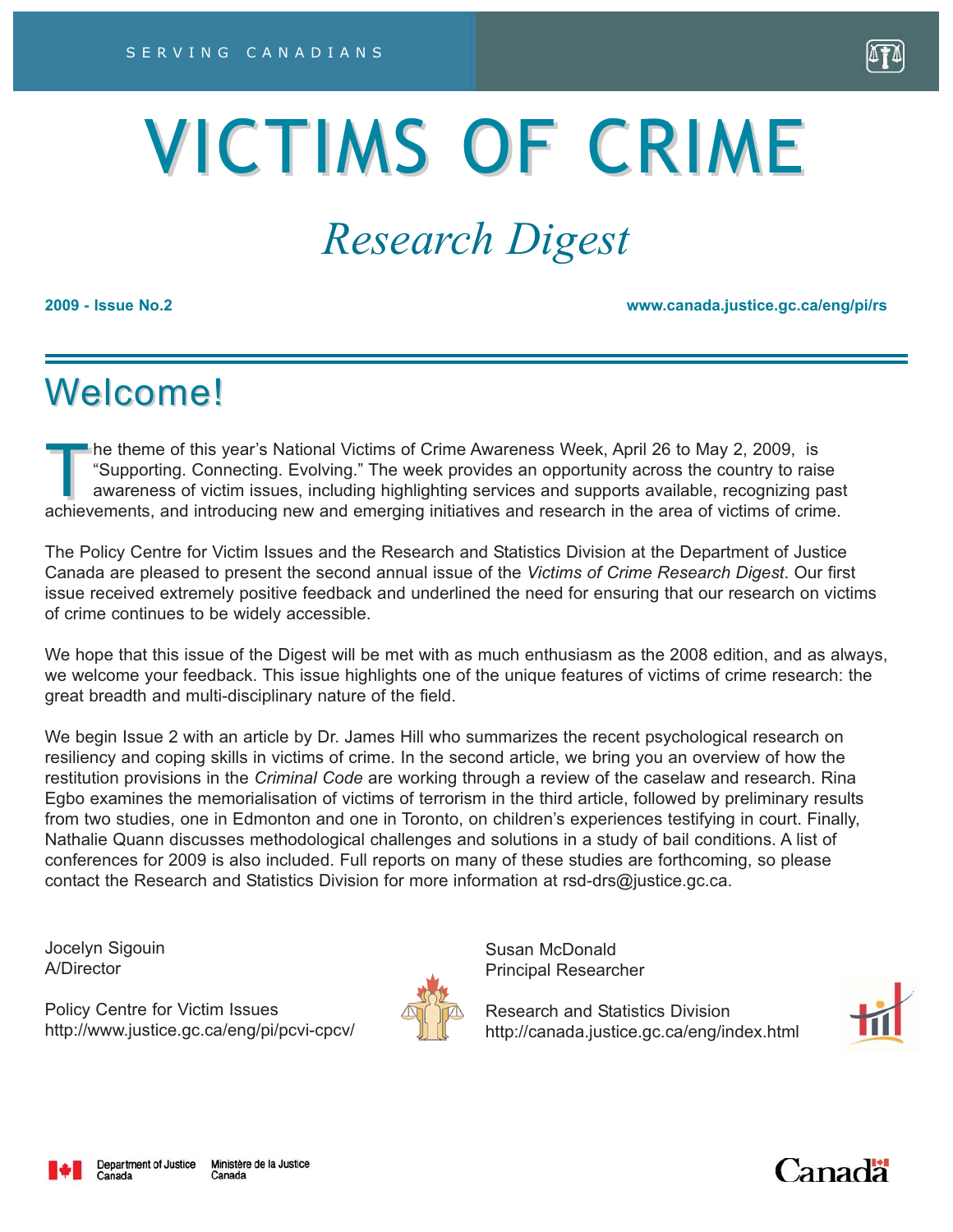## **Contents**

#### **Victimization, Resilience and Meaning-Making: Moving Forward in Strength**

James K. Hill

#### **Understanding Restitution**

Susan McDonald

#### **Facilitating Testimony for Child Victims and Witnesses**

Melissa Northcott

#### **Memorializing the Victims of Terrorism: An Overview of the Literature**

Rina Egbo

**Bail and Breach of Conditions in Spousal Abuse Cases: Overview of Methods Used and Methodological Issues** 

Nathalie Quann

**Conferences in 2009** -

#### **Contributors**

**Editor**

Susan McDonald <sup>•</sup>

**Editorial Team** 

Jeff Latimer

Nicole Crutcher

Steve Mihorean

Jocelyn Sigouin Margo Jenner ❖

**Publication Officer**

Charlotte Mercier  $\clubsuit$ 

#### **Feedback Feedback**

We invite your comments and suggestions for future issues of *Victims of Crime Research Digest*. We may be contacted at: rsd.drs@justice.gc.ca ❖

**Issue No. 2 - Spring 2009**

*The opinions expressed herein are those of the authors and not necessarily those of the Department of Justice Canada or the Government of Canada.*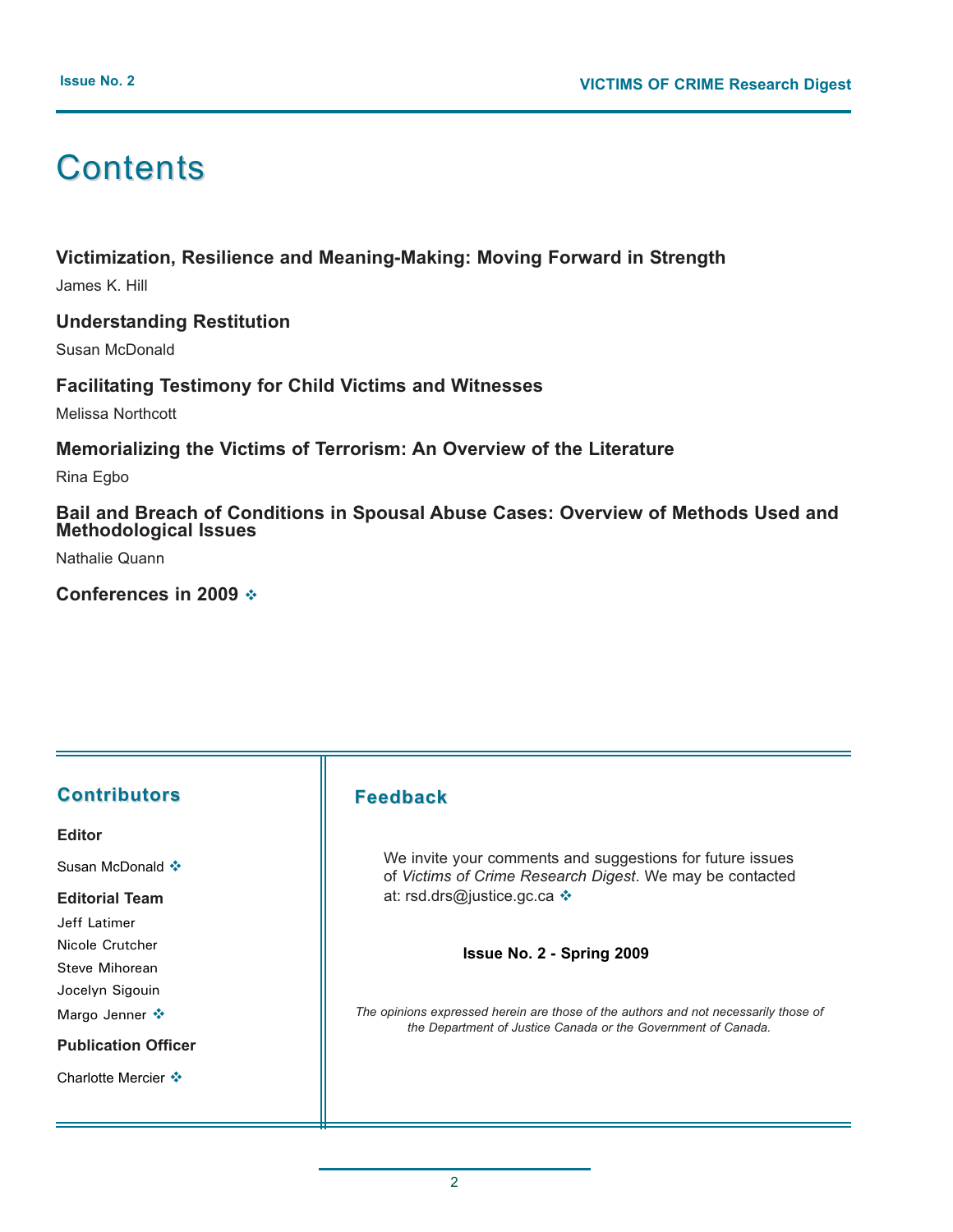# Victimization, Resilience and Meaning-Making: Moving Forward in Strength

#### **DR. JAMES K. HILL, REGISTERED REGISTERED PSYCHOLOGIST PSYCHOLOGIST <sup>1</sup>**

Victims of crime often face daunting challenges; their world has been turned upside down and they need to cope as best they can. Some victims are so traumatized they can have personal and mental health problems that further upset their daily existence. Many victims, however, seem to be able to weather the storm without seeking professional help or ever coming to the attention of victim services (Gannon and Mihorean 2005). These people seem to be able to successfully marshal their resources and rebuild their lives. Victim services workers often see victims when they are in great distress; thus there is a tendency to believe all victims are traumatized ("trauma-bias" [Nelson et al. 2002]). In fact, victims of crime are likely to show various levels of resiliency and a wide range of reactions, positive and negative coping, and abilities to move forward.

In the Department of Justice Canada manual entitled, *Working with Victims of Crime: A Manual Applying Research to Clinical Practice, Revised Edition* (Hill 2009), issues related to the psychological impact of victimization and how to work with victims of crime are discussed. This article focuses on the research about resiliency, positive coping,<sup>2</sup> and strengths that victims of crime may use to move forward and reconnect with their loved-ones, their community, and society at large. The first part of the article focuses on resiliency and victimization, while the second half examines strengths as they might apply to different stages of the victimization/recovery process.

#### **What is resiliency?**

Although we often hear the term resilience and practitioners talk about resiliency, there can be some confusion about what people are really talking about. We believe it is a positive characteristic but we can be fuzzy on the specifics. Resiliency is a term often used to describe a person's ability to maintain a balanced state in the face of challenges (Bonanno 2004). This does not mean an absence of problems but rather the ability to remain unaffected and stay healthy despite challenges. Sometimes when practitioners talk about resiliency, they are really talking about recovery, the ability to "bounce back" after being traumatized (Bonanno 2005). Resiliency can also be considered from more of a "quick recovery" perspective; the person is able to process and make sense of the blow to their world, but they quickly mobilize their resources and successfully handle that crisis.

The research shows that resilience is relatively common (Bonanno 2004; Bonanno et al. 2006; Westphal and Bonanno 2007). In victims of crime, we can see that most people do not go on to develop mental health problems (Ozer et al. 2003) or even access services (Gannon and Mihorean 2005). Those working with victims of crime are more likely to meet truly resilient victims as they are preparing to testify in court. These victims may still need some support, but support that is focused on the criminal justice process (informational support).

We can look at resiliency as a continuum, where each victim will have certain strengths and abilities that increase their resiliency. Given this, what are some of the key research findings around resiliency and how can workers encourage growth and resiliency in their clients? Bonanno (2005) indicates that many of the

<sup>1</sup> Dr. Hill is in private practice in Victoria, British Columbia. For comments or questions, he can be contacted at james@positiveleader.com.

<sup>2</sup> Positive coping is defined as coping that increases the chance that the person will successfully resolve any challenges caused by the crime.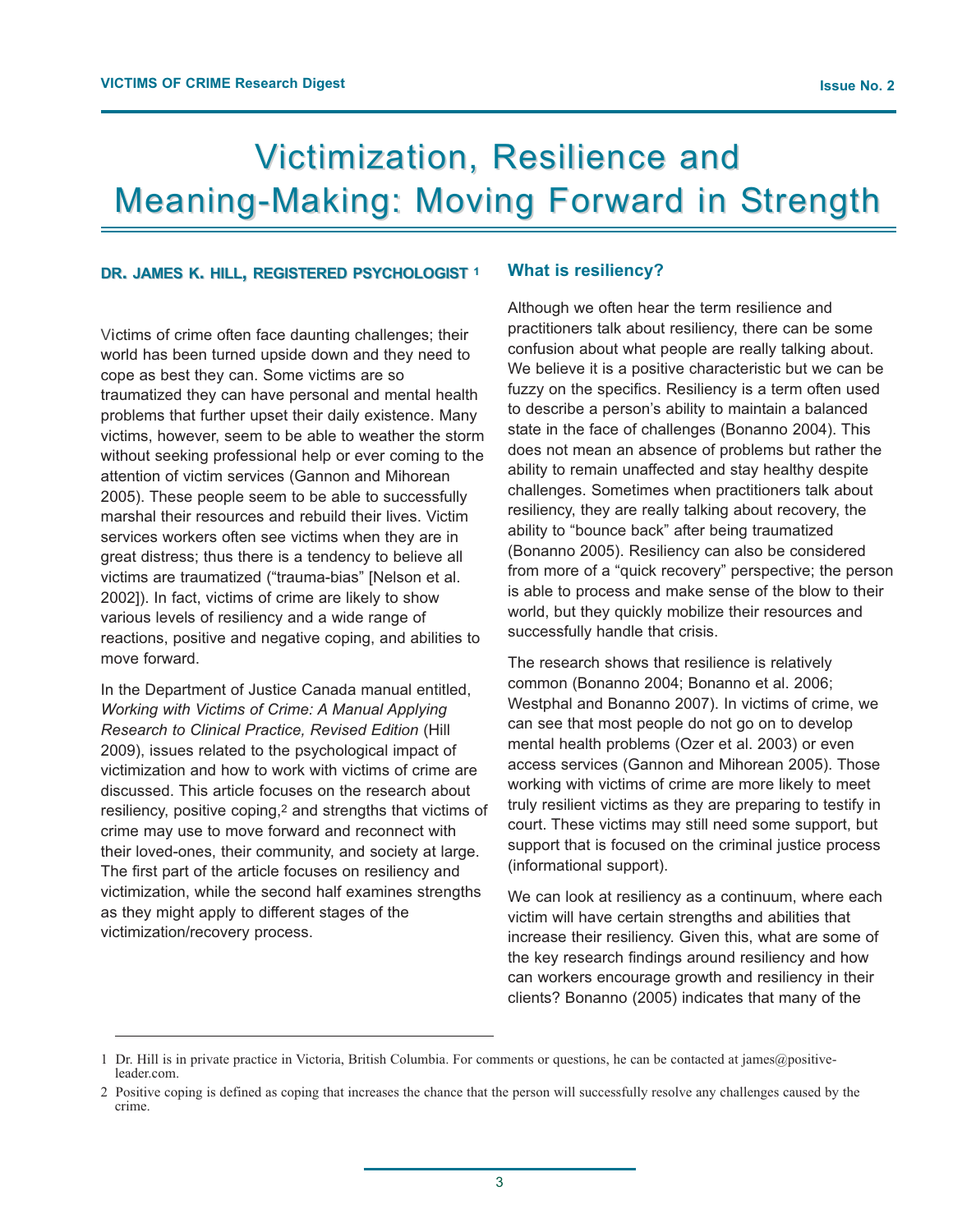activities we would identify as healthy living (personal resources, a good support network, pragmatism, etc.) promote resilience. The research literature also identifies several factors related to successfully facing challenges.

*Hardiness/autonomy/self-confidence* (Bonanno 2004; Bondy et al. 2007; Haskett et al. 2006; Williams 2007) refers to having the skills and abilities to create a life that you want. There is an element of being selfsufficient and able to self-direct your life and your choice. Bonanno (2004) argued that hardiness is made up of three related elements: (1) finding meaningful purpose in your life; (2) the belief that one can influence the environment and event (self-efficacy [Bandura 1997]); and (3) the belief that positive and negative life experiences are growth opportunities. In other words, those victims who feel their life has meaning, who feel that they are in control and who are able to see life events as learning opportunities may be more able to face challenges.

We can see some victims of crime positively coping by engaging in activities that help them regain (or gain) a sense of control over their lives. These empowerment activities might include victims of assault taking selfdefence classes (Hagemann 1992) or laying charges and going to court (Greenberg and Ruback 1992). We might also see this taking back of control in victims who become activists and victim advocates (Hagemann 1992). They apply their experience at a social level, trying to change society so that it will create fewer victims or treat victims more fairly. This may also make the person feel that they are a part of creating that safe world (or at least a safer one). Becoming active in advocacy or peer support could also give a meaningful purpose to their lives (Bonanno 2004) and possibly increase their hope for the future (see section below).

*Positive personal identity* refers to having a positive view of oneself which can help a person remain centred in the face of challenges. It makes sense that people who have a positive view of themselves ("I'm a good person and people like me") will be resilient in the face of crisis. Even those who have an unrealistic positive view of themselves (a type of overconfidence called *self enhancement*) are also more successful at facing

challenges than people who have a neutral or negative view of themselves (Bonanno 2004; Bonanno 2005). Associates may not like them and may view them as narcissistic; however, self-enhancers tend to deal with loss more effectively than the general population. In other words, a positive belief in yourself helps you cope.

People who are *adaptable* (Bonanno 2005) and able to adjust to life's challenges are likely to have improved ability to cope. This may be emotional or behavioural adaptability (Bonanno 2005) or finding the positive elements in negative events ("silver lining" [Tugade and Fredrickson 2007]). Another element with respect to adaptability might be the willingness to adjust course mid-stream and make minor corrections in coping behaviours. This would likely increase the chances of successfully facing problems. For example, a person may feel distress and decide to phone a friend to talk. If there is no answer, the person may need to adapt the plan and go for a walk, call another friend, meditate, call a help-line, or whatever. Those people who are not able to adapt their plan may stop at only one or two options and decrease the odds of successfully coping.

People who have a *positive outlook* in the form of hope for the future tend to be more resilient (Bondy et al. 2007). Similarly, resilient people tend to see the world as a safe place (Williams 2007). Workers can recognize that many victims struggle with both hope and feeling safe after being victimized. In fact, much effort goes into building hope and motivation when supporting victims of crime. Therefore, the victims who are able to have some hope or who feel safe are much more likely to withstand the crisis of crime victimization.

Some researchers talk about *repressive copers* as people who tend to avoid negative thoughts, emotions, and memories. Research shows that repressive copers tend to emotionally disengage from challenging situations in that they report that they do not feel stress even when physical measures indicate that they are stressed (Bonanno 2004). These are often the people who say that "it didn't really bother me." Popular opinion holds that these people are "shut-down" and need to get in touch with their feelings. Although this may be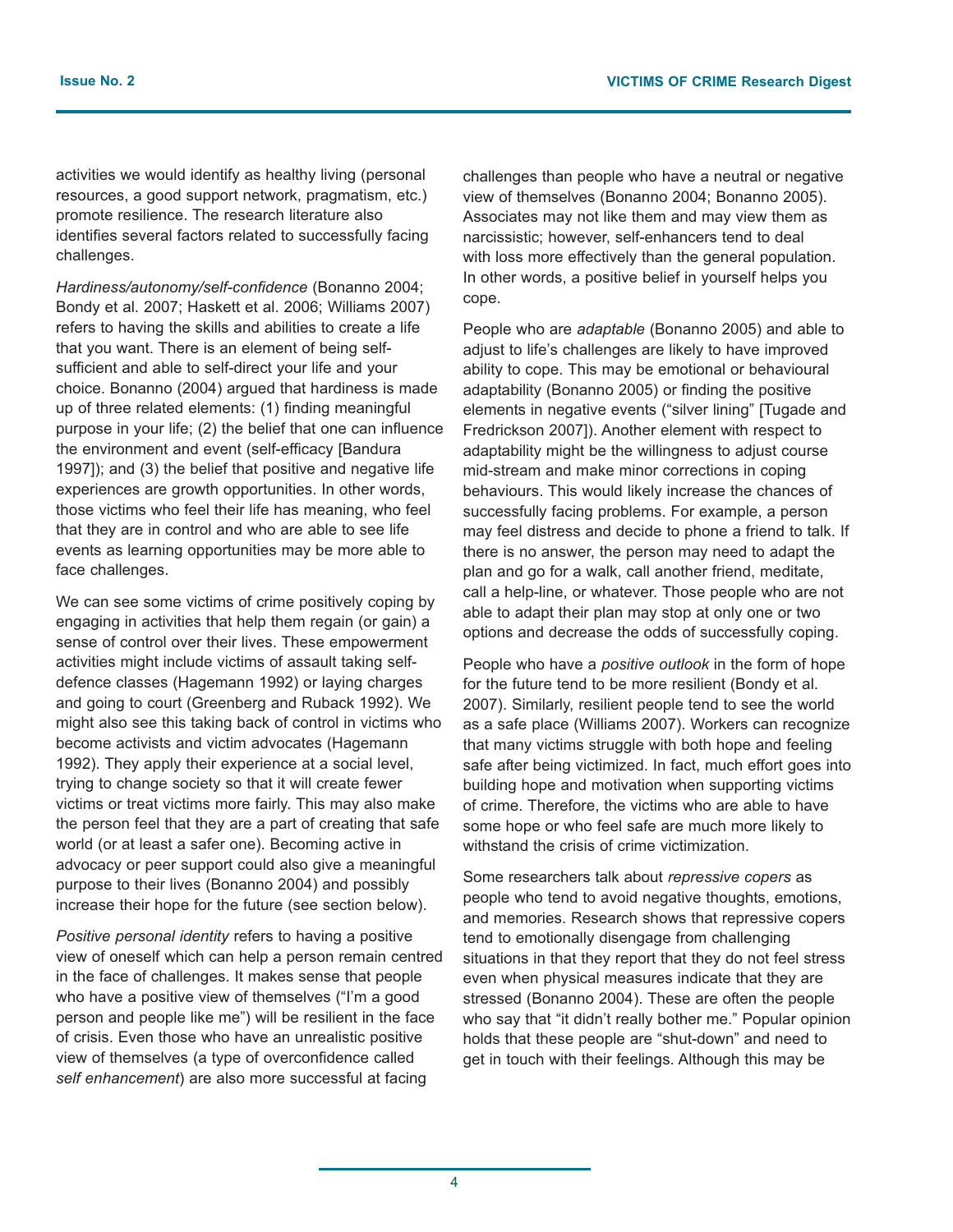true for some victims, others may be better left to this natural coping strategy. Even experienced clinicians can push too hard and cause distress that might have been avoided. A sensible practice is to examine other areas of the person's life; if everything is moving forward in much the same way as before the crime, then it may not be helpful to challenge their natural style. It is suggested, however, that it is important to provide information to all clients on what services are available in case they find they do need help in the future.

Those people who are able to *experience and manage complex emotions* (Coifman et al. 2007; Haskett et al. 2006) are better able to face challenging situations and not feel overwhelmed. In contrast to the repressive copers, these people are able to identify and experience emotions very well, without blocking. Workers may recall certain victims who are excellent at handling their emotions when dealing with the challenge of the victimization and with the justice system. It is interesting to note that research indicates that resiliency is linked to both repressive copers and those who process emotions well. This emphasizes the fact that a one-size-fits-all approach will not work for all victims; you must allow the person to lead you to his or her strengths and usual ways of coping. You can then help them fortify their normal strategies.

*Experiencing positive emotions* (Bonanno 2005; Tugade and Fredrickson 2007) help people through two avenues: (1) replacing negative emotions and (2) countering the effects of negative emotions (Bonanno 2004). In looking at the beneficial effects of positive emotions, Frederickson (1998) developed the "broaden and build" theory of positive emotions, which basically holds that negative emotions (e.g., anxiety, depression, fear) force people to focus their attention, while positive emotions allow people to be more open to new ideas and new ways of thinking. Therefore, positive emotions improve creativity and problem-solving (Fredrickson 1998). It is also possible, as Bonanno (2005) points out, that others may be more supportive to people who express positive emotions. In looking at victims of terrorism, Fredrickson et al. (2003) noted that positive emotions such as gratitude, interest, and love helped people cope after the 9/11 attack.

People who have *social support* (Bonanno 2005; Gewirtz and Edleson 2007; Haskett et al. 2006; Sun and Hui 2007; Williams 2007) and high quality relationships also show greater resiliency than those who have fewer social resources. There is much research and theory noting the benefits of social support to crime victims (Greenberg and Beach 2004; Greenberg and Ruback 1992; Leymann and Lindell 1992; Norris et al. 1997) and victims who receive positive social support show better adjustment (Nolen-Hoeksema and Davis 1999; Steel et al. 2004). Support may help victims release troubling feelings or get a "reality check" about thoughts, actions, and feelings (Greenberg and Ruback 1992; Leymann and Lindell 1992; Nolen-Hoeksema and Davis 1999; Norris et al. 1997). Further, it appears that even the belief that you have support can make the victim feel better (Green and Diaz 2007), especially if anger is an issue (Green and Pomeroy 2007).

Both natural supports (e.g., family, friends) and professional supports (e.g., police, lawyer, clergy, medical services, mental health services) can offer help to the victim. Although the decision regarding where to go for support lies with the victim, those who use natural supports are also more likely to seek professional help, especially if they felt positively supported (Norris et al. 1997). Supportive people may provide information, companionship, reality checks, emotional support, and money or a safe place to live (Everly et al. 2000). Support also seems to reduce the victim's anxiety (Green and Pomeroy 2007). Workers will want to pay attention to the victim's natural supports and may even want to educate natural supports about victimization.

Perhaps it is not surprising that people who are *socially competent* (Bondy et al. 2007; Gewirtz and Edleson 2007; Haskett et al. 2006) also tend to be more resilient. Social competency includes the person's skills in communication, empathy and caring, and the capacity to positively connect to others. This likely improves resiliency by helping the person successfully meet any needs and may increase the size and quality of the person's support network.

Finally, some researchers note that *cognitive skills* (Bondy et al. 2007; Gewirtz and Edleson 2007; Haskett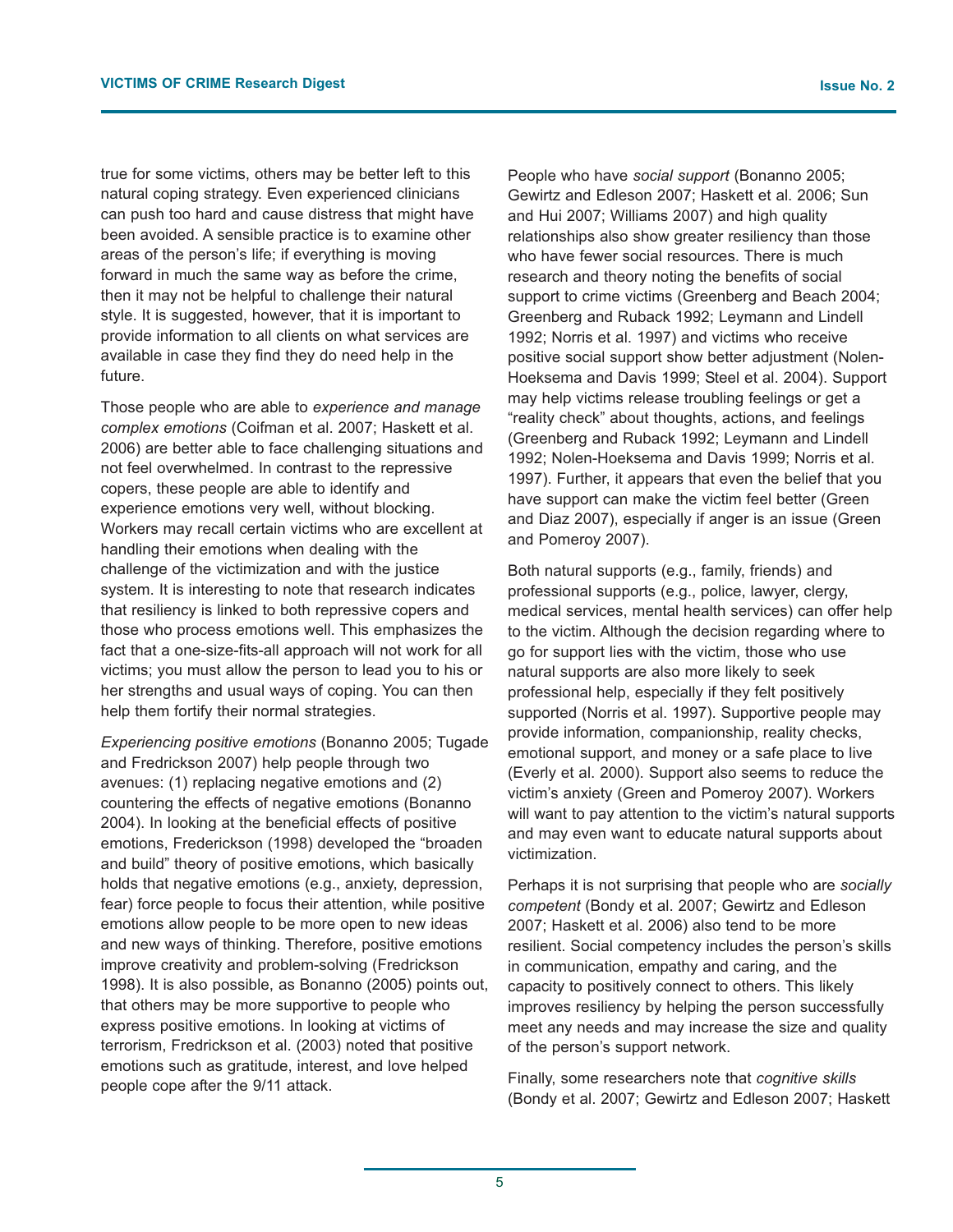et al. 2006; Williams 2007) such as intelligence and effective problem solving/planning skills are also related to being successful in facing challenges. This makes sense in that the person will have more internal personal resources from which to draw when dealing with problems. They may also be better able to examine and choose between different options. It is my argument that much negative coping we see clinically is simply the person believing it is the best option they have to deal with the problem. People with greater cognitive skills should be able to generate more options (both positive and negative) and may be more likely to choose those options with fewer negative effects.

Furthermore, victims who have greater cognitive skills may be better able to receive benefits associated with social comparison. Victims may build understanding by comparing themselves to others who have suffered a similar crime. They may he inspired by victims who are doing well (Greenberg and Ruback 1992). They may also compare themselves to victims who are worse off and feel grateful they were not more harmed (Hagemann 1992; Greenberg and Ruback 1992; Thompson 2000). Such social comparison seems to help people gain perspective and may even relate to a focus on the positive aspects of being a survivor (Thompson 2000).

It is reassuring to know many of the elements that relate to resiliency are present in how we understand victims of crime. We now turn to the second half of the paper which focuses on strengths as they might apply to different stages of the victimization process.

#### **Victimization Process and Meaning-Making**

To understand positive coping, one must understand the victimization process. Casarez-Levison (1992) developed a simple model of how people move from being a member of the general population to being a victim to becoming a survivor. She indicated that people move from a precrime state (previctimization), to the crime event (victimization), to initial coping and adjustment (transition), and to moving forward (resolution) (Casarez-Levison 1992). The model is simplified even more here by focusing on the psychological strengths the person might apply before and during the crime and those strengths that might be

more evident as the person deals with the crime and moves forward.

#### *Strengths That May Apply Before or During the Crime*

Previctimization, each person has strengths and skills that come to bear on how he or she will deal with any stressor, including crime victimization. There can be individual differences in some of the characteristics detailed above regarding resiliency. What level of social support does the person have? Are they nearby and accessible? Has the person successfully dealt with and learned from previous victimization? Since research shows that current victims of crime often have a history of previous victimization (Byrne et al. 1999; Messman and Long 1996; Nishith et al. 2000; Norris et al. 1997), it is likely that the person has learned coping strategies to deal with this stress. What are these skills? Are they effective?

During the crime or in the few hours following it, the psychological strengths of victims can manifest in problem-solving, attentiveness, help-seeking, etc. Oftentimes, the victims will seek out informational support to make a decision on what they should do (Greenberg and Ruback 1992). Further, we are likely to see victims activate their support systems during this period, possibly to receive support, or get information, or make decisions, or get money or shelter (Hill 2004). Early coping strategies may also be seen during this period.

Peterson and Seligman (2004) identified character strengths and virtues that are common across various cultures and settings. It can be helpful for people working with victims to review the list and identify the strengths they see in their clients. Their list includes six strengths that are made up of a total of 24 virtues; some may seem more immediately applicable to victims.

- 1. Wisdom and knowledge: creativity, curiosity, open mindedness, love of learning and perspective;
- 2. Courage: bravery, persistence, integrity, and vitality;
- 3. Humanity: love, kindness, and social intelligence;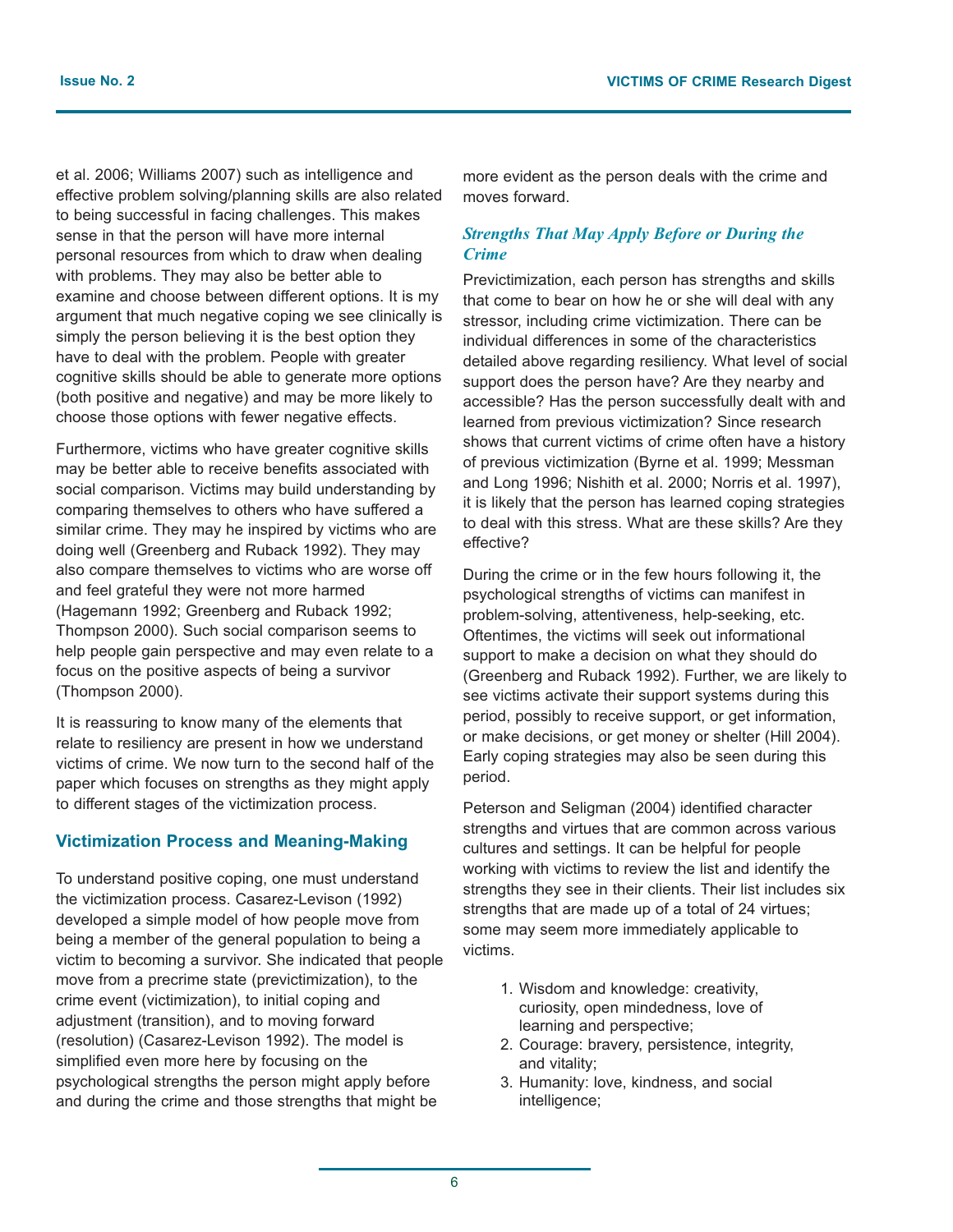- 4. Justice: citizenship, fairness, and leadership;
- 5. Temperance: forgiveness/mercy, humility/modesty, prudence, and selfcontrol; and
- 6. Transcendence: appreciation of beauty, gratitude, hope, humour, and spirituality.

Certainly being faced with a crisis of crime victimization and successfully coping with the criminal justice system or facing the accused in court requires many of the strengths above. In fact, one might say that some victim services workers spend much of their time building and bolstering many of these strengths in the person. From a clinical perspective, it is easier to develop the strengths the person already has, rather than trying to add new ones during a stressful period.

#### *After the Crime and Moving Forward*

Once the initial reactions have passed, we may start to see meaning-making activities, which can be very important to moving forward from loss or trauma (Cadell et al. 2003; Davis et al. 1998; Layne et al. 2001). Meaning-making is important to general crime victims (Gorman 2001), rape victims (Thompson 2000), and in dealing with any type of trauma (Nolen-Hoeksema and Davis 1999). In fact, it is often included as a major element in treatment interventions (Foy et al. 2001).

Meaning-making may begin with making sense of their victimization. Some people will do this by seeking out information (Hagemann 1992). This might help them understand common reactions, treatment options, the justice system, their rights, and so forth (Greenberg and Ruback 1992; Prochaska et al. 1992). Others might prefer to cope emotionally, facing their emotions head on to help move beyond negative feelings. Recent research suggests that emotion=focused coping may help to reduce stress and improve the victim's self assessment, especially among some women (Green and Diaz 2007; Green and Pomeroy 2007). It is important for the victim to lead the worker on what type of coping is most effective.

Resolution is similar to previctimization in that the person is not focused on being a victim of crime; he or she is simply living life. Resolution does not mean returning to "the past," as though the crime did not occur. Rather, the person integrates the crime and their reactions, coping into their new identity. Posttraumatic growth (PTG) refers to when a person is affected by the trauma and learns new coping strategies or gains a new perspective by facing the problem. Victims may focus on how they have grown from the experience (Hagemann 1992; Thompson 2000). In fact, people will often see themselves as much weaker before the event, even if that is not true (McFarland and Alvaro 2000); this may be in an effort to see benefit in an obviously difficult situation (Davis et al. 1998).

PTG does not mean that dealing with trauma is a positive experience in these people's lives. Even those people who report high levels of PTG also indicate many problems and difficulties related to the trauma (Calhoun and Tedeschi 2006). In other words, most people would rather have avoided the trauma altogether but are able to recognize how they have grown. Calhoun and Tedeschi (2006) looked at PTG statistically and found that people tended to describe their growth in ways that fell under three overall categories:

- 1. Change in how the person sees herself
	- Personal strength: I can survive anything
	- New possibilities: I want to explore new interests/activities
- 2. Change in how she relates to others: connection and compassion
- 3. Change in life philosophy
	- Appreciation of life (enjoy the little things)
	- Spiritual change

Workers may better understand crime victims and provide guidance for how they might move forward by watching for, and supporting, growth themes. These avenues of growth and resolution should be fostered to help the person leave victimhood behind. Being a victim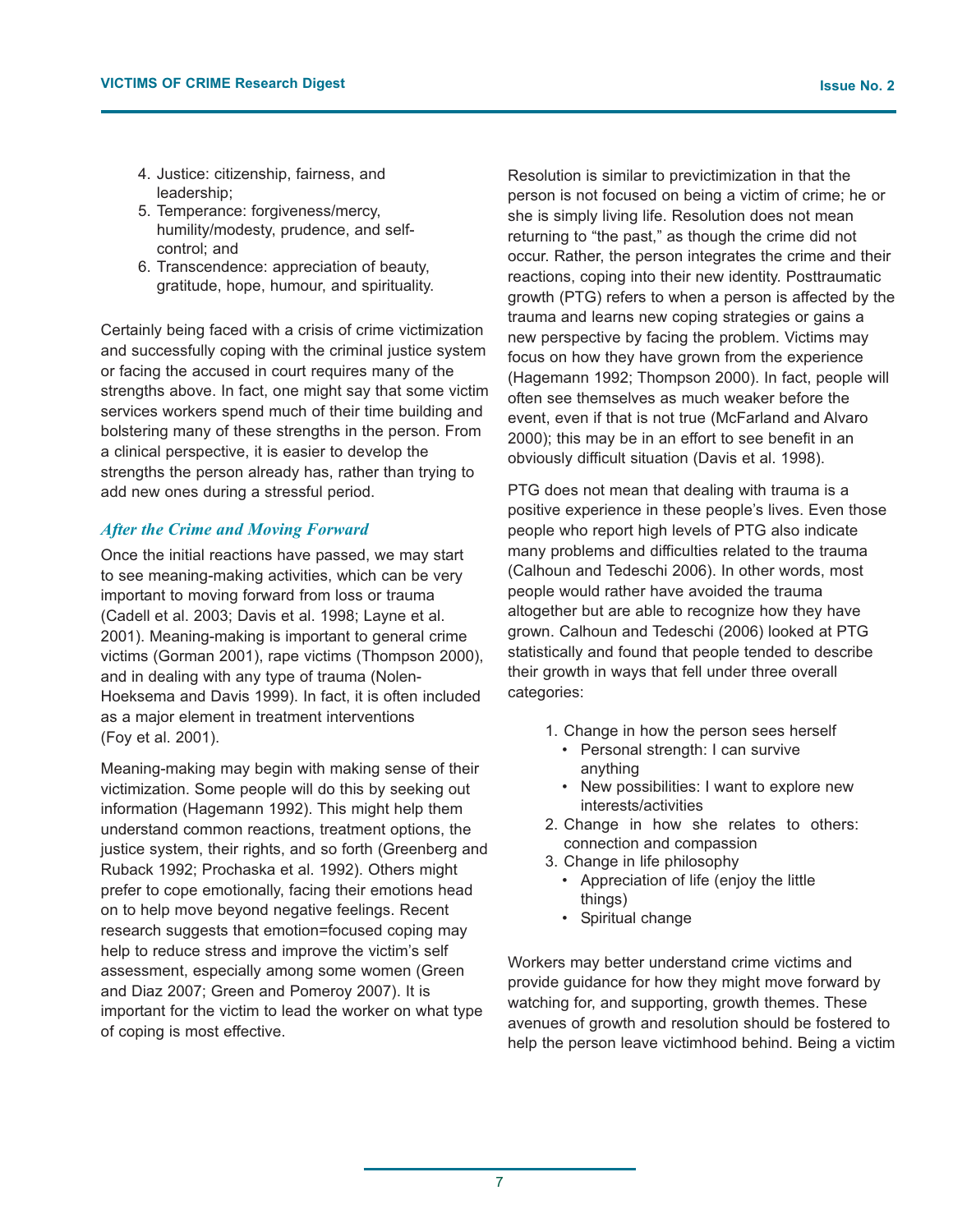of crime will always be part of what has happened to them, but hopefully it will not define who they are.

#### **Conclusion: Moving Forward**

People face the challenge of criminal victimization by applying any and all of their coping strategies, both positive and negative. These strategies can help them move forward or hold them back. It can be helpful for those who work with victims to be reminded that positive coping and resiliency are a major factor in a victim's ability to make meaning out of what happened and move forward. This core of strength can be identified and developed in even the most distressed victim of crime. By fostering that strength and facilitating the growth of positive coping, victims can more quickly make sense of what has happened to them. We know that resiliency is common. We know that many victims do not seek out victim services for help. It is hoped that this article has served as a reminder that the trauma and pain of crime victimization is something people can, and do, face with strength and dignity. People who have been victimized should be reminded of this as well.  $\div$ 

#### **References**

Bandura, A. 1997. *Self-efficacy: The exercise of control.* New York: W. H. Freeman and Company.

Bondy, E., D. D. Ross, C. Gallingane, and E. Hambacher. 2007. Creating environments of success and resilience: Culturally responsive classroom management and more. *Urban Education* 42 (4): 326-348.

Bonanno, G. A. 2005. Resilience in the face of potential trauma. *Current Directions in Psychological Science* 14 (3): 135–138.

Bonanno, G. A. 2004. Loss, trauma, and human resilience: Have we underestimated the human capacity to thrive after extremely aversive events? *American Psychologist* 59(1): 20-28.

Bonanno, G. A., S. Galea, A. Bucciarelli, and D. Vlahov. 2006. What predicts psychological resilience after disaster? The role of demographics, resources, and life stress. *Journal of Consulting and Clinical Psychology* 75(5): 671-682.

Byrne, C. A., H. S. Resnick, D. G. Kilpatrick, C. L. Best, and B. E. Saunders. 1999. The socio-economic impact of interpersonal violence on women. *Journal of Consulting and Clinical Psychology* 67 (3): 362-366.

Cadell, S., C. Regehr, and D. Hemsworth. 2003. Factors contributing to posttraumatic growth: A proposed structural equation model. *American Journal of Orthopsychiatry* 73(3): 279-287.

Calhoun, L.G. and R. G. Tedeschi. 2006. The foundations of posttraumatic growth: An expanded framework. In *Handbook of posttraumatic growth: Research and practice*, ed. L. G. Calhoun and R. G. Tedeschi, 3-23. Mahwah, NJ: Lawrence Erlbaum.

Casarez-Levison, R. 1992. An empirical investigation of coping strategies used by victims of crime: Victimization redefined. In *Critical issues in victimology: International perspectives*, ed. E. Viano, 46-57. New York: Springer Publishing Co.

Coifman, K. G., G. A. Bonanno, and E. Rafaeli. 2007. Affect dynamics, bereavement and resilience to loss. *Journal of Happiness Studies* 8:371–392.

Davis, C. G., S. Nolen-Hoeksema, and J. Larson. 1998. Making sense of loss and benefiting from the experience: Two construals of meaning. *Journal of Personality and Social Psychology* 75(2): 561-574.

Everly, G. S., R. B. Flannery, and J. T. Mitchell. 2000. Critical Incident Stress Management (CISM): A review of the literature*. Aggression and Violent Behavior* 5:23-40.

Foy, D. W., C. B. Eriksson, and G. A. Trice. 2001. Introduction to group interventions for trauma survivors. *Group Dynamics* 5(4): 246-251.

Fredrickson, B. L. 1998. What good are positive emotions? *Review of General Psychology: Special Issue: New Directions in Research on Emotion* 2:300-319.

Fredrickson, B. L., M. M. Tugade, C.E. Waugh, and G. R. Larkin. 2003. What good are positive emotions in crises? A prospective study of resilience and emotions following the terrorist attacks on the United States on September 11th 2001. *Journal of Personality and Social Psychology* 84(2): 365–376.

Gannon, M., and K. Mihorean. 2005. Criminal victimization in Canada, 2004. *Juristat* 25(7). Ottawa: Statistics Canada. Catalogue no. 85-002-XIE.

Gewirtz, A., and J. Edleson. 2007. Young children's exposure to intimate partner violence: Towards a developmental risk and resilience framework for research and intervention. *Journal of Family Violence* 22(3): 151-163.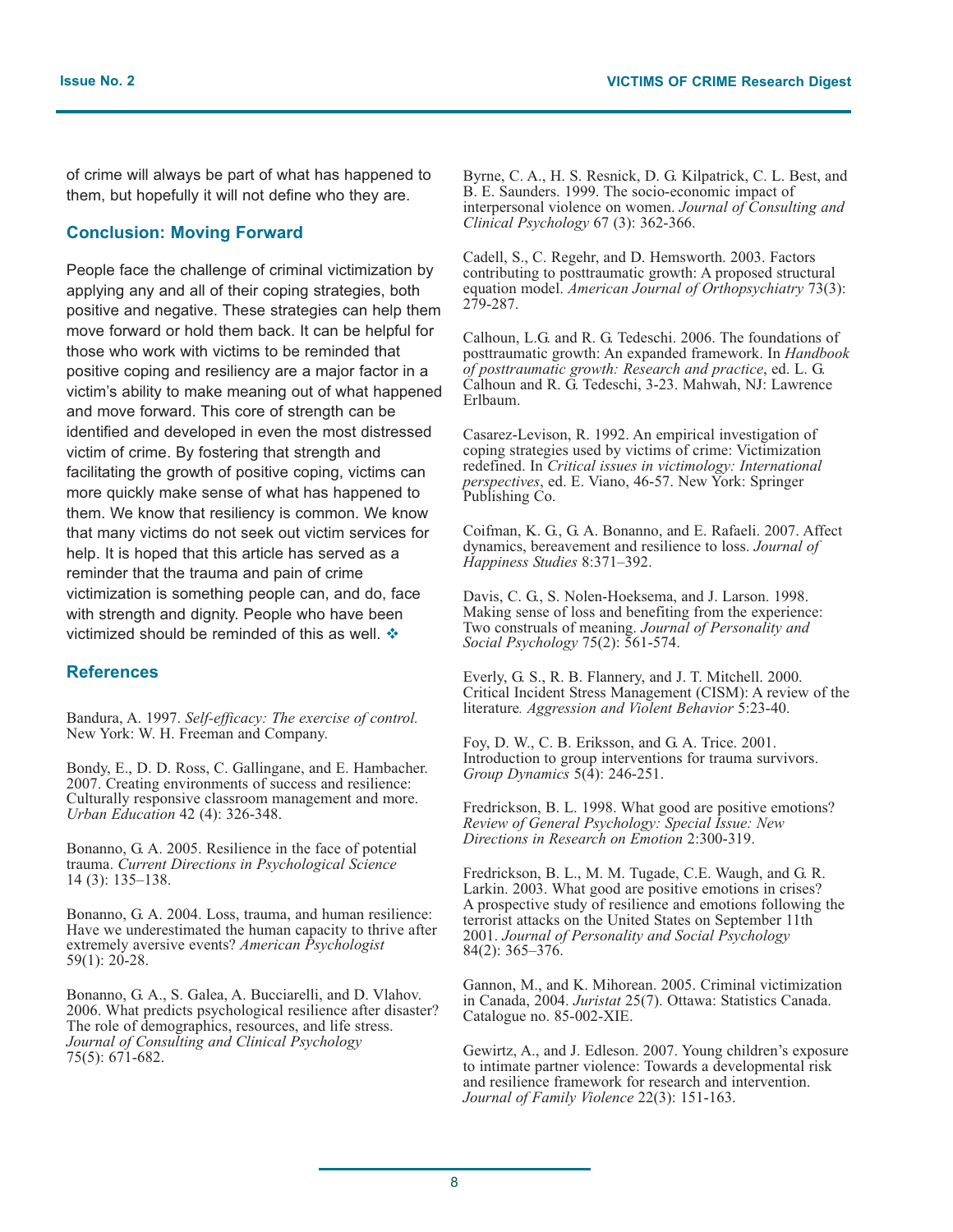Gorman, W. 2001. Refugee survivors of torture: Trauma and treatment. *Professional Psychology: Research and Practice* 32(5): 443-451.

Green, D. L., and N. Diaz. 2007. Predictors of emotional stress in crime victims: Implications for treatment. *Brief Treatment and Crisis Intervention* 7(3): 194-205.

Green, D. L., and E. C. Pomeroy. 2007. Crime victims: What is the role of social support? *Journal of Aggression, Maltreatment and Trauma* 15(2): 97-113.

Greenberg, M. S., and S. R. Beach. 2004. Property crime victims' decision to notify the police: Social, cognitive, and affective determinants. *Law and Human Behavior* 28(2): 177-186.

Greenberg, M. S., and R. B. Ruback. 1992. *After the crime: Victim decision making.* New York: Plenum Press.

Hagemann, O. 1992. Victims of violent crime and their coping processes. In *Critical issues in victimology: International perspectives*, ed. E. Viano, 58-67. New York: Springer Publishing.

Haskett, M. E., K. Nears, and C. S. Ward. 2006. Diversity in adjustment of maltreated children: Factors associated with resilient functioning. *Clinical Psychology Review* 26(6): 796-812.

Hill, J. K. 2004. *Working with victims of crime: A manual applying research to clinical practice*. Ottawa: Department of Justice Canada.

Hill, J. K. 2009. *Working with victims of crime: A manual applying research to clinical practice*, revised edition. Ottawa: Department of Justice Canada.

Layne C. M., R. S. Pynoos, W. R. Saltzman, et al. 2001. Trauma/grief-focused group psychotherapy: School-based postwar intervention with traumatized Bosnian adolescents. *Group Dynamics* 5(4): 277-290.

Leymann, H., and J. Lindell. 1992. Social support after armed robbery in the workplace. In *The Victimology Handbook: Research findings, treatment, and public policy*, ed. E. Viano, 285-304. New York: Garland Publishing.

McFarland, C., and C. Alvaro. 2000. The impact of motivation on temporal comparisons: Coping with traumatic events by perceiving personal growth. *Journal of Personality and Social Psychology* 79(3): 327-343.

Messman, T. L., and P. L. Long. 1996. Child sexual abuse and its relationship to revictimization in adult women: A review. *Clinical Psychology Review* 16(5): 397-420.

Nelson, B. S., S. Wangsgaard, J. Yorgason, M. Higgins Kessler, and E. Carter-Vassol. 2002. Single- and dualtrauma couples: Clinical observations of relational characteristics and dynamics. *American Journal of Orthopsychiatry* 72(1): 58-69.

Nishith, P., M. B. Mechanic, and P. A. Resick. 2000. Prior interpersonal trauma: The contribution to current PTSD symptoms in female rape victims. *Journal of Abnormal Psychology* 109(1): 20-25.

Nolen-Hoeksema, S., and C. G. Davis. 1999." Thanks for Sharing That ": Ruminators and their social support networks. *Journal of Personality and Social Psychology* 77(4): 801-814.

Norris, F. H., K. Kaniasty, and M. P. Thompson. 1997. The psychological consequences of crime: Findings from a longitudinal population-based studies. In *Victims of Crime*, ed. R. C. Davis, A. J. Lurigo, and W. G. Skogan, 146-166. Thousand Oaks, CA: Sage Publications.

Ozer, E. J., S. R. Best, T. L. Lipsey, and D.S. Weiss. 2003. Predictors of posttraumatic stress disorder and symptoms in adults: A meta-analysis. *Psychological Bulletin* 129(1): 52-73.

Peterson, C., and M. E. P. Seligman. 2004. *Character* Washington, DC: American Psychological Association.

Prochaska, J. O., C. C. DiClemente, and J. C. Norcross. 1992. In search of how people change: Applications to addictive behaviors. *American Psychologist* 47(9): 1102-1114.

Steel, J., L. Sanna, B. Hammond, J. Whipple, and H. Cross. 2004. Psychological sequelae of childhood sexual abuse: Abuse-related characteristics, coping strategies, and attributional style. *Child Abuse and Neglect* 28:785-801.

Sun, R. C. F., and E. K. P. Hui. 2007. Building social support for adolescents with suicidal ideation: Implications for school guidance and counselling. *British Journal of Guidance and Counselling* 35(3): 299-316.

Thompson, M. 2000. Life after rape: A chance to speak? *Sexual and Relationship Therapy* 15(4): 325-343.

Tugade, M. M., and B. Fredrickson. 2007. Regulation of positive emotions: Emotion regulation strategies that promote resilience. *Journal of Happiness Studies* 8:311-333.

Westphal, M., and G. A. Bonanno. 2007. Posttraumatic growth and resilience to trauma: Different sides of the same coin or different coins? *Applied Psychology: An International Review* 56(3): 417–427.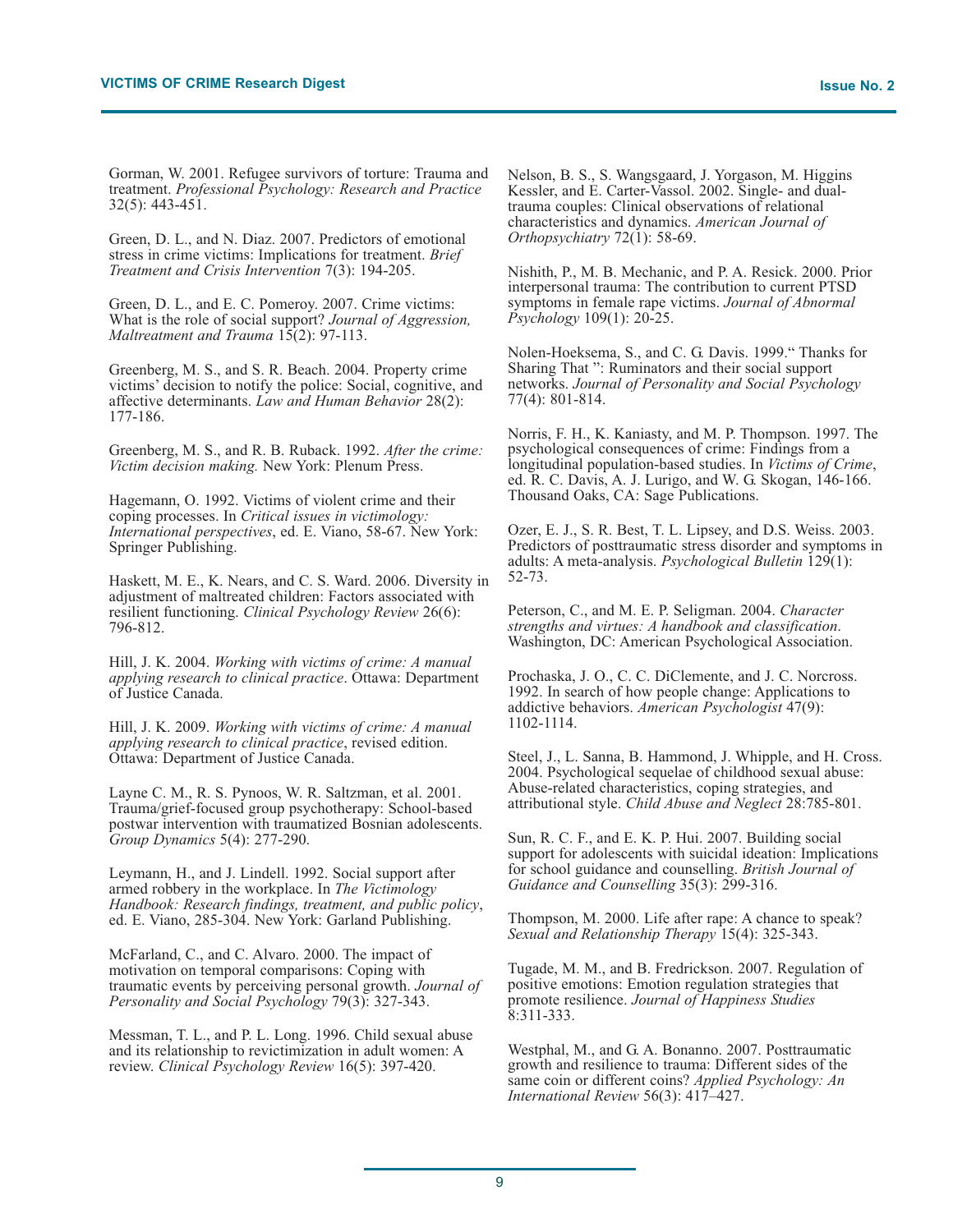# **Understanding Restitution**

#### **DR. SUSAN MCDONALD, PRINCIPAL RESEARCHER, RESEARCH RESEARCH AND STATISTICS TISTICS DIVISION DIVISION**

If you were to ask a member of the public about restitution, chances are that you would be met with a blank stare or the question "what is restitution?" Those who work with, or are affected by, the criminal justice system are aware of this discretionary sentence that is made in addition to another sentence and is paid to the victim, by the offender, to cover quantifiable losses. Yet, there are many gaps in our overall understanding of how restitution is working, and in particular, how it is working for victims of crime.

This short article provides a description of the restitution provisions in the *Criminal Code* and what we know about restitution from social science research, caselaw, and statistics. There is very little empirical research on the issue in Canada, and as such, there are many questions that remain to be answered in order to fully understand how the provisions are implemented and what that means for both victims and offenders. This article will conclude by highlighting some of those questions.

#### **What is Restitution?**

As noted above, restitution is a sentence made after a finding of guilt. It is different from compensation, which is a payment made by the *state* to a victim to compensate for pecuniary and non-pecuniary losses such as pain and suffering.

Restitution orders may be "stand-alone" orders imposed as an additional sentence (s. 738 of the *Criminal Code*) or ordered as a condition of probation (s. 732.1(3.1)(a)) or as a condition of a conditional sentence (s. 742.3(2)(f)). The sentencing judge will only make a restitution order in appropriate cases, taking into account the sentencing principles and the facts of the individual case.

#### **History of the** *Criminal Code* **Restitution provisions**

As modern criminal law evolved in common law jurisdictions from the Middle Ages onward, crimes were redefined as acts against the state; addressing the losses of individual victims was no longer a primary goal, and "the victim was transformed from prosecutor to mere witness" (see Young 2001, 5-7; Young 2008, 2). Prior to 1857, in Ontario, the Attorney General was the Crown's chief prosecutor and frequently appeared in court in serious criminal cases. The vast majority of cases, however, were prosecuted by what was called a "private informant" – the victim or another interested party. The onus fell on the victim to investigate, take into custody, and prosecute (or pay a barrister to prosecute) the accused. The victim was also the sole recipient of any payment (Karmen 1995). Hillenbrand (1990) notes that "private prosecution" was intended to be a means by which restitution could be provided to the victims of property crimes.

In 1857, the Attorney General for Canada West, John A. MacDonald, introduced the *Upper Canada County Attorneys Act*, establishing a network of criminal prosecutors to appear on his behalf, which was on behalf of the Crown or Queen Victoria. The new law was proclaimed in force on January 1, 1858. Nineteen prosecutors were appointed by the Governor General to represent the Crown, as Canada was still a British Colony (Ministry of the Attorney General 2007).

In the United Kingdom, the right of a victim's family to compensation in any case of wrongful death was reinstated in legislation in  $1846<sup>1</sup>$  and in the United States, restitution re-emerged in the early 1900s when new sentencing laws allowed the courts to impose alternatives to incarceration (Frank 1992). In Canada, since its inception in 1892, the *Criminal Code* has permitted a sentencing court to order "compensation" for property lost as a result of the commission of an offence.

<sup>&</sup>lt;sup>1</sup> [Lord Campbell's Act 1846 (U.K.) c. 93]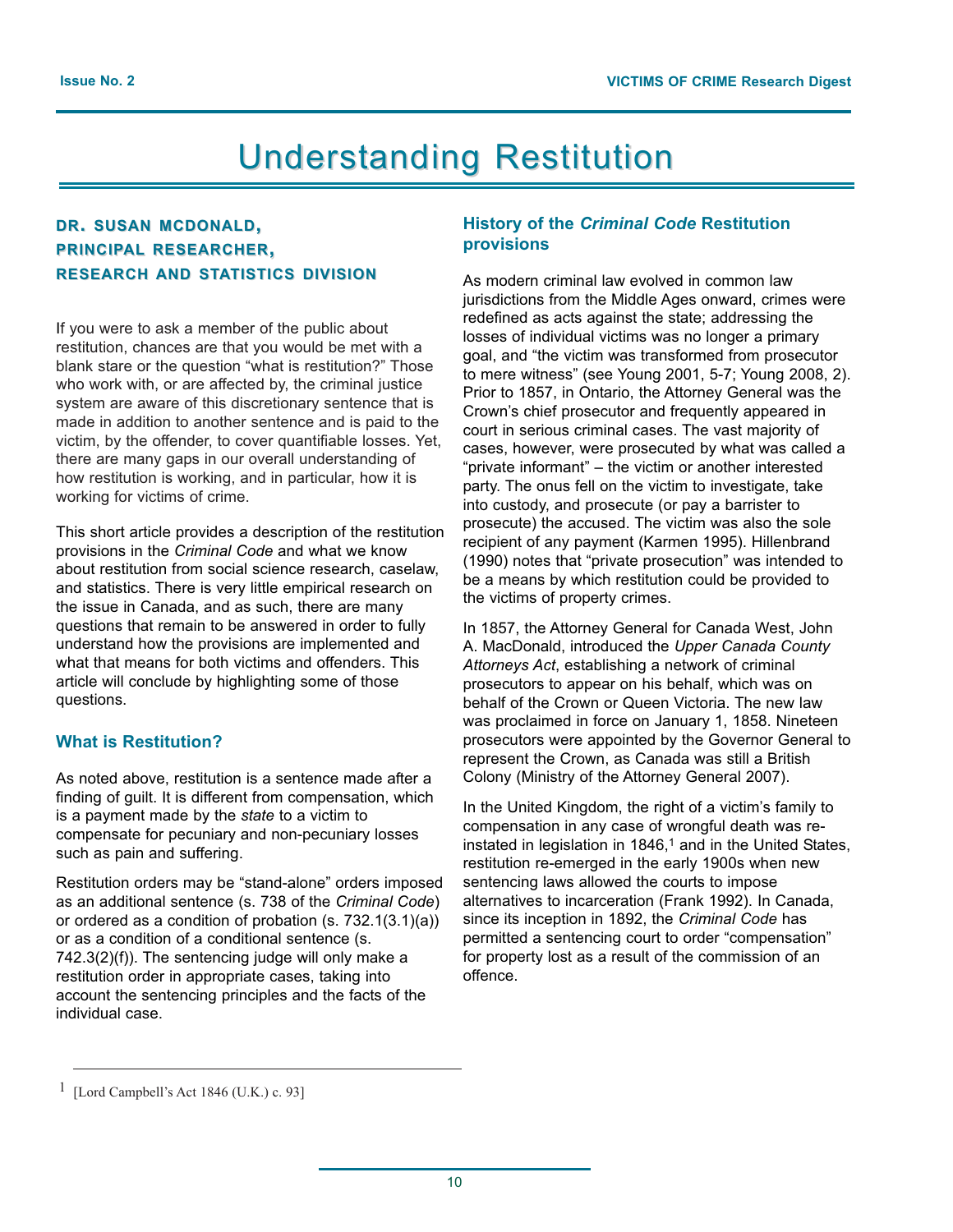The Canadian provisions governing compensation were mostly unchanged until amendments in 1996 repealed the compensation order provisions, replacing them with restitution order provisions. The terminology was changed to reflect that "restitution" refers to payments the offender should make while "compensation" generally refers to payments from the state. While the original compensation provisions were only available for loss, destruction, or damage to property, restitution is also available for pecuniary damages including loss of income or support incurred as a result of bodily harm arising from the commission of an offence, or to cover expenses associated with moving out of the household shared with an offender in cases of bodily harm or its threat. The sentencing court may now order restitution on its own, whereas previously it could only be initiated by an aggrieved person.

In 1988, Bill C-89, which would have created a criminal enforcement scheme for restitution orders, was passed by Parliament but was never enacted due to concerns raised by the provinces after the Bill's passage regarding the prohibitive costs of creating and operating such a scheme. After much study on the costs and operational implications, it was determined that there would be support for the existing civil enforcement scheme but not for a criminal enforcement scheme due to the costs to the provinces associated with implementation. It was determined that the annual operating costs would far exceed the financial benefits realized by victims.

In 2004, s. 741 of the *Criminal Code* was amended to expand a victim's ability to receive a civil order for an unpaid restitution order to restitution orders made as a condition of probation or as part of a conditional sentence. Previously this option was only available for stand-alone orders. In 2005, s. 738(1)(b) was expanded so that readily ascertainable pecuniary damages, such as loss of income caused by the commission of an offence, became possible in the case of "psychological harm" resulting from the commission of an offence. Previously, this restitution order was only available in cases of "bodily harm" resulting from an offence.

#### **Caselaw**

The published caselaw provides a valuable, albeit limited, source of understanding about what the judiciary consider in their sentencing decisions. A QuickLaw search was conducted using the relevant *Criminal Code* provisions going back three decades. The search was limited to criminal cases.

There have been two Supreme Court of Canada cases on restitution in the past thirty years, several appellate court cases, and many cases where the provisions were considered in the lower courts. A review of these cases shows that many issues are covered. The Supreme Court decisions in *R*. v. *Zelensky* 2 and *R*. v. *Fitzgibbon* <sup>3</sup> established parameters that have been followed without challenge over the past three decades.

In *R*. v. *Zelensky*, the Supreme Court of Canada made it clear that restitution orders fall under the federal government's criminal law power *only* because they are part of the sentencing process and that restitution orders are only appropriate when the amount of the loss is easy to calculate and is not in great dispute. The Supreme Court reiterated in *R*. v. *Fitzgibbon* that while the offender's ability to pay the restitution order should be considered, it is not the determining factor in every case.4 Criminal courts are not an appropriate forum for awarding damages for pain and suffering or for determining complicated issues regarding the assessment of damages. These matters must be settled in civil courts. Additionally, the offender's ability to pay, although not determinative, is a factor which is considered by the judge when determining whether a restitution order is appropriate.<sup>5</sup> When the court orders restitution as a term of probation, it must first ensure that the offender may reasonably make the payment during the term of probation as non-payment will result in a breach of the probation order. If the offender fails to pay the full amount of the restitution order, the victim must use civil enforcement methods to collect the money.

Another factor considered by judges when determining whether a restitution order is appropriate is the need for

<sup>2 [1978] 2</sup> S.C.R. 940

<sup>3 [1990] 1</sup> S.C.R. 1005

<sup>4</sup> On readily ascertainable amount, see also *R.* v*. Siemens* (1999), 26 C.R. (5th) 502, 136 C.C.C. (3d) 353 (Man.C.A.).

<sup>5</sup> See also *R*. v. *Yates*, [2002] B.C.J. No. 2415, 169 C.C.C. (3d) 506 (B.C.C.A.) at para. 26; *R*. v. *Siemens* (1999), 26 C.R. (5th) 502, 136 C.C.C. (3d) 353 (Man.C.A.).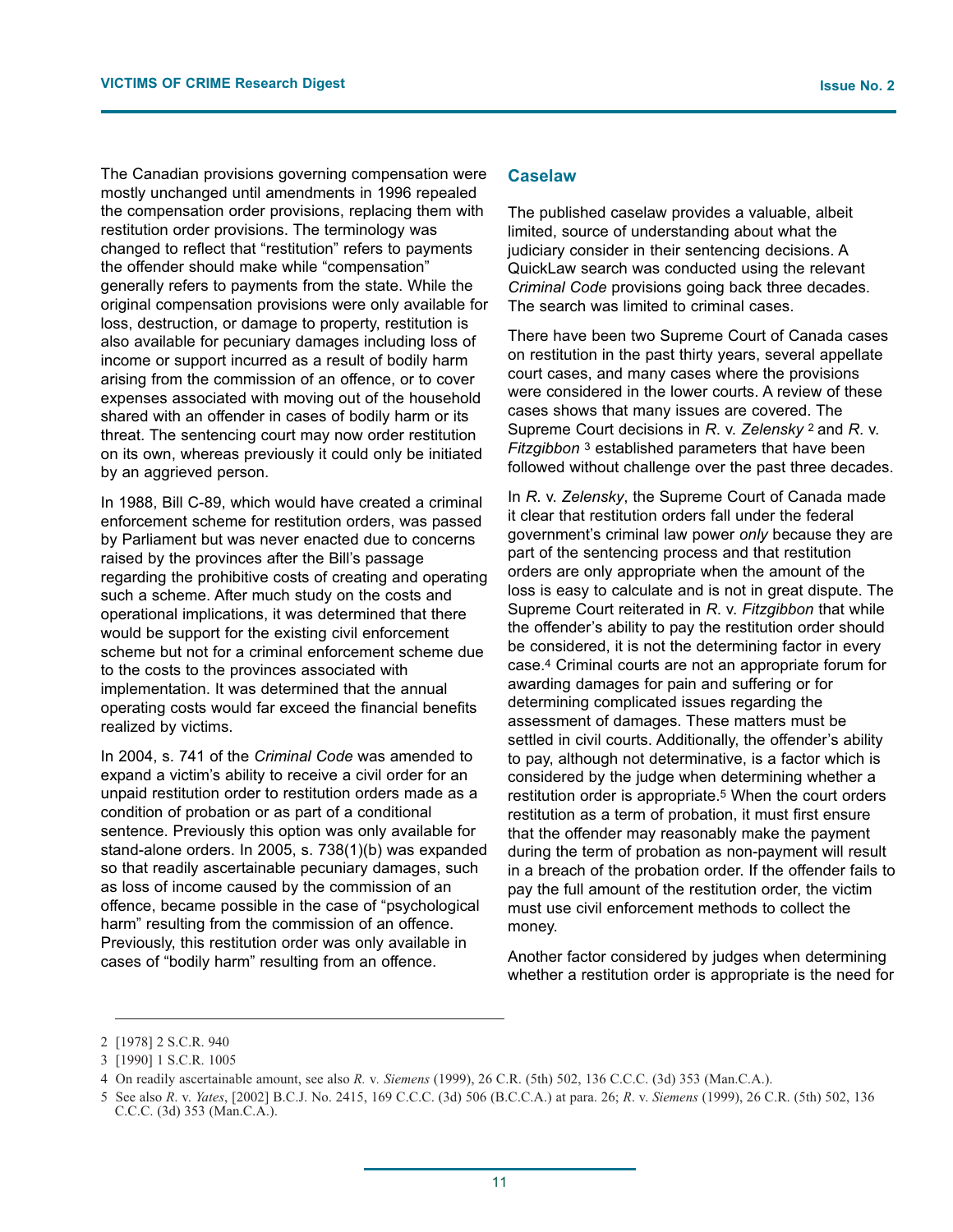the court to consider the impact on the chances for rehabilitation. In *R*. v. *Siemens,*<sup>6</sup> the court noted that the impact of a restitution order upon the chances of rehabilitation of the accused, either pro or con, is a factor to be considered. Ruining an accused financially would impair his chances of rehabilitation, for example. In *R*. v. *Bullen*<sup>7</sup>, the court determined that the timing and amount of restitution must not significantly undermine an offender's will or ability to pursue restitution, and those considerations act as an important constraint at sentencing.

In the case of *Bullen*, Chief Judge Stuart of the Yukon Territorial Court provided extensive comments on restitution, highlighting the challenges inherent in the application and implementation of the provisions.

> *To engage a victim as a witness to secure a conviction in the interest of the state and then leave the victim to their own means to pursue their injuries in another process, in another court, raises questions of fairness and practicality. In many respects, victims' interests have been unduly subrogated to state interests in the evolution of criminal courts from their beginnings in civil courts. 8*

Chief Judge Stuart examines restitution from a victim's perspective and finds the criminal justice system lacking. Much of the research that is cited in the decision, however, is from other jurisdictions. To understand restitution in Canada and to make improvements to the process for victims, a Canadian body of empirical research would clearly be beneficial.

#### **Social Science Research**

Not only is there very little empirical research on restitution in Canada, there is likewise very little published work on the subject in academic journals. The academic articles that were found span decades and were predominantly from the United States. The writing in the last fifteen years has focused on evaluation research of restitution programs, in particular examining what factors lead to successful payment to the victims. This section will provide an overview of the articles that dealt with the application of restitution legislation.

Sims (2000) provides an overview of victim restitution programs, noting that they are part of the "restorative justice" paradigm wherein the critical component is the victim. The article examines both adult and youth restitution, looking at the history of victim restitution in the U.S., problems with restitution programs, and components of successful restitution programs. The author articulates four components of successful programs: (1) a consideration of offenders' ability and willingness to pay; (2) a formal program for the administering of restitution orders; (3) communication among all agencies involved in the ordering and collecting of restitution; and (4) an effective means of ensuring compliance with restitution orders, usually accomplished by strict attention to enforcement procedures and process.

Three examples of evaluation research were identified. First, Lurigio and Davis (1990) examine the use of a notification procedure (follow-up letter technique) to ensure compliance of restitution orders in Cook County, Illinois, in the U.S. According to the authors, victims' satisfaction with the restitution process can be undermined by the lack of follow-up done regarding offender compliance with restitution orders. The authors hypothesized that the procedure would have a greater effect on offenders with paying jobs and with fewer prior charges. The results of the study show that those with less criminal system experience and with jobs were more likely to respond to and complete restitution orders. Based on their findings, the authors concluded that judges should take into account the socioeconomic factors related to offenders when making decisions regarding victim restitution.

Second, in a study undertaken in Pennsylvania, Ruback and Shaffer (2005) examined the extent to which victimrelated factors influenced judges' decisions regarding restitution. To attain this information, the authors conducted a state-wide survey of judges regarding the victim-related, offender-related, and system-related factors that judges believed influenced restitution decisions. The survey was followed by a statistical analysis of restitution decisions from 55,119 cases. Based on the survey, the authors found that judges believed that the compensation of victims was the primary rationale for restitution. The authors attribute

<sup>6</sup> *Supra, Siemens*, note 4.

<sup>7 (2001) 48</sup> C.r. (5th) 110 (Yukon Terr. Ct.)

<sup>8</sup> *Ibid*., at para. 8.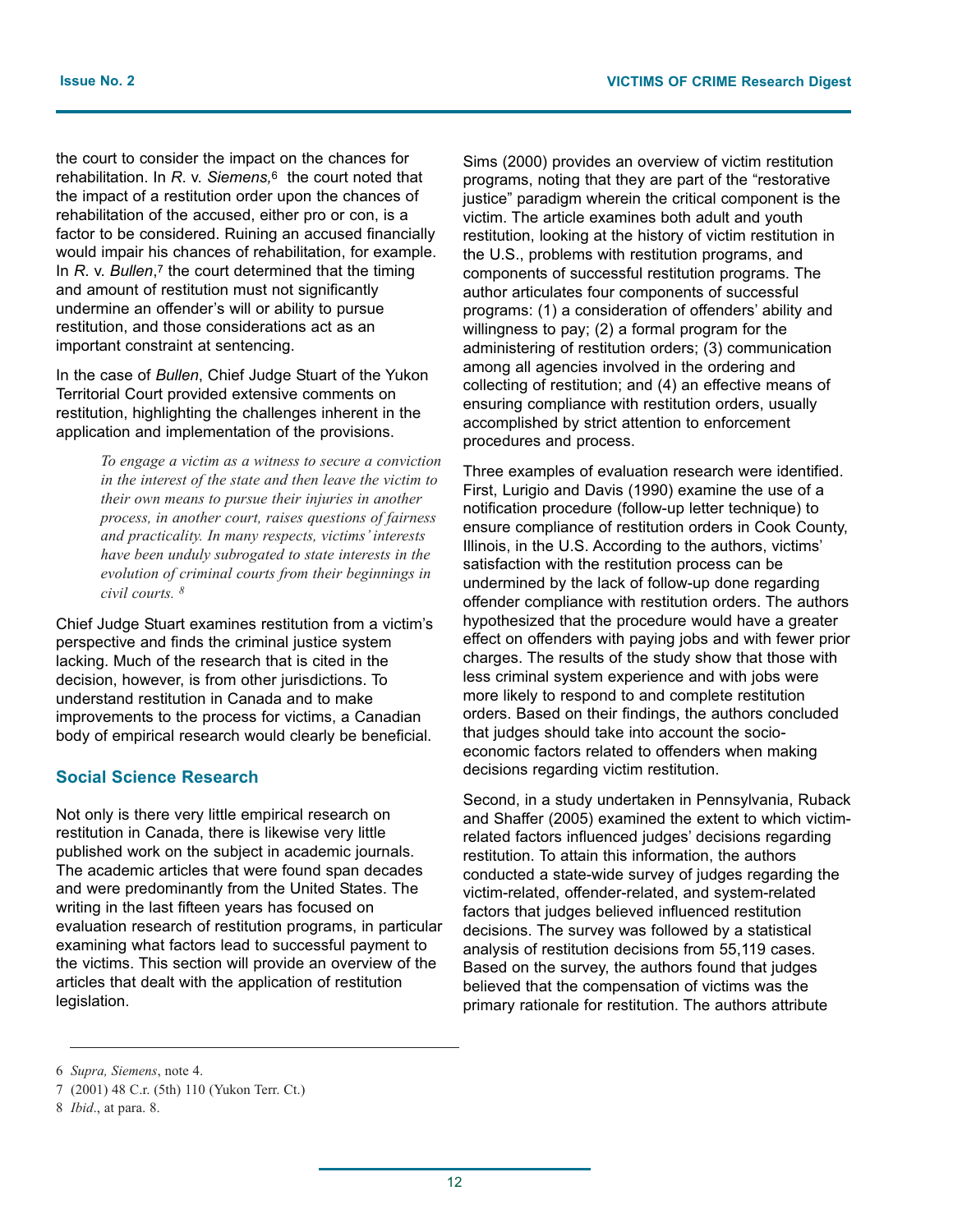this finding to the changes in the Pennsylvania statutes which made restitution orders mandatory in certain cases. Of significance in the research is the finding that victims' services delivery mechanisms also influence judges' decisions regarding restitution. Specifically, the authors found that the location and accessibility of victim services offices, as well as their link to court systems was highly influential in restitution decisions. Issues related to victims' ability to get to offices outside of the courts and their accessibility to other resources necessary for the restitution process were shown to have the greatest implication for victim restitution orders. Among the authors' suggestions is that victims services may be most useful when directly linked to the court system.

And third, an evaluation was undertaken of a project in New Jersey whereby probationers were assigned to a program designed to increase payment of fine and restitution sanctions through a combination of intensive probation, community service, and threats of probation revocation and incarceration. The authors (Weisburd et al. 2008) found that these probationers were more likely to fulfill their obligations than those assigned to regular probation. The outcomes of one treatment group

indicate the main cause of fine payment was the deterrent effect of possible incarceration.

As noted, the above three examples are evaluation research and were guided by the goal of determining whether a particular program or policy has been effective. In Canada, restitution has not been studied to any great extent, either within the context of a restorative justice program or as part of probation. The Multi-Site Study (Prairie Research Associates 2004) was a large, five-site Canadian study wherein all criminal justice stakeholders (judges, Crown, defence, parole, probations, police, victims, victim services, and victim advocacy groups) were interviewed on their awareness and perceptions of the *Criminal Code* provisions relating to victims. For example, to determine views on when restitution should be requested, judges 9 were asked when, in their view, restitution is appropriate. Surveyed judges responded that damages must be quantifiable (87%) and the offender must be able to pay (61%). They placed less emphasis on the victim's desire for restitution (32%).Table 1 illustrates the responses from victim services and advocacy groups when asked "What are the obstacles to the use of restitution?"

| <b>Obstacles</b>                                                   | <b>Victim Services</b><br>Groups <sup>10</sup> (n=94, 30%)<br>of total respondents) | <b>Advocacy Groups</b><br>(n=19, 40% of total<br>respondents) |  |
|--------------------------------------------------------------------|-------------------------------------------------------------------------------------|---------------------------------------------------------------|--|
| Accused usually poor or unable to pay                              | 34%                                                                                 | 32%                                                           |  |
| Victims lack information about restitution or<br>unaware of option | 31%                                                                                 |                                                               |  |
| Victim must pay the cost of enforcement                            | 16%                                                                                 |                                                               |  |
| No enforcement                                                     | 14%                                                                                 | 21%                                                           |  |
| Cumbersome application process                                     | 10%                                                                                 |                                                               |  |
| Judicial or Crown Attorney reluctance to order or<br>request       | 9%                                                                                  |                                                               |  |
| Eligibility criteria too restrictive                               | 7%                                                                                  | 11%                                                           |  |
| Does not compensate victim adequately                              |                                                                                     | 21%                                                           |  |
| Other                                                              | 11%                                                                                 | 26%                                                           |  |

**Table 1: Obstacles to the use of restitution, as reported by victim services and advocacy groups, 2004** 

Source: Multi-Site Study (PRA 2004)

<sup>9</sup> A total of 31 judges completed interviews, and 79 judges completed self-administered questionnaires.

<sup>10</sup> The *n* for victim services and advocacy groups is comprised of those that said there were obstacles to the use of restitution.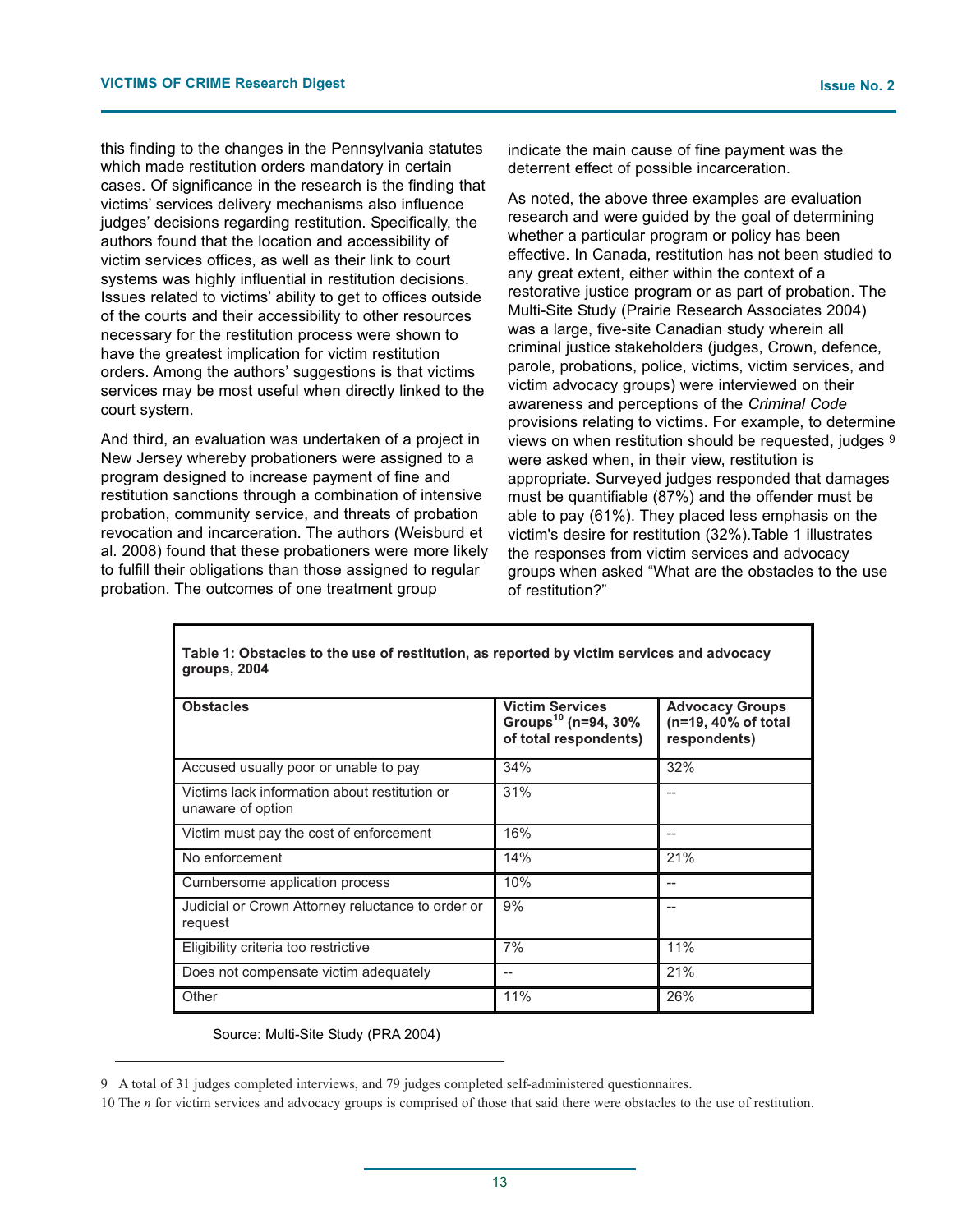A study in Nova Scotia (Martell Consulting Services 2002), which included interviews with all criminal justice professionals, found that, despite the 1996 amendments to the *Criminal Code* and despite the apparent support for restitution as a condition of sentencing, restitution could only be found on the periphery of the criminal justice system and that there was, overall, low awareness amongst victims about restitution. The Canadian study concluded that three main barriers exist with respect to accessibility of restitution orders for victims: (1) the lack of enforcement by the criminal justice system; (2) the costs for victims; and (3) the requirement for victims to gather information about the offender, which is needed to register a restitution order as a civil judgment.

At the time of writing this article, the Department of Justice Canada had begun a study on the use of restitution orders in Saskatchewan. Saskatchewan is unique in that there is a restitution coordinator whose role is to work with both offenders and victims to ensure compliance with a restitution order.

There are some Canadian data available on restitution orders, and it is to these data that we now turn.

#### **Statistics**

Statistics on restitution are available from the Adult Criminal Court Survey, which is administered by the Canadian Centre for Justice Statistics of Statistics Canada. These data are limited, however, to the number of orders each year by offence type and by jurisdiction. No data are collected on a national scale on the value of the orders or on the amount collected. Individual jurisdictions maintain some information on number of orders and payment details; however, the detail and quality of these data vary considerably across the country.

We know that in 1994-1995, a total of 11,017 restitution orders were made, which represented 4.6% of the total 242,011 guilty cases. In 2006-2007, a total of 7,490 orders were made, which represented 3.1% of the total 242,988 guilty cases. Chart 1 below shows that the number of the orders made as a percentage of total cases has fluctuated but has overall moved downwards over the past decade.



**Chart 1: Percentage of Guilty Cases Receiving Restitution Orders, 1994 -1995 to 2006-2007** 

Source: Canadian Centre for Justice Statistics, 1994-2007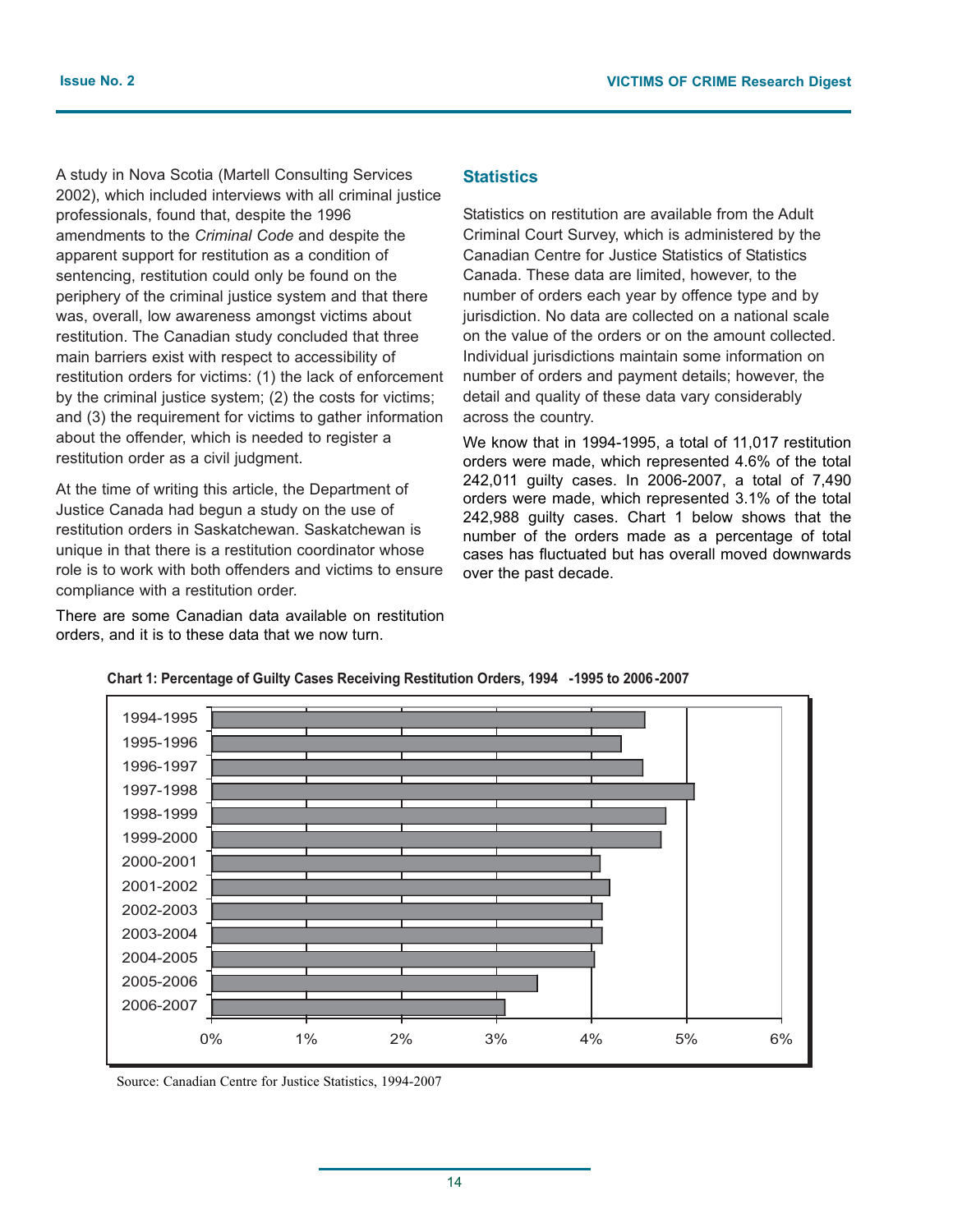The majority of restitution orders are made for property crimes. In 2006-2007, 80% of all orders were made in cases of property crimes. The downward trend for restitution orders appears to be mirroring the overall downward trend in property crimes as shown in Chart 2 below. The rate of break-ins has been steadily declining since peaking in 1991, reaching its lowest level in over 40 years. For example, in 2007, police reported just over 230,000 break-ins, of which about 6 in 10 were residential. The rate of residential break-ins fell 9% in 2007, and break-ins at businesses dropped 8% from the previous year. The rate of motor vehicle theft has also been declining since its peak in 1996, including a 9% drop in 2007 from the previous year (Statistics Canada 2008).

#### **Research Gaps and Questions**

As each province is responsible for the administration of justice, the processing of restitution orders varies depending on the jurisdiction. As well, each jurisdiction tracks information using its own system. While basic information is provided to the Canadian Centre for Justice Statistics, there is a great deal of detail lacking on a nation-wide basis.

Restitution orders constitute another monetary penalty and, along with fines and the federal and provincial victim surcharge, create challenges in imposition and enforcement. Weisbard et al. (2008) looked at all monetary penalties when it examined the factors that were likely to impact full compliance. Unlike fines and



**Chart 2: Restitution Orders and Property Crime Rates, 1994 -1995 to 2006-2007**

Source: Canadian Centre for Justice Statistics, 1994-2007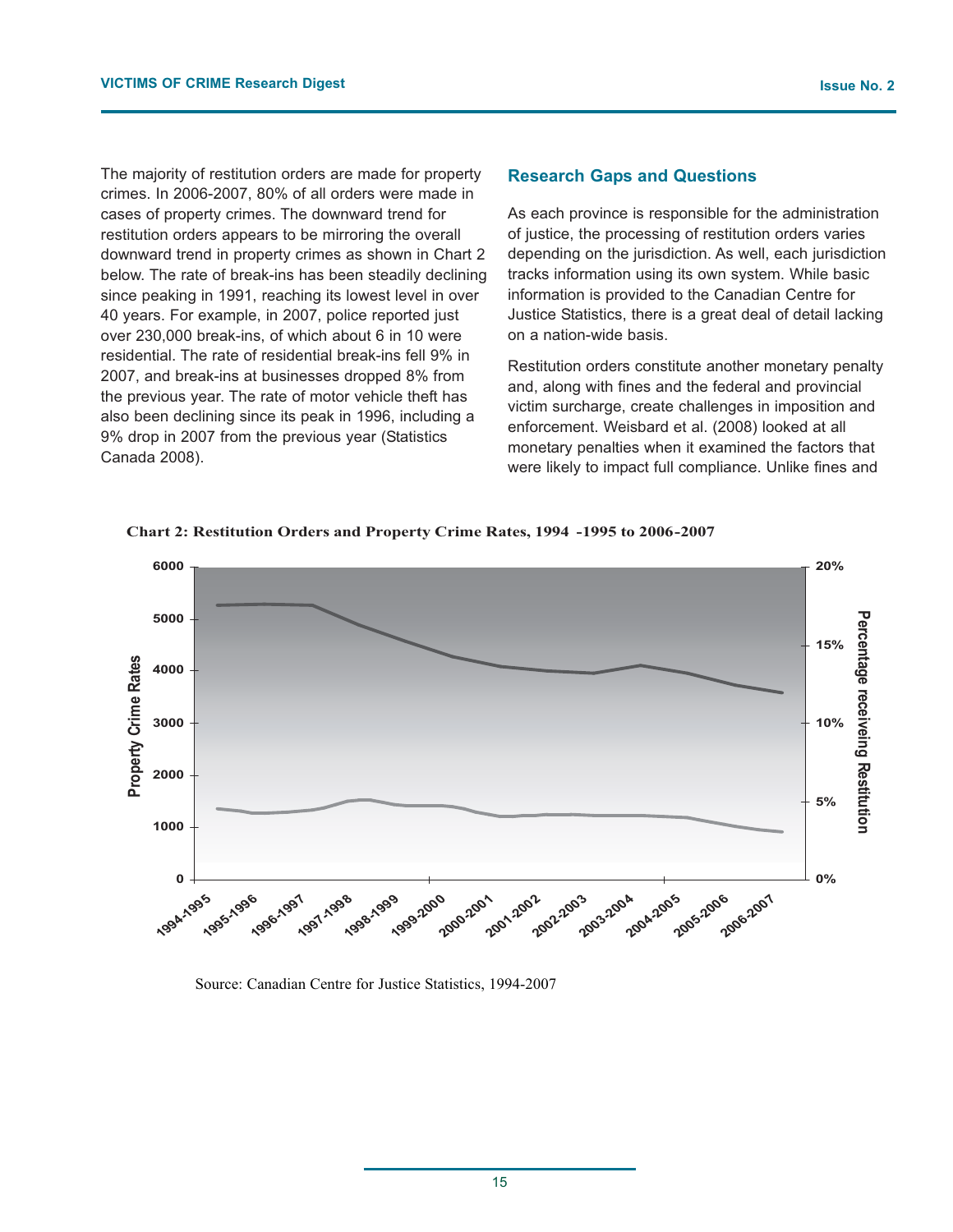surcharge, however, stand-alone restitution orders are made to the victim rather than the state, and as such, there are additional challenges for enforcement; and as noted by Chief Judge Stuart of the Yukon Territorial Court, "…leave the victim to their own means to pursue their injuries in another process, in another court, rais[ing] questions of fairness and practicality."11

The research that does exist in Canada (Prairie Research Associates 2004; Martell Consulting Services 2002) suggests that there are policies and programs that may assist victims with restitution. Raising awareness through targeted information and education, providing more assistance with making an application for restitution, and more assistance with collection are three key areas which could assist victims. If such programming efforts are implemented, they should be accompanied by rigorous evaluation. New practical insights about minimizing further harm for victims of crime from thoughtful evaluations of theoretically and empirically informed programs are most needed.

Key questions that remain to be answered include: What are the demographics of the victims and the offenders? What are the factors that are related to the payment of restitution orders? Where there is victim assistance in place, how does this work to help victims? It is hoped that further research and understanding of promising practices will ultimately assist victims in the area of restitution.  $\clubsuit$ 

#### **References**

Frank, L. 1992. The collection of restitution: An often overlooked service to crime victims. *St. John's Journal of Legal Commentary* 8(Fall): 107-134.

Hillenbrand, S. 1990. Restitution and victim rights in the 1980s. In Victims of crime: Problems, politics and programs, ed. A. Lurigio, W. Skogan, and R. Davis, 180-204. Newbury Park, CA: Sage.

Jenkins, A. 2006. Shame, realization and restitution: The ethics of restorative practice. *Australian and New Zealand Journal of Family Therapy* 27(3): 153-162.

Karmen, A. 1995. *Crime victims: An introduction to victimology*. 3rd edition. New York: Wadsworth Publishing Company.

Lurigio, A., and R. C. Davis. 1990. Does a threatening letter increase compliance with restitution orders? A field experiment. *Crime & Delinquency* 36(4): 537-548.

Martell Consulting Services. 2002. Report on restitution in Nova Scotia. Unpublished report. Ottawa: Department of Justice Canada.

Ministry of the Attorney General. 2007. A history of criminal prosecution in Ontario.

http://www.attorneygeneral.jus.gov.on.ca/english/news/2007/ 20070824-150th-bg.asp (accessed August 26, 2008).

Prairie Research Associates. 2004. *Multi-site survey of victims of crime and criminal justice professionals across Canada*. Ottawa: Department of Justice Canada.

Ruback, R. B., and J. N. Shaffer. 2005. The role of victimrelated factors in victim restitution: A multi-method analysis of restitution in Pennsylvania. *Law and Human Behavior* 29(6): 657-681.

Sims, B. 2000. Victim restitution: A review of the literature. *The Justice Professional* 13(3): 247-269.

Smith, H. P. 2006. Violent crime and victim compensation: Implications for social justice. *Violence and Victims* 21(3): 307-322.

Statistics Canada. Crime statistics. *The Daily*. July 17, 2008. http://www.statcan.ca/Daily/ English/080717/d080717b.htm (accessed September 15, 2008).

Weisburd, D., T. Einat, and M. Kowalski. 2008. The miracle of the cells: An experimental study of interventions to increase payment of court-ordered financial obligations. *Criminology & Public Policy* 7(1): 9-36.

Young, A. 2008. The rise and fall of victims' rights. Paper submitted to the Department of Justice Canada.

Young, A. 2001. *The role of the victim in the criminal process: A literature review – 1989 to 1999*. Ottawa: Department of Justice Canada.

<sup>11 (2001) 48</sup> C.r. (5th) (Yukon Terr. Ct.) at para. 8.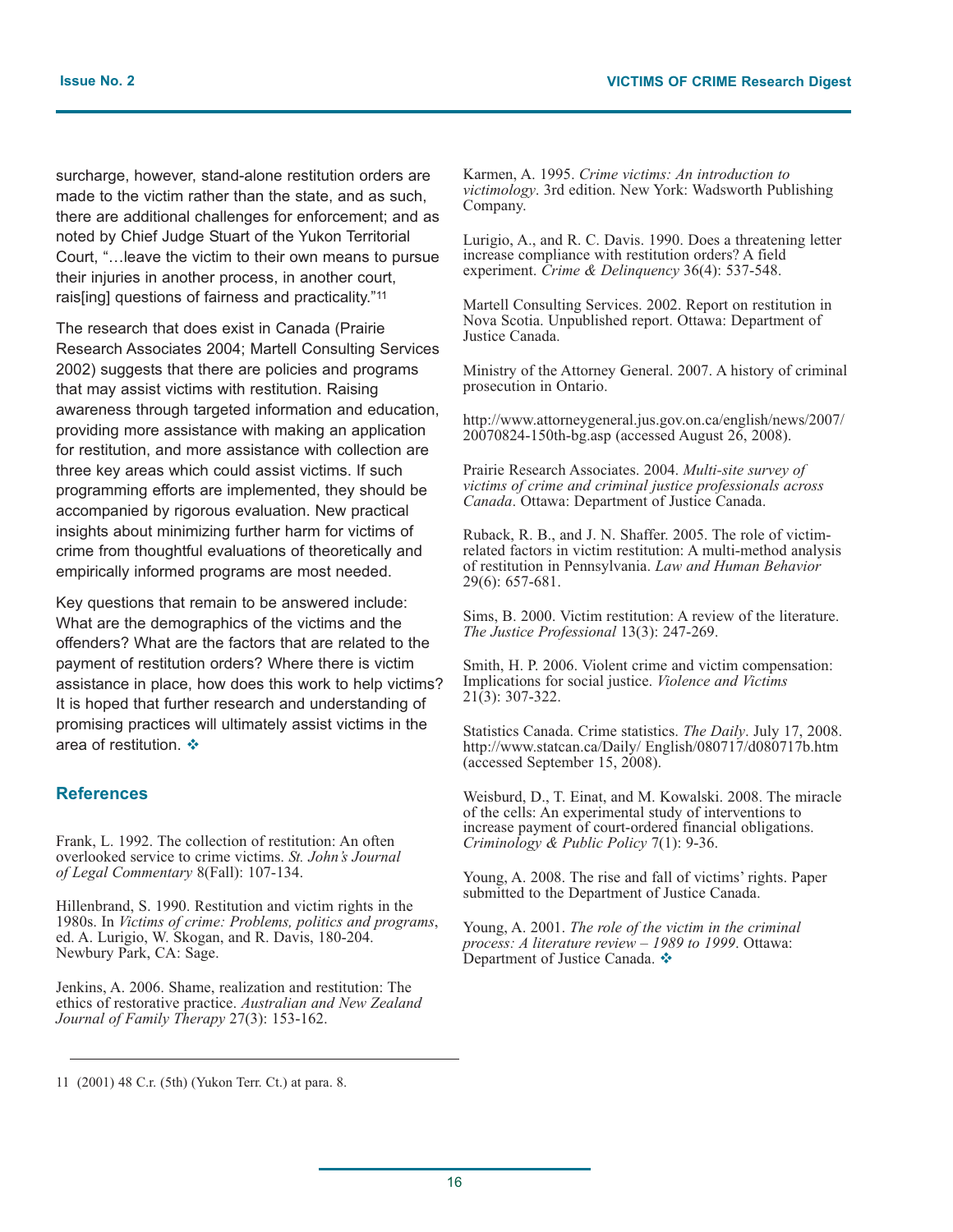## Facilitating Testimony for Child Victims and Witnesses

#### **MELISSA MELISSA NORTHCOTT NORTHCOTT, RESEARCH RESEARCH ASSISTANT, RESEARCH RESEARCH AND STATISTICS TISTICS DIVISION DIVISION**

#### **Background**

We know that child and youth witnesses face a number of obstacles when asked to testify in court, including complex questions that are likely beyond the child's cognitive developmental stage (Sas 2002). These barriers increase the anxiety that children face and may cause further trauma. As a result, legislative amendments in Canada over the years have sought to minimize this anxiety and to alleviate some of the difficulty that children face when providing testimony.

On January 1, 2006, a number of amendments to the *Criminal Code* came into effect as a result of Bill C-2, *An Act to amend the Criminal Code (protection of children and other vulnerable persons) and the Canada Evidence Act*. This bill expanded upon already existing legislation that was passed in 1988 (Bill C-15, *An Act to amend the Criminal Code of Canada and the Canada Evidence Act)*, regarding the testimony given by children and vulnerable adults. Prior to these most recent amendments, testimonials aids, which make it easier for vulnerable witnesses to provide their testimony, were ordered on a discretionary basis. The 2006 amendments made the use of the aids mandatory upon application in any criminal proceeding for persons under 18 years of age unless they would interfere with the proper administration of justice. Testimonial aids include closed-circuit television (CCTV), witness screens, a support person who may be present during the delivering of testimony, and the appointment of a lawyer to conduct the cross-examination of a witnesses when the accused is self-represented. Other *Criminal*

*Code* provisions which assist vulnerable witnesses allow the judge to exclude the public from the courtroom, impose a ban on publication of identifying information, and allow the use of video recorded evidence.

In addition, changes were made to Section 16.1 of the *Canada Evidence Act* to create a presumption that children under the age of 14 have the capacity to testify and to allow children's evidence to be given on a promise to tell the truth. Previously, child witnesses under the age of fourteen were subjected to a mandatory two-part inquiry into their competency and their understanding of an oath before being permitted to testify. The court may now only conduct an inquiry into a child witness's ability to testify when it has been established that there is an issue regarding the child's ability to understand and respond to questions.

In Canada, and indeed internationally, there is a body of literature that examines children as witnesses in the criminal justice system (see Bala et al. 2008; Burton et al. 2006 and 2007; Sas 2002; Verdun-Jones 2008). As well, the impact of Bill C-15 on the facilitation of children's testimony has been assessed (Bala et al. 2001). In 2001, Boost Child Abuse Prevention and Intervention (formerly the Toronto Child Abuse Centre) conducted a court observation study to determine the influences of Bill C-15 on the testimony of children in cases heard in Toronto's Old City Hall's "J-Court," a child friendly courtroom.<sup>1</sup> The study found that although testifying in court remained a difficult task for the children in the study, the children fared well with the aids provided by Bill C-15 (see Boost 2001).

In order to better understand how the 2006 amendments are working, research that replicates the 2001 Boost study was initiated in 2006 by the Department of Justice Canada. In the first issue of the

<sup>1</sup> Child friendly courtrooms are modified courtrooms designed to support children who testify and alleviate the anxiety felt by children in court. Depending upon the resources available in the jurisdictions, these courtrooms often include witness screens, victim support staff, child friendly waiting rooms, stuffed toys and a back entrance to ensure the child does not have to see the accused.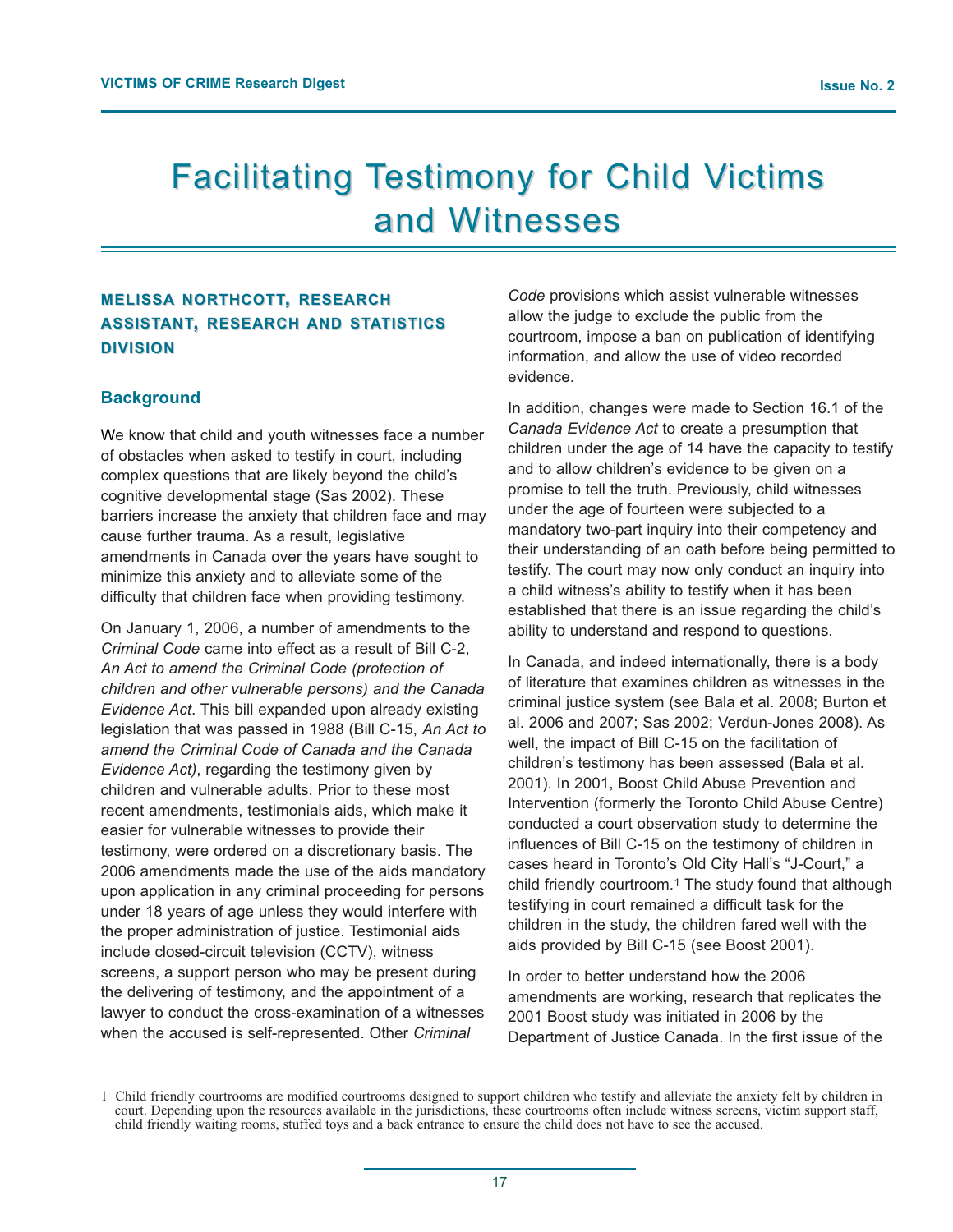*Victims of Crime Research Digest*, Pearl Rimer and Barb McIntyre describe the unanticipated benefits of the collaborative methodology used to collect data on children's experiences testifying in court (2008, 28-32). Data collection for the project in Toronto and a similar project in Edmonton has now been completed. This article will provide the preliminary results for both sites.

#### **Methodology**

Building on the methodology used for the 2001 Boost study, the original coding manual was adapted to reflect the changes brought about in 2006. For example, in 2006, witness screens and CCTV became available to any witness under the age of 18, regardless of the type of offence involved. Previously these testimonial aids were available to young witnesses in proceedings involving certain violent and sexual offences. The 2006 amendments also made support persons available to any witness under the age of 18, in any proceeding. Previously, support persons were available to witnesses under the age of 14 in proceedings involving certain violent and sexual offences. Toronto and Edmonton were chosen as the sites because both have extensive support programs for children who are testifying, Boost and the Zebra Centre respectively. For Toronto, it will also mean that data will be available from before the 2006 amendments and after.

Volunteers were recruited through several routes, including community and college programs, a flyer distributed to Pro Bono Law, postings on the Charity Village website, and Boost and Zebra agency and personal contacts. The volunteers were trained by program leaders at Boost and Zebra to observe and record information on children's experiences testifying in court (see Rimer and McIntyre 2008).

For the purposes of this study, preliminary hearings and trials were counted as separate units. This was because a child could have two different experiences testifying – at the preliminary hearing and at the trial. For example, preliminary hearings and trials could

occur months apart; there may be different court personnel present at the two proceedings; and the child's capability to cope with the events may differ from day to day. Further, in order to account for instances where a case included a preliminary hearing and a trial, as well as cases with multiple witnesses, a distinct, case-based dataset was created to examine factors specific to each individual case. A distinct, testimony-based dataset was also created to examine factors specific to each child's experience testifying. The sample size will vary depending upon the variables being examined.

In Edmonton, a total of 66 observations of a child or youth under 18 testifying, which included both preliminary hearings and trials, were completed for a total of 57 unique cases before the court. The cases were observed between June 2006 and April 2008 in the child-friendly courtrooms. In Toronto, there were 96 observations, which included preliminary hearings and trials, during which a child or youth under 18 testified, for a total of 67 unique cases before the court.<sup>2</sup> Cases were heard in the seven Toronto court houses, three of which include child friendly courtrooms, between June 2006 and April 2008.

#### **Edmonton Results**

#### *Accused and Child Characteristics*

The age range of children who testified was between 5 to 18 years, with a median age of 12. The majority of the children were female (85%). All of the accused were male and 9% of the accused were youth (between 12 and 17 years).

As shown in Table 1, in cases of alleged crimes against the person,3 83% of the charges were against a biological family member of the child, while the remaining 17% were against a non-biological family member. In cases involving alleged sexual offences,4 31% of the charges were against a family member, while 27% of the charges were against a non-biological family member.

<sup>2</sup> Please note that there were a total of 197 cases coded in Toronto; however, children testified in only 67 of these cases. For the purposes of this article, only the Toronto cases in which children testified are included.

<sup>3</sup> For data collection purposes, "charges against the person" included 22 non-sexual offences, such as assault (Section 266) and failure to provide necessaries (Section 215).

<sup>4</sup> For data collection purposes, "sexual offences" included 16 sexual offences such as sexual assault (Section 271) and sexual exploitation (Section 153).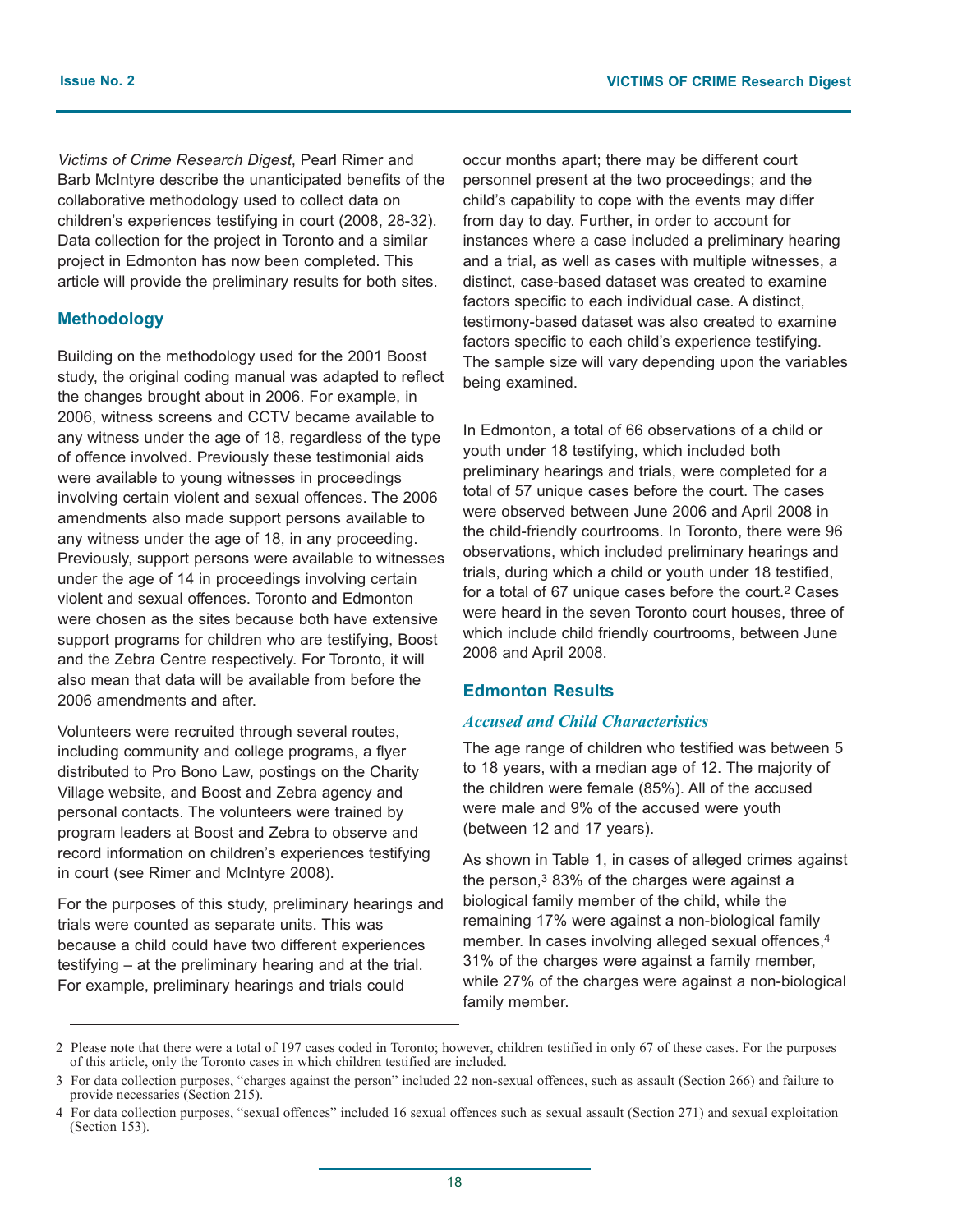| <b>Accused's relationship</b><br>to child | <b>Crimes against the person</b> |      |    | <b>Sexual offences</b> |    | <b>Total</b> |  |
|-------------------------------------------|----------------------------------|------|----|------------------------|----|--------------|--|
|                                           | N                                | $\%$ | N  | $\%$                   | N  | %            |  |
| Family (biological)                       |                                  | 83   | 18 | 31                     | 23 | 35           |  |
| Family (non-biological)                   |                                  | 17   | 16 | 27                     |    | 27           |  |
| Professionals                             |                                  |      |    |                        |    |              |  |
| Stranger                                  |                                  |      |    |                        |    |              |  |
| Other*                                    |                                  |      | 23 | 39                     | 23 | 35           |  |
| <b>Total</b>                              |                                  | 100  | 59 | 100                    | 65 | 100          |  |

#### **Table 1: Accused's Relationship to Child in Cases of Crimes against the Person and Sexual Offences, Edmonton, 2006 -2008**

N Missing = 1

Source: *Original data collected by Zebra Centre, 2006-2008*

\* "Other" includes a babysitter, a friend of the family, a peer, and all cases selected as "other" by the coder.

#### *Court Characteristics*

Three quarters of all preliminary hearings and trials were heard in Provincial Court (75%), while the remaining cases were heard in the Court of the Queen's Bench. More than 90% of the trials were heard in a child-friendly court at the Provincial or Queen's Bench Court level. The remaining trials were heard in Youth, Family or another court.

#### *Testimonial Aids*

The most common testimonial aid involved the use of a support person escorting the child to the witness stand (91%) and remaining with the child at the stand (85% of cases). A support person was requested for 88% of the children and ordered by the judge 86% of the time. Other common testimonial aids included the use of a witness screen (85%), the ordering of a publication ban (78%), and the use of a voice amplifier (77%). The use of CCTV was implemented in 25% of the cases.

#### *Characteristics of Child Witness Experience*

The average amount of time children in Edmonton spent testifying was 127 minutes,<sup>5</sup> with the majority of children spending between 61 to 90 minutes testifying. With regard to specific examinations, children spent the most amount of time testifying during the examinationin-chief (73 minutes), followed by 49 minutes in the cross-examination.

There was no difference between the age groups with regard to likelihood of being re-examined, nor was there a difference in duration of the re-examination between the age groups. Of note is that inquiries of the child's ability to testify for children under the age of 14 were conducted in 48% of the cases, and the defence counsel raised issue with the child's ability to testify in only 7 of these cases (22%). As noted earlier, the 2006 changes to the *Canada Evidence Act* limit inquiries into a child witness's capacity to testify to those cases where an issue regarding the child's ability to understand and respond to questions is established. As such, the high number of inquiries which continue to occur warrants further investigation.

#### *Child Conduct on the Stand*

During the examination-in-chief, 88% of the children were observed to be calm and composed, 39% asked for an explanation of the questions asked by the judge, defence, and prosecution, and 21% were asked to speak louder. Children were observed crying in 15% of the cases, and 3% were subjected to language beyond their development.6

<sup>5</sup> Note that the amount of time spent testifying ranged from 5 to 465 minutes, thereby increasing the average amount of time spent testifying for children in Edmonton.

<sup>6</sup> In Edmonton and Toronto, volunteers were trained to understand the cognitive development of children in order to recognize instances in which the child may not fully understand the questions posed to them.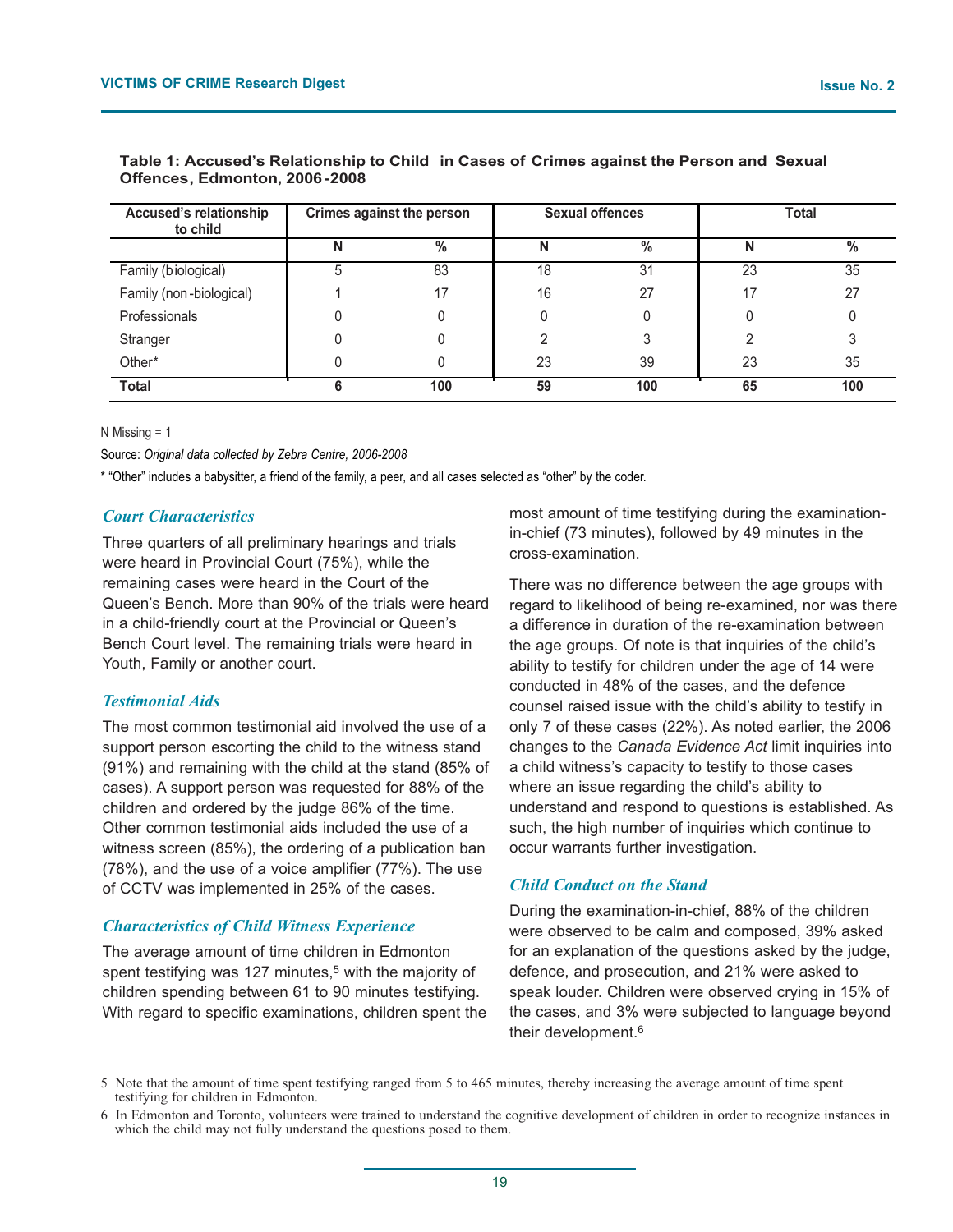During the presentation of video evidence, 79% of the children were observed to be paying attention to the video, 76% appeared to be calm and composed, and 12% were observed crying.

Finally, during the cross-examination, 80% of the children were observed to be calm and composed and almost half asked for an explanation of a question. More than one quarter of the children were subjected to language beyond their development, 20% of the children were asked to speak louder, and 17% were observed crying.

#### *Characteristics of Charges*

In the cases involving children testifying, the most serious charges were sexual offences (n=50), followed by crimes against the person ( $n=6$ ) and other offences<sup>7</sup> (n=1). The child was female in 84% of the cases where sexual offence charges were laid and in 50% of the cases where crimes against the person charges were laid. In instances of sexual offences, the count of charges laid against the accused ranged from 1 to 12, with the median number of charges laid at 2. In instances of charges against the person, the count of charges laid against the accused ranged from 1 to 9, with the median number of charges laid being 1.

As Table 2 indicates, 30% of the cases where the outcome was known resulted in a conviction and an additional 12% resulted in guilty pleas, while 24% of the cases resulted in an acquittal. $8$  It is also of interest to note that 17% of the trials resulted in an absolute discharge.

| <b>Outcomes</b>    | <b>Preliminary</b><br><b>Hearing</b> | $\frac{0}{0}$ | <b>Trial</b> | $\frac{0}{0}$ | <b>Total</b> | $\frac{0}{0}$ |
|--------------------|--------------------------------------|---------------|--------------|---------------|--------------|---------------|
| Conviction*        |                                      |               |              | 42            | 10           | 30            |
| Guilty plea        |                                      | 33            |              |               |              | 12            |
| Charges withdrawn  |                                      |               |              |               |              |               |
| Acquittal          |                                      |               |              | 28            | 10           | 24            |
| Stay of charges    |                                      | 42            |              |               |              | 12            |
| Absolute discharge |                                      |               |              | 24            |              |               |
| Total              | 14                                   | 100           | 29           | 100           |              | 100           |

#### **Table 2: Case Outcomes, Edmonton, 2006-2008**

 $N$  Missing = 16

Source: *Original data collected by Zebra Centre, 2006-2008*

\* A peace bond was entered at trial for one conviction.

#### **Toronto Results**

#### *Accused and Child Characteristics*

In Toronto, the age range of children who testified was 6-18 years, with a median age of 13. The majority of the children who testified were female (61%). Among the accused, 96% were male and 1% were youth (between 12 and 17 years).

As shown in Table 3, in cases of crimes against the person, 30% of the charges were against a biological family member and 7% were against a non-biological family member. In cases involving alleged sexual offences, 21% of the charges were against a biological family member, while 16% of the charges were against a non-biological family member.

<sup>7</sup> For data collection purposes, "other offences" included 7 weapons and administration of justice offences such as carrying a concealed weapon (Section 90) and obstructing justice (Section 139).

<sup>8</sup> There were 16 cases committed to trial in which the trial date was set after the data collection for this study was completed (e.g., November 2008). Therefore, outcomes were not available for these cases.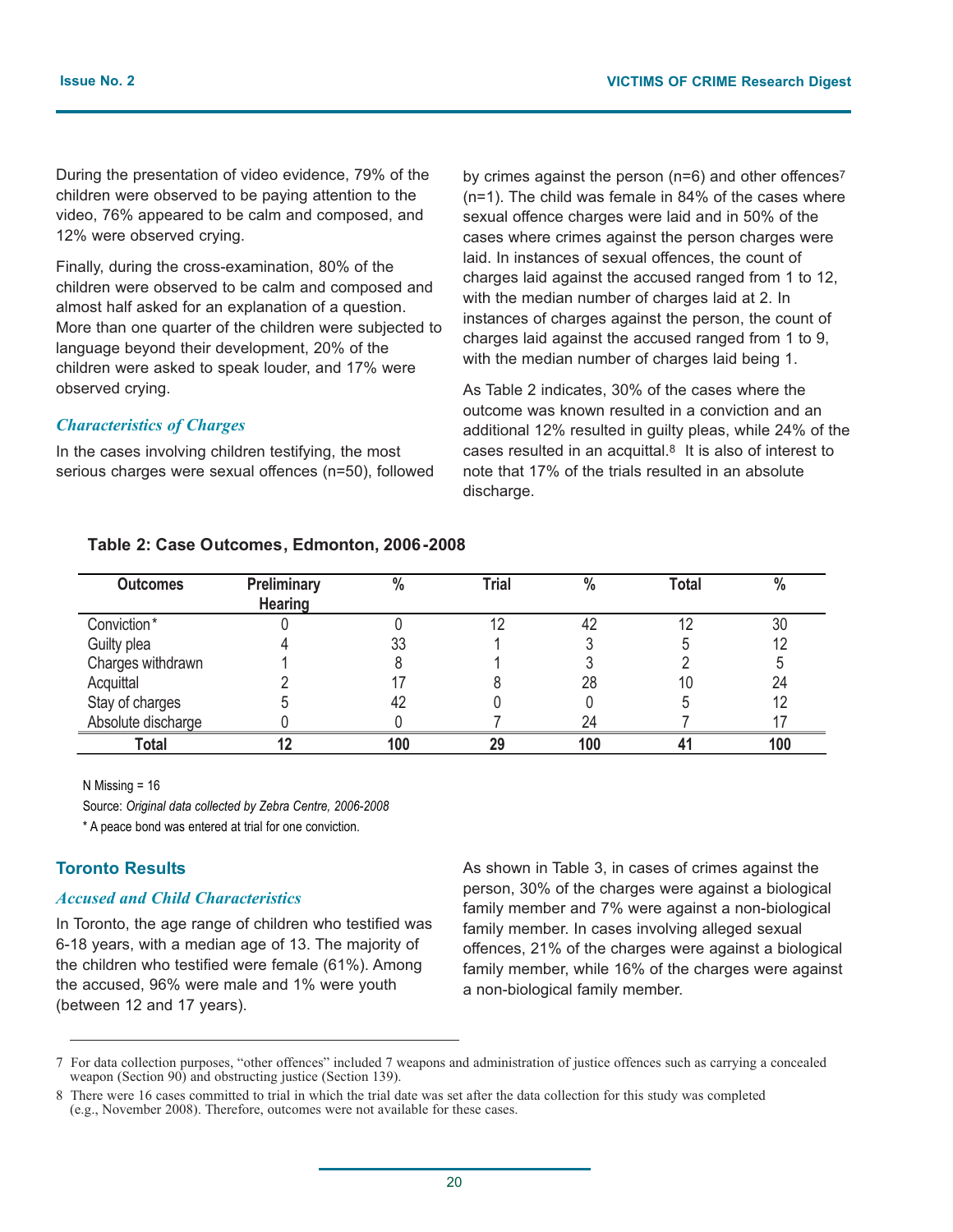| <b>Accused's relationship</b><br>to child |    | <b>Crimes against the person</b> | <b>Sexual offences</b> |               | <b>Total</b> |               |  |
|-------------------------------------------|----|----------------------------------|------------------------|---------------|--------------|---------------|--|
|                                           | N  | $\%$                             | N                      | $\frac{0}{0}$ | N            | $\frac{0}{0}$ |  |
| Family (biological)                       | 8  | 30                               | 13                     | 21            | 21           | 23            |  |
| Family (non-biological)                   |    |                                  | 10                     | 16            | 12           | 13            |  |
| Professionals                             | 14 | 52                               |                        | 6             | 18           | 20            |  |
| Stranger                                  | 3  | 11                               | 6                      | 10            | 9            | 10            |  |
| Other*                                    |    |                                  | 31                     | 48            | 31           | 34            |  |
| <b>Total</b>                              | 27 | 100                              | 64                     | 100           | 91           | 100           |  |

#### **Table 3: Accused's R elationship to Child In Cases of Crimes Against t he Person and Sexual Offences, Toronto, 2006 -2008**

N Missing = 5

Source: *Original data collected by Boost Centre, 2006 -2008*

\* "Other" includes a babysitter, a f riend of the family, a peer, and all cases selected as "other" by the coder.

#### *Court Characteristics*

Of the preliminary hearings and trials observed in the 67 cases involving children testifying, 87% were heard in Ontario Courts of Justice, 11% in Superior Courts, and 2% in Youth Courts. In Toronto, there are three child-friendly courtrooms: at the Etobicoke, Scarborough, and Old City Hall (J-Court) court houses; 30% of the trials were heard in these child-friendly courtrooms.

#### *Testimonial Aids*

The most common testimonial aid used involved the exclusion of witnesses (91%). Other common testimonial aids implemented included the ordering of a publication ban (70%), the use of a voice amplifier (65%), and the use of a witness screen (40%). The use of CCTV was implemented for 24% of the children. A support person was requested for 64% of the children and ordered by the judge 54% of the time.

#### *Characteristics of Child Witness Experience*

The average amount of time children in Toronto spent testifying was 146 minutes,<sup>9</sup> with the majority of children spending between 90 to 120 minutes testifying. With regard to specific examinations, children spent the most amount of time testifying during the crossexamination (83 minutes), followed by the examinationin-chief (40 minutes).

There was no difference between the age groups with regard to likelihood of being re-examined, nor was there a difference in duration of the re-examination between the age groups. Inquiries of the child's ability to testify for children under the age of 14 were conducted in 17% of the cases. The defence counsel raised issue with the child's ability to testify in only 1 of these cases (2%).

#### *Child Conduct on the Stand*

During the examination-in-chief, 75% of the children were observed to be calm and composed, 41% were asked to speak louder, and more than 29% asked for an explanation of the questions. Children were subjected to language beyond their development in 13% of the cases, and 9% were observed crying.

During the presentation of video evidence, 60% of the children were observed to be paying attention to the video and the same number appeared to be calm and composed. Children appeared to be restless in 38% of the cases, and 7% were observed crying.

Finally, during the cross-examination, 82% of the children were observed to be calm and composed, 55% asked for an explanation of the questions, and 44% were asked to speak louder. Children were subjected to language beyond their development in 28% of the cases, and 18% were observed crying.

<sup>9</sup> Note that the amount of time spent testifying ranged from 10 to 599 minutes, thereby increasing the average amount of time spent testifying for children in Toronto.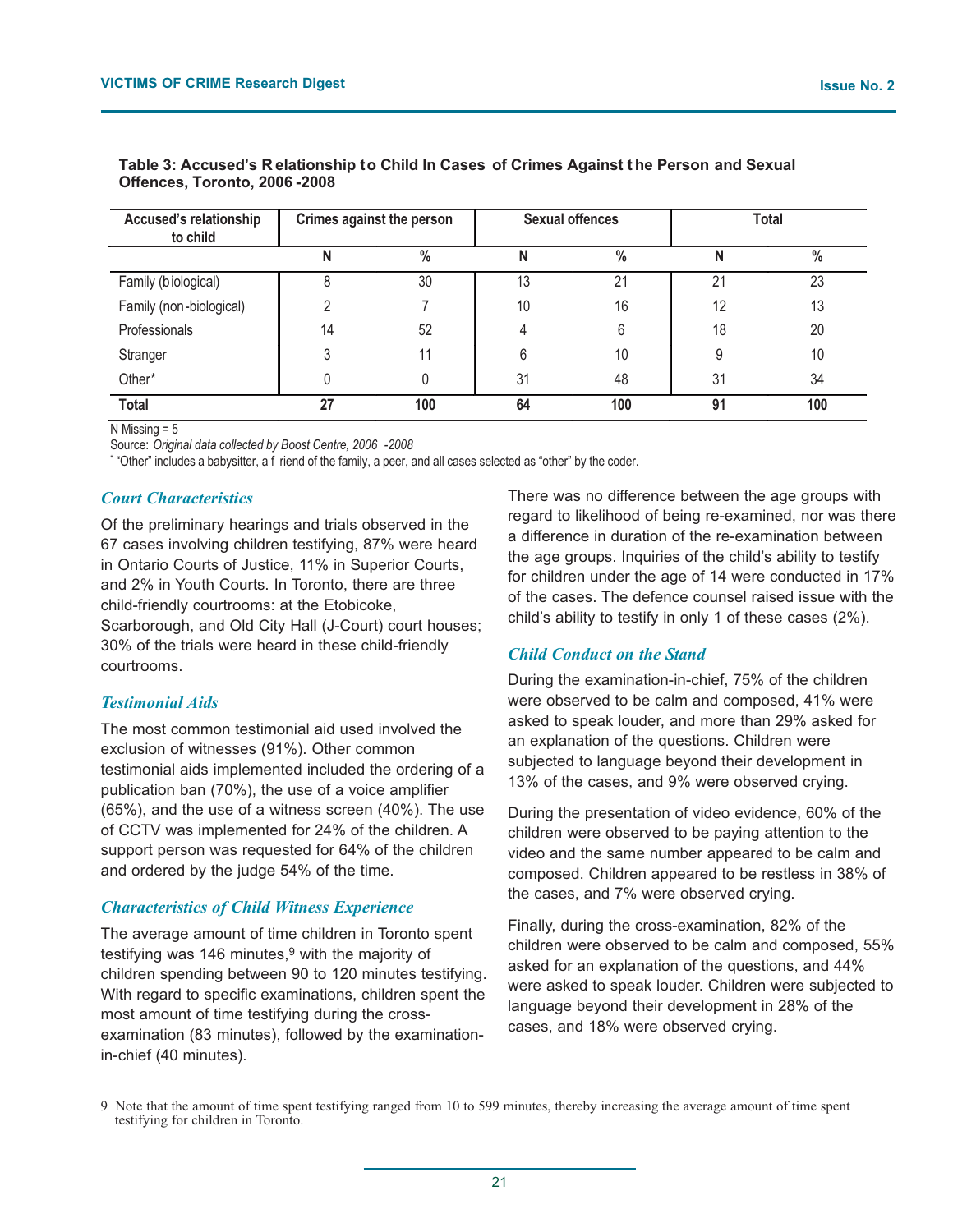#### *Characteristics of Charges*

In the cases involving children testifying, the most serious charges were sexual offences (n=48), followed by crimes against the person (n=18) and administration of justice offences<sup>10</sup> (n=1). The child was female in  $83\%$ of the cases where sexual offence charges were laid, while the child was male in 67% of the cases where crimes against the person charges were laid. In instances of sexual offences, the count of charges laid against the accused ranged from 1 to 30, with the

median number of charges laid at 3. In instances of crimes against the person offences, the number of charges laid against the accused ranged from 1 to 18, with the median number of charges laid at 2.

As Table 4 indicates, 41% of the cases where the outcome is known resulted in a conviction and 9% resulted in guilty pleas, while 18% of cases resulted in an acquittal.11 It is interesting to note that 18% of the trials resulted in an absolute discharge.

| Table 4: Case outcomes when children testified |  |
|------------------------------------------------|--|
|------------------------------------------------|--|

| <b>Outcomes</b>    | <b>Preliminary</b> | $\frac{0}{0}$ | <b>Trial</b> | $\frac{0}{0}$ | Total | $\frac{0}{0}$ |
|--------------------|--------------------|---------------|--------------|---------------|-------|---------------|
|                    | <b>Hearing</b>     |               |              |               |       |               |
| Conviction         |                    |               | $\Omega$     | 54            | 21    | 41            |
| Guilty plea        |                    | 33            |              |               |       | 9             |
| Charges withdrawn  |                    | 42            |              |               |       | 14            |
| Acquittal          |                    |               |              | 18            |       | 18            |
| Dismissed/Absolute |                    |               |              |               |       |               |
| discharge          |                    |               |              | 20            |       | 18            |
| Total              |                    | 100           | 39           | 100           | 51    | 100           |

 $N$  Missing = 16

Source: *Original data collected by Boost Centre, 2006-2008*

#### **Conclusion**

Given the number of missing values in some cases, the preceding analyses must be interpreted with some caution and the results cannot be generalized to all children and youth under 18 who testify in a Canadian criminal proceeding. Despite these limitations, these data offer some valuable insight into the experiences of child witnesses providing testimony.

Interestingly, the use of the 2006 provisions appears to be more widely used in Edmonton than in Toronto for certain aids, such as the use of screens and support persons. There were a number of factors that were beyond the control of the study, such as different programs, number of courts, personnel, access to testimonial aids, higher case loads and delays, different processing times. The differences may therefore be attributed to the larger number of courthouses in Toronto, not all of which are child-friendly, and to the greater number of different criminal justice professionals involved in the cases.

Children in both cities appeared to have similar experiences when on the witness stand, with the majority having been observed to be calm and composed during their testimonies. Nevertheless, there were many children who were observed to be restless and who were asked questions that were beyond their language acquisition, particularly by the defence. This is likely a consequence of the adversarial nature of the defence's role and of the fewer opportunities defence counsel may have had for training and awareness on working with child and youth victim/witnesses.

These findings suggest that although many children and youth are coping well with the experience of testifying, there were some children and youth who displayed behaviour indicating some unease (e.g., crying). This is understandable given the difficult nature of the testimony the child or youth is asked to provide. Further analyses will be conducted in order to determine how the amendments to the testimonial aids provisions are impacting the experiences of child and youth witnesses. ❖

<sup>10</sup> For data collection purposes, "administration of justice offences" included offences such as obstructing justice (Section 139) and breach of prohibition order (Section 161).

<sup>11</sup> There were 16 cases committed to trial in which the trial date was set after the data collection for this study was completed (e.g., November 2008). Therefore, outcomes were not available for these cases.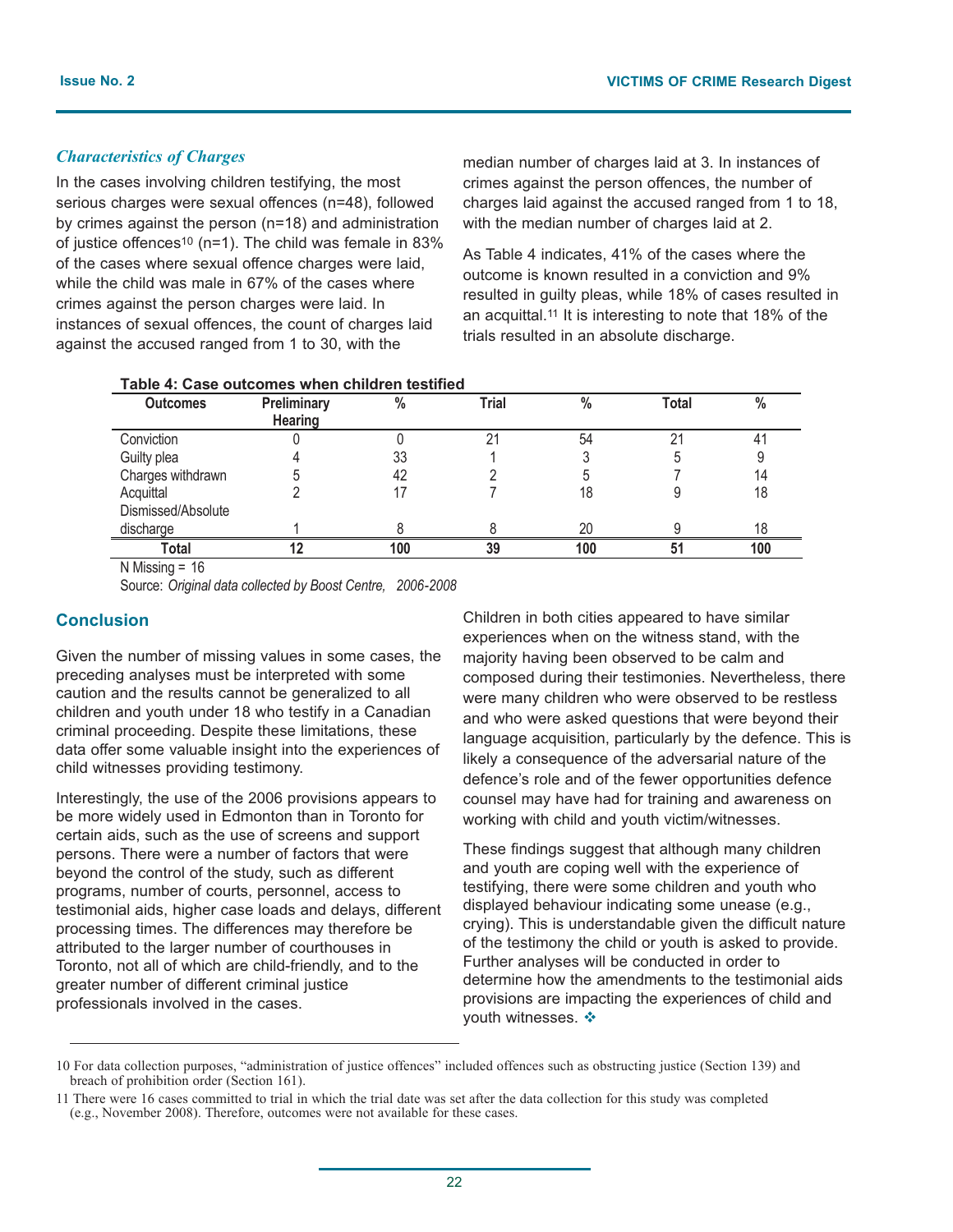#### **References**

Bala, N., R. C. L. Lindsay, and E. McNamara. 2001. Testimonial aids for children: The Canadian experience with closed circuit television, screens and videotapes. *Criminal Law Quarterly* 44:461-486.

Bala, M., J. Paetsch, L. Bertrand, and M. Thomas. 2008. *Testimonial support provisions for children and vulnerable adults (Bill C-2): Case law review and perceptions of the judiciary*. Ottawa: Department of Justice Canada.

Boost Child Abuse and Prevention. 2001. *When children testify: A court observation study*. Toronto, Canada.

Burton, M., R. Evans, and A. Sanders. 2006. *Are special measures for vulnerable and intimidated witnesses working? Evidence from the criminal justice agencies*. London: Home Office Online Report 01/06.

Burton, M., R. Evans, and A. Sanders. 2007. Vulnerable and intimidated witnesses and the adversarial process in England and Wales. *International Journal of Evidence & Proof* 11(1): 1 23.

Rimer, P., and B. McIntyre. 2008. The court observation study: Collaborations beyond expectations. *Victims of Crime Research Digest*, no1: 28-32.

Sas, L. 2002. *The interaction between children's developmental capabilities and the courtroom environment: The impact of testimonial competence.* Ottawa: Department of Justice Canada.

Verdun-Jones, S. 2008. *Victims of crime: Successes and challenges in the years to come*. Ottawa: Department of Justice Canada.

# Memorializing the Victims of Terrorism: An Overview of the Literature 1

#### **RINE EGBO, RESEARCH RESEARCHASSISTANT, RESEARCH RESEARCH AND STATISTICS TISTICS DIVISION DIVISION**

#### **Introduction**

Given the current global landscape, the needs of victims of terrorism are now, more than ever, receiving wider attention. Specific focus has been given to the justice-related needs of victims, as well as their psychological, emotional, economic, and health needs post victimization. Among these is the need to remember and pay tribute to the victims of terrorism. The goal of this research project was to better understand the various issues associated with memorializing the victims of terrorism. This article is based on a scan of Canadian and international academic literature on memorializing the victims of terrorism and presents the different ways in which victims may be memorialized as well as some key

policy implications and considerations related to memorializing the victims of terrorism.

Several key questions guided the literature review, including the following:

- What kinds of physical memorials for acts of terrorism exist in Canada?
- What are the major types of memorials for recent acts of terrorism in other Western nations?
- What policy issues have governments considered when seeking to establish memorials for victims of terrorism?

This article focuses on the definitions and context of terrorism, understanding memorials, the different types of memorials, and the issues raised.

<sup>1</sup> This article is derived from an earlier report on the memorial-related needs of victims of terrorism and terrorist-type events.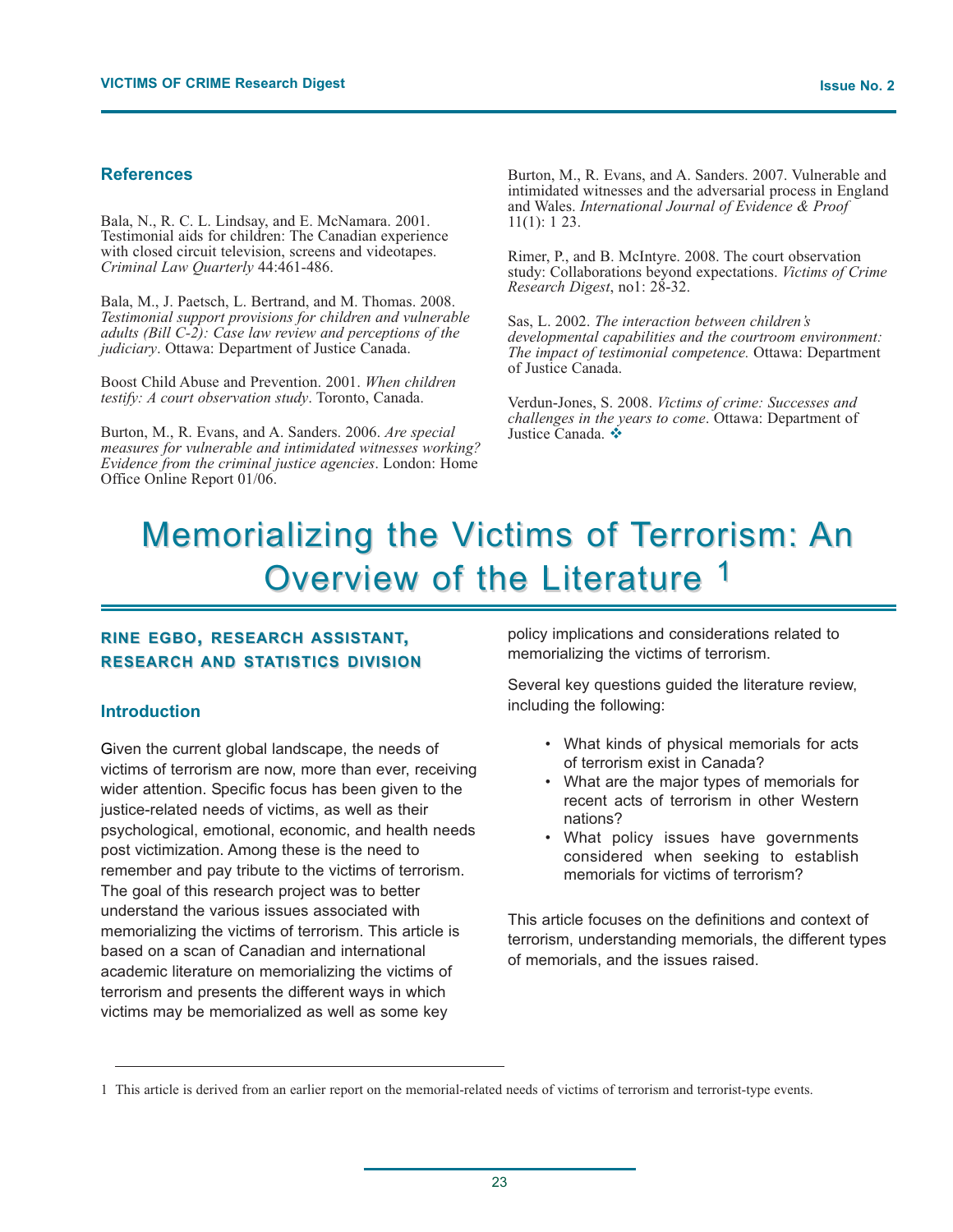#### **A Note on Method**

This article is the result of a literature review that was compiled during the summer of 2008. The research was undertaken through the standard practices associated with composing a literature review. Research articles were drawn primarily from academic journals acquired through online academic databases and internet searches going back twenty years. Given the limited Canadian scholarship documenting the ways victims of terrorism have been memorialized, media sources were also utilized to obtain information. Overall, more than fifty academic sources were consulted for this project. A significant proportion of this literature was drawn from social science journals, the majority of which were based on cultural studies and anthropological research. Other journal areas included social science research on victim issues, as well as some legal scholarship regarding terrorism.

#### **Definitions and the Canadian Context**

A vital step toward establishing the ways in which Canadian victims of terrorism can be memorialized is to first identify the definition and context of terrorism in Canada. In general, the academic literature shows that there is no particular definition that stands as the "correct" definition of terrorism. Rather, research points to the fact that scholars generally agree that the term is somewhat indefinable, and when it is definable, it is also highly malleable (Staiger et al. 2008; Fletcher 2006; Weinberg et al. 2004). Although there are challenges establishing a sociological definition of terrorism, the legal field has witnessed some consistency in the way terrorism has been defined in law, both within and between Western democratic states. Canada, the United Kingdom, the United States, and the European Union all incorporate elements of fear, violence, and intimidation in their legislative definitions. In addition, each nation identifies politics, religion, and the need to influence governments as among the primary attributes of terrorist acts.

Like the definition of terrorism, significant attention has also been devoted to explaining the different kinds and types of terrorism. In general, research shows that there are basic forms of terrorism, including both international and domestic terrorism (Staiger et al. 2008; Gough 2007).

However, each basic form is also comprised of other sub-types that largely inform their basis. According to Grob-Fitzgibbon (2005), terrorism can be broken down into the following four broad forms:

- 1. national terrorism terrorist activities involving national borders;
- 2. revolutionary terrorism activities aimed at the philosophical and political nature of government;
- 3. reactionary terrorism activities concerned with preventing societal and governmental changes; and
- 4. religious terrorism where violence is used to further religious objectives.

Staiger et al. (2008) also include vigilante terrorism and single-issue terrorism among the important forms of terrorism.

Given the social, political, and cultural environment in which terrorism is often based, efforts have also been made to contextualize the experiences of terrorism in different countries. In Canada, this research has been scarce; however, two notable studies in this area are those conducted by Ross and Gurr (1989) and by Leman-Langlois and Brodeur (2005). In their 1989 comparative analysis of political terrorism in Canada and the United States, Ross and Gurr established that there were roughly 500 politically motivated terrorist events that occurred in Canada between 1960 and 1985 (85 percent of which were of domestic origin). Concerned with identifying the reasons behind the decrease in terrorism in Canada, the authors cite preemption, deterrence, backlash, and burnout as the primary reasons behind the drop in domestic political terrorism in Canada. The second study presents a contemporary analysis of terrorism in Canada. Utilizing more than 400 terrorist situations that occurred in Canada between 1973 and 2003, the authors developed different classifications of terrorism (Leman-Langlois and Brodeur 2005). The different classifications include acts of vandalism by particular rights-based groups, acts of arson such as those committed by the members of the Doukhobor "Sons of Freedom," and acts of intimidation such as the 1986 Canadian incident in which a bomb was placed in a Canadian Immigration Centre.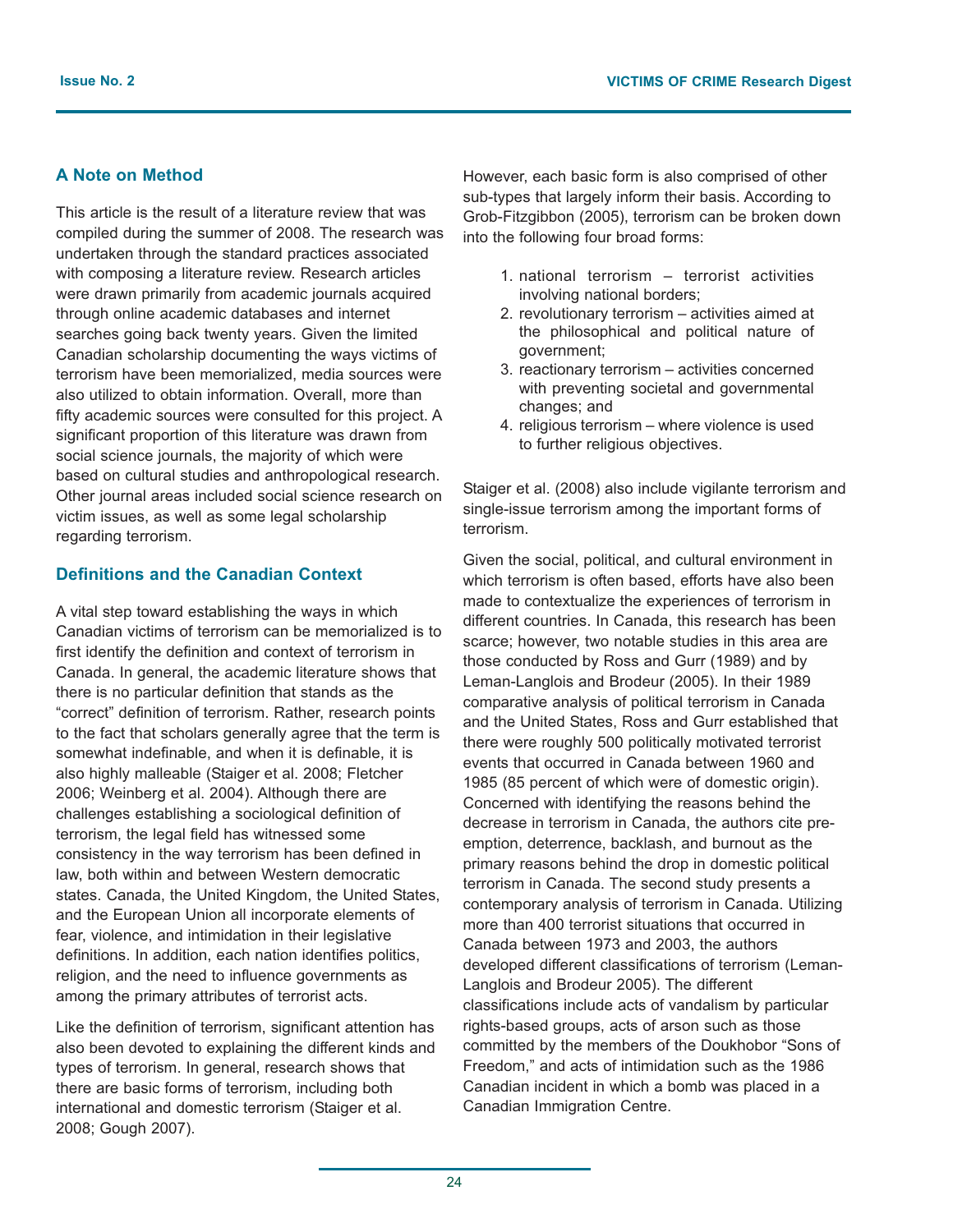Based on the authors' classifications, terrorism in Canada has been governed by the following four underlying rationales:

- 1. demand=based terror activities geared towards a perceived problem;
- 2. private justice terror activities with the intent of attaining retribution;
- 3. revolutionary terror terror aimed at changes at the state level; and
- 4. restoration terror activities aimed at reestablishing a historical condition.

Regarding the current face of terrorism in Canada, the authors stipulate that the Canadian context of terrorism is now, more than ever, marked by transnational terrorism, ambiguous ownership of terrorist activities, and the link between religiously and politically motivated terrorist activities. It should be noted however, that although this classification attempts to explain the Canadian experience of terrorism, it cannot be construed as exhaustive. As Staiger et al. (2008) note, the presence of multiple forms of terrorism makes it inherently difficult to lay claims regarding the identification of *all* types of terrorism within a given context. Nonetheless, there are certain violent events that have been recognized and cited as Canadian terrorist events because they occurred in Canada or because Canadian citizens were victimized as a result of the events.

One event that has received attention from the media, the federal government, and the general Canadian public is the 1985 bombing of Air India Flight 182. Described as one of the worst cases of Canadian terrorism, the bombing took the lives of 389 people, 280 of which were Canadian citizens. Other examples of terrorism involving Canadian victims include the Bali nightclub bombings, the World Trade Center attacks of September 11th, and the criminal acts of the Front de libération du Québec (FLQ). These events and others are part of the general impetus behind the need to memorialize the victims of terrorism.

According to Hill (2004, 83), victimization through terrorism may be experienced at direct, secondary, and community levels; all of which may vary in terms of the

extent and kind of victimization. Although there are many issues associated with victimization following terrorist events, trauma has been identified as among the most critical issues victims may face (Miller 2003; Updegraff et al. 2008). Issues particular to victims of terrorism under the broad spectrum of trauma include post-traumatic stress disorder, grief, and survivors' guilt (Hill 2004). In addition to issues related to trauma, Shichor (2007) distinguishes the public response to victims of terrorism as an important area in victimological studies of victimization through terrorism. According to the author, victims of terrorism are more likely than other victims of crime to receive sympathy from the public. In addition, Shichor (2007, 277) stipulates that victims of terrorism are also less likely to be stigmatized and labelled "weak" as a result of their victimization and are thereby free of the negative psychological effects associated with such a label. Overall, there are many issues to consider when addressing the victims of terrorism. Memorializing these victims may be one way to address the issues related to their victimization; however, this tactic may benefit from some consideration of the ways memorialization can be used to assist in the healing process, but also of the ways in which it may contribute to further traumatization and revictimization of victims.

#### **Understanding Memorials**

Today, memorials occupy a permanent position in the landscape of many nations. By definition, memorials have been described as spaces "invested with meaning" that are set aside to remember (Doka 2003, 186). In devising a definition of the term "memorial," researchers have been noting that care must be taken to avoid the incorrect use of the term "memorial" in place of the term "monument" (Gough 2002). According to Gough (2002), what differentiates the two terms is the intent of preserving and remembering that is accompanied with memorializing, while monuments usually project celebratory sentiments. As a process, memorializing is marked by activities and actions done to mourn and remember people, places, and things of importance in society. As Foot et al. (2006, 72) note, these practices provide the opportunity for people to "celebrate the lives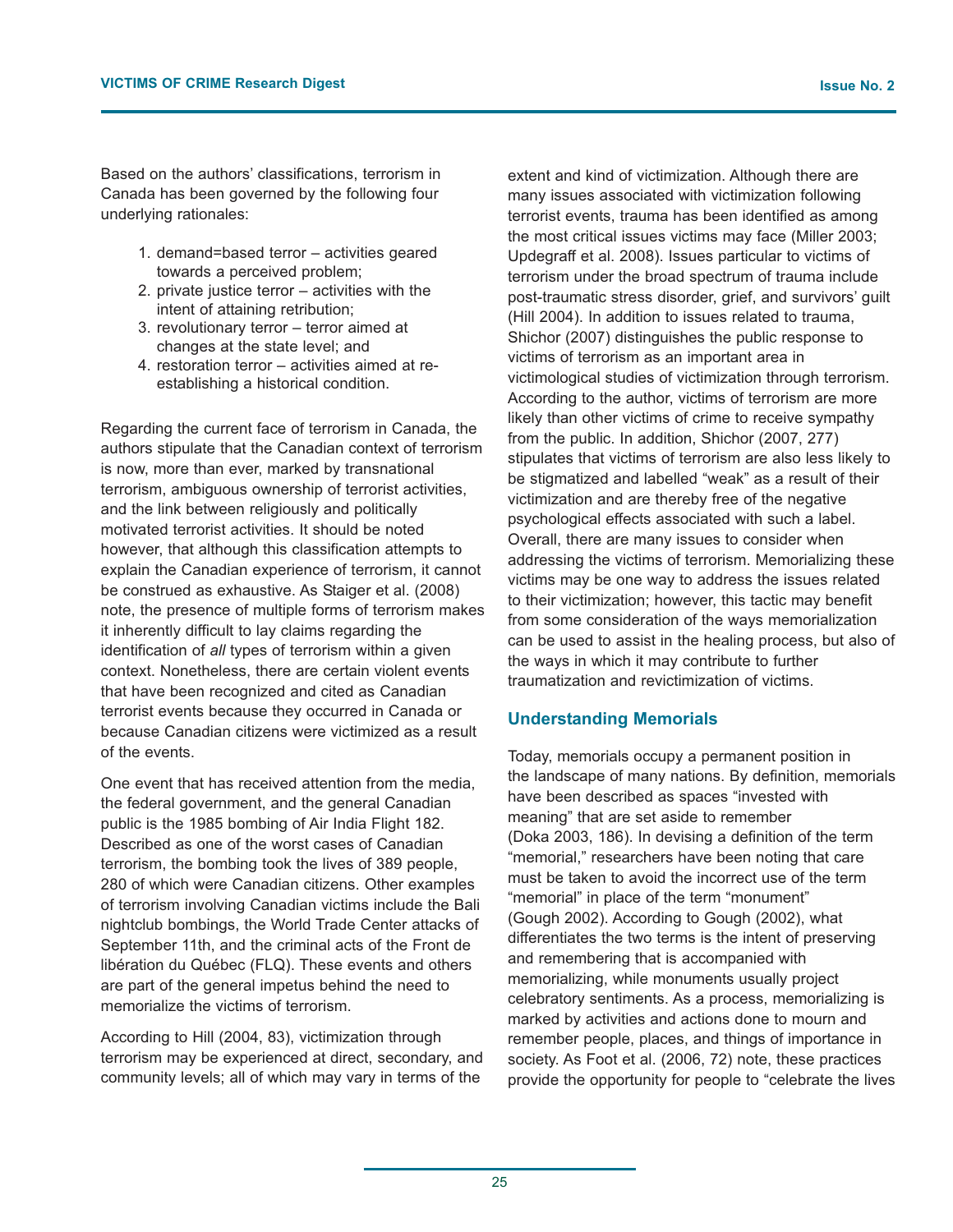of those who died, to mourn their passing, and to inscribe memories of the deceased in the public consciousness."

As a relatively recent endeavour, there is little doubt that memorializing the victims of terrorism is a complex process. The scarce research that does exist in the area depicts the process of memorialization as highly contentious. First, research highlights that a contributing factor to the complexity of the memorialization process is the presence of numerous stakeholders (Britton 2007; Couch et al. 2008). Some of the stakeholders involved in one way or another in the memorialization process are victims, victims' families, victims' associations, the public, religious organizations, and community groups/associations. In addition, city officials, politicians, and various governmental units at the national, regional, and local levels also serve as critical stakeholders involved in the memorialization process. Amid the extensive presence of numerous stakeholders in the memorialization process, the literature overwhelmingly stresses the critical role victims and victims' families *can* and *should* play regarding the development of memorials honouring the lives lost to acts of terrorism (Britton 2007; Berman and Brown 2002; Hoffman and Kasupski 2007).

Research shows, however, that victims and victims' families are often faced with competing influences from other groups involved in the memorialization process (Britton 2007). In her analysis of commemorative activities in the United States, Britton highlights the various roles stakeholders may play in the commemorative process. According to Britton (2007), stakeholders have various levels of influence and control over the memorialization process. Of note are the "gatekeepers" whom the author asserts are the public agents and government officials focused on regulating the "production and reception" of memorials (Britton 2007). Deconstructing the ways narratives feature in the memorial process may provide an opportunity to identify how and for what purposes control is exercised and may also signify the role, or lack thereof, victims and victims' families play in the memorialization process.

Citing Schwartz (1998) and Langer (1998), Damphouse et al. (2003) identify narratives as stories that are used to (in)directly influence the collective support needed to successfully establish memorials for tragic events. More precisely, the authors express support for the argument that such narratives normally convey major or minor messages regarding the event in question. Major narratives include progressive and redemptive themes, while minor narratives are those represented primarily through dogmatic, toxic (narratives focused on the pain associated with remembering) and patriotic themes (Damphouse et al. 2003). Other research has focused on the ways in which politics feature in the production and presentation of narratives. In addition, some scholars contend that memorials related to terrorism and other hostile activities are often reflective of nationand state-based narratives regarding war and security (Shay 2005; Doss 2008).

Another issue associated with memorial narratives is the multiple meanings regarding terrorism that emerge in their production. For example, research shows that meanings about "victim" and "victimhood" sometimes become critical areas where memorialization is concerned. In their research on the commemoration of the Northern Ireland Troubles,<sup>2</sup> Graham and Whelan (2007) argue that contested meanings of victimhood can often emerge as people struggle to differentiate amongst the various kinds of victims (i.e., victims of state violence versus victims of terrorist actions). The authors stipulate that as a result of this, a "hierarchy of victimhood" becomes prevalent in the memorialization process, thereby perpetuating the fragmentation of consensus regarding the establishment of memorials, especially where diverse groups are involved (2007, 483). Hite (2007) presents a similar case regarding the memorialization of victims of terrorism in Peru. At issue was the fact that some individuals were calling for a national memorial that would also acknowledge the supposed and suspected perpetrators of terrorist events in Peru. For the opponents of this position, such forms of recognition at the memorial site undermined the experiences of the victims and their loved ones and, hence, should not have been suggested in the first

<sup>2 &</sup>quot;The Troubles" refers to a period of violent conflict between various political organizations and groups in Northern Ireland from 1960 to 1996.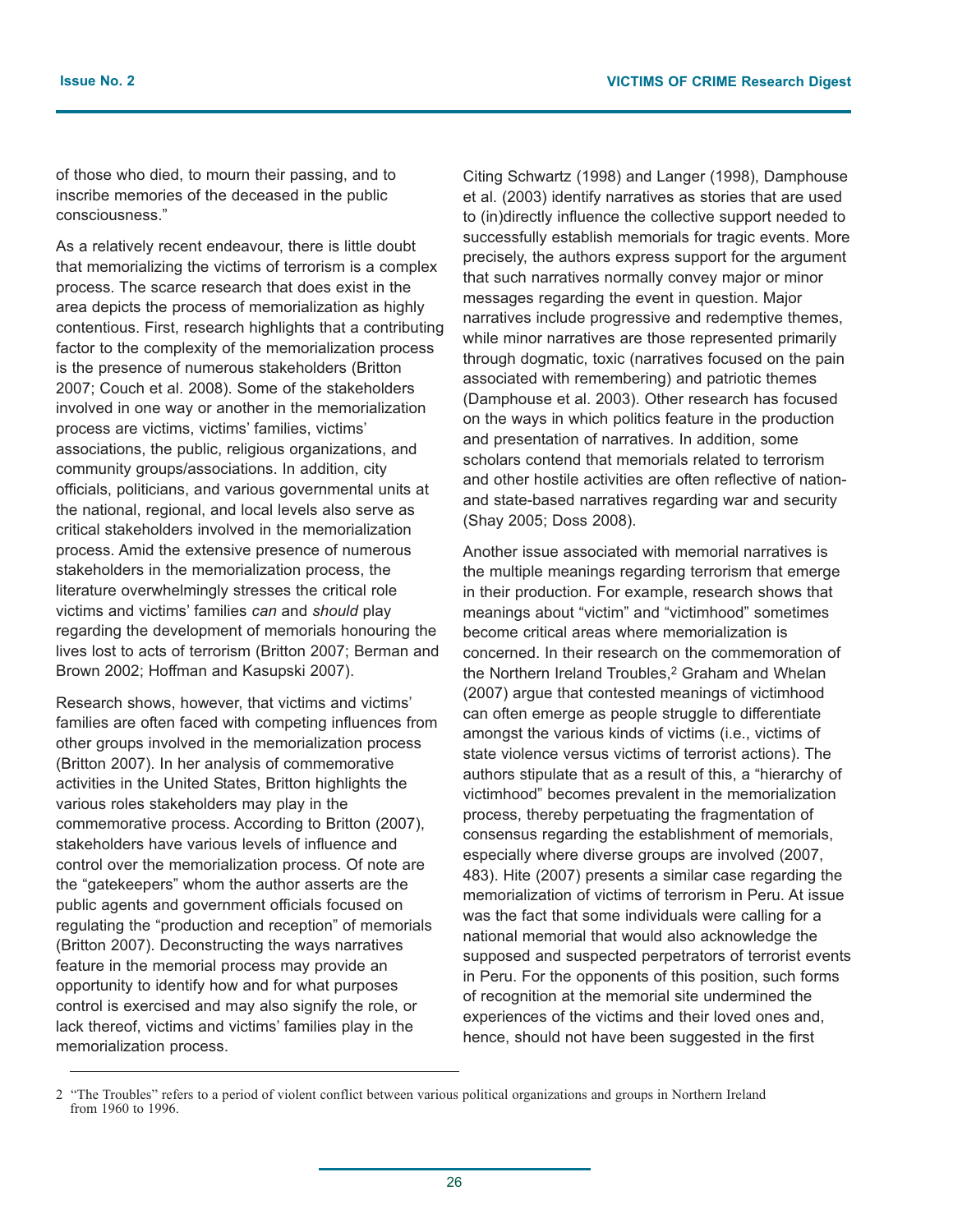place. Overall, the studies discussed above illustrate the significance in deconstructing the ways narratives are featured within memorial processes, and they stress the need to address such issues in the planning process of prospective memorials.

#### **Types of Memorials and Issues Raised**

Research indicates that physical memorials are among the most common ways victims of terrorism and terrorist-type events have been memorialized (Shipley 1987; Gough 2007). Research also indicates that there are many issues to address when physical memorials are being considered as a viable option for memorializing victims. One issue is the role geography and location play in the memorialization process. For example, Rankin (2003) notes that sites are highly influenced by social processes. Under such processes, locations and places become susceptible to imposed meanings and in turn generate social meaning, and as such, prospective locations of physical memorials require significant consideration. Given their public nature, they are prime sites through which particular narratives and messages may be expressed (Gough 2007; Nevins 2005). Technical and logistical issues can also pose challenges to the memorialization process. Design, location, costs, and maintenance of physical memorials are also vital to the successful establishment of memorials for victims of terrorism (Rigney 2008; Gough 2004).

Another way that victims may be memorialized is through government responses and statements regarding particular events. "Memorializing" is constituted by the intent to remember and preserve the memory of victims of traumatic and tragic events (Foot et al. 2006); as such, government statements and responses that speak directly to these sentiments may be seen as a forum through which remembrance can be encouraged. More importantly, they provide opportunities for the open and national recognition of experiences of victims of terrorism—a need expressed by the family members of the victims of Air India Flight 182 (Minister of Public Works and Government Services 2008). Commissions and inquiries regarding terrorist events can also be included under this form of memorialization. In addition to fostering the public

recognition of particular terrorist events, commissions and inquiries also demonstrate to victims, their families, and the general public a government's commitment towards addressing the various needs of victims of terrorism.

Akin to government statements, the establishment of remembrance days honouring the memory of victims of terrorism affirms the public and state-based recognition of the experiences of victims. In addition, days of remembrance encourage the repeated rituals of recognition, lending salience to particular interpretations of events which then influence and shape societal thinking about similar events or issues. A notable example of such a day is the Canadian national Remembrance Day, November 11th, on which the lives and service of Canadian troops are called to memory. There are many current examples of days that have been established by governments as days to reflect on terrorist events and honour the lives lost or affected through those events. On the twentieth anniversary of the Air India bombing, Prime Minister Stephen Harper announced that June 23rd would be the official day to remember the victims of terrorism (Public Safety Canada 2005). In the European Union, March 11th is the day to remember the victims of terrorism. As for official days of remembrance in the United States, there are no "official," national days memorializing their major terrorist events (i.e., the World Trade Center attack of September 11th, 2001, and the Oklahoma City bombing of April 19th, 1995); however, the anniversaries of these events are marked throughout the country to greater and lesser degrees. Although days of remembrance can contribute significantly towards promoting healing for victims of terrorism, research shows that their overall success lies, at least in part, with the extent to which victims are remembered in a capacity that reflects the severity of the event in question (Stone 2000). In other words, the quality of the activities and events used to mark particular days of remembrance is just as significant as the existence of the day.

Along with the quality of activities, research also indicates that groups and organizations play a significant role in the memorialization process (Couch et al. 2008). In particular, they have a real impact in the selection of memorial sites, funding for the development and maintenance of memorials, and most importantly,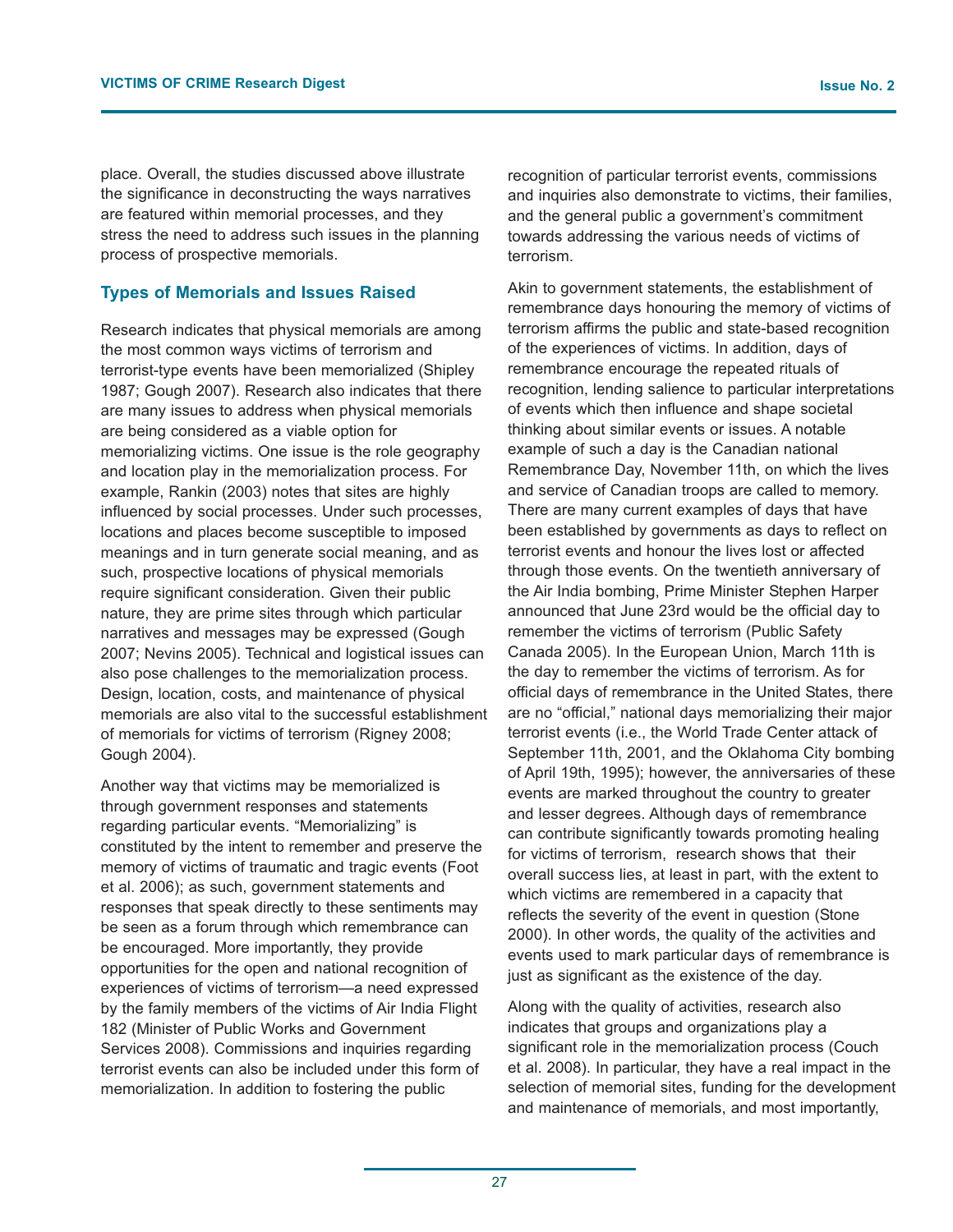advocating for and expressing the various memorialrelated needs of victims and others affected by terrorist events (Shipley 1987; Couch et al. 2008). In Canada, there are several examples of victims' groups, organizations, and/or associations that have incorporated memorializing victims of terrorism as part of their mandates. One prominent example is the Air India Victims Families Association. The association has been credited as one of the main forces behind the Air India inquiry through which families were provided with opportunities to share and present stories and memories of their deceased loved ones. Another example is the Canadian Coalition Against Terror. Although the group's primary objective is to enhance Canadian counterterrorism policies, several key members of the group have been very vocal in the push for the establishment of a national memorial honouring the Canadian victims of the September 11th terrorist attacks (Edwards 2008).

Based on the examples above, it is evident that groups and organizations can be useful resources to individuals seeking to memorialize the victims of terrorism. Research also highlights that groups and organizations can pose a challenge to the memorialization process, especially in the instances where multiple groups and organizations are working towards the same end, but are guided by opposing or differing objectives (Couch et al. 2008). As an unfortunate side effect, the voices of victims may become displaced and obscured in the memorialization process (Graham and Whelan 2007).

Finally, victims of terrorism can also be memorialized through spontaneous memorials. Examples of spontaneous memorials include impromptu shrines, roadside memorials, and memorial walls (Thomas 2006). Research shows that in addition to providing the public with opportunities to memorialize the victims of terrorism, the unregulated nature of spontaneous memorial sites also provides a space through which citizens can critique their governments, especially in regards to the events being memorialized (Santino 2006; Yocom 2006; Margry and Sanchez-Carretero 2007). Interestingly, it has also been argued that governments' reactions towards social commentary presented at spontaneous memorial sites may also serve as affirmations of governmental power and

control over the public domain (Thomas 2006). There are also other issues that may emerge during and after the spontaneous memorialization process. Some of these issues involve logistical challenges such as the moment at which to remove spontaneous memorials sites, public safety, and the public response(s) towards unauthorized memorial schemes on public sites.

These issues should be considered in context of the benefits associated with utilizing spontaneous memorials. According to Senie (2006), as a form of democratic action, spontaneous memorials carry important personal responses and public commentary that should be considered in the memorialization process. Given the fact that national memorials are designed to honour victims while promoting healing within society, spontaneous memorials can offer the opportunity to identify some of the sentiments citizens may like to see being reflected in national memorials.

#### **Conclusion and Considerations**

Overall, there are many issues to consider when examining the ways in which to memorialize victims of terrorism. To begin, in order to effectively gauge the policy considerations associated with memorializing Canadian victims of terrorism, further Canadian research is needed on the current ways victims of terrorism have been memorialized. Beyond this task, several implications can be drawn from the Canadian and international research that already exists. First, it is important to consider the implicit and explicit messages linked to particular memorial schemes. Since the presence of narratives will be a constant feature of memorial schemes, it is critical that the messages within these narratives are identified so as to prevent the revictimization of victims, their loved ones, and the general public. Second, logistical issues such as the location, costs, maintenance, and management of memorials are critical components of the memorialization process. As such, any effective memorial scheme must also consider both the shortterm and long-term logistical needs. Finally, the research overwhelmingly stresses the need to address the presence of multiple voices in the memorialization process. Although victims may take precedence here, it is also important that the roles of various stakeholders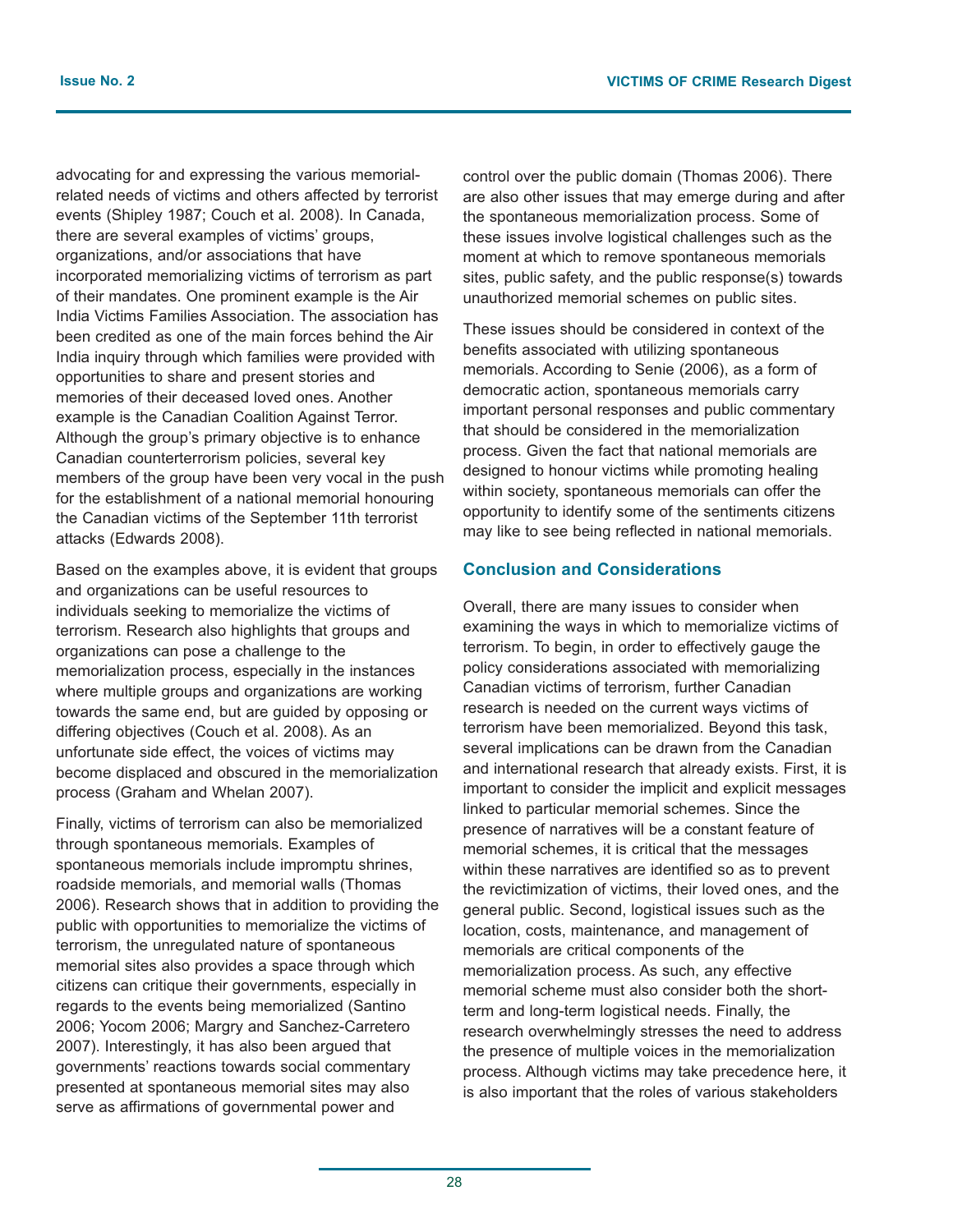be considered not only in terms of the ways they may impede the memorial process, but also the ways in which they can effectively contribute towards the goal of *truly* memorializing the victims of terrorism.  $\triangleleft$ 

#### **References**

Berman, D., and A. Brown. 2002. Memorials and redevelopment after terrorism: The responses of Oklahoma City and London. A comparative for New York City after September 11th. *Lower Manhattan Recovery Studio*, February 4, 2002. http://arch.columbia.edu/Studio/Spring2002/UP/Downtown\_

Manhattan/PDF/OK%20v%20London.pdf (accessed June 12, 2008).

Bloomfield, K. 1998. *We will remember them: Report of the Northern Ireland Victims Commissioner.* http://nio.gov.uk/bloomfield\_report.pdf (accessed July 2, 2008).

Britton, D. 2007. Arlington's Cairn: Constructing the Commemorative Foundation for United States' Terrorist Victims. *Journal of Political and Military Sociology* 35:17. http://findarticles.com/p/articles/mi\_qa3719/is\_200707/ai\_n2 1099921 (accessed June 11, 2008).

Couch, S. R., B. Wade, and J. D. Kindler. 2008. Victims' groups following the 9/11 terrorist attacks. *Sociological Inquiry* 78:248. Retrieved June 16, 2008, from Scholars Portal database.

Damphouse, K., S. Hefley, and B. Smith. 2003. Creating memories: Exploring how narratives help define the memorialization of tragedy. Paper presented at the annual meeting of the American Sociological Association, Atlanta, GA, August 16, 2003. http://hicsocial.org/Social2003Proceedings/Kelly%20%20Da mphousse.pdf (accessed June 16, 2008).

Doka, K. J. 2003. Memorialization, ritual and public tragedy. In *Living with grief: Coping with public tragedy*, ed. M. Lattanza-Light and K. J. Doka, 179-190. New York: Brunner-Routledge.

Doss, E. 2008. Memorial mania: Fear, anxiety and public culture. *Museums* March/April (2008). http://rand.org/pubs/occasional\_papers/2007/RAND\_OP180- 1.sum.pdf (accessed June 24, 2008).

Edwards, S. 2008. Delays plague Ground Zero Memorial. Canwest News Service, July 1, 2008. http://www.canada.com/topics/news/world/story.html?id =62d07153-3cd1-463f-b5eb-776c8d30a126 (accessed August 2, 2008).

Fletcher, G. P. 2006. The indefinable concept of terrorism. *Journal of International Criminal Justice* 4:894. Retrieved June 5, 2008, from Scholars Portal database.

Foot, K., B. Warnick, and S. M. Schneider. 2006. Web-Based memorializing after September 11: Toward a conceptual framework. *Journal of Computer Mediated Communication* 11:72. Retrieved July 11, 2008, from Scholars Portal database.

Gough, P. 2007. 'Contested memories: Contested sites': Newfoundland and its unique heritage on the Western front. *The Round Table* 96:693. Retrieved August 11, 2008, from Informaworld database.

Gough, P. 2004. Sites in the imagination: The Beaumont Hamel Newfoundland Memorial on the Somme. *Cultural Geographies* 11:235. Retrieved August 12, 2008, from Sage Publications Online.

Gough, P. 2002. 'Invicta Pax' monuments, memorials and peacekeeping: An analysis of the Canadian Peacekeeping Monument, Ottawa. *International Journal of Heritage Sites* 8:201. Retrieved August 12, 2008, from Informaworld database.

Graham, B., and Y. Whelan. 2007. The legacies of the dead: Commemorating the troubles in Northern Ireland. *Environment and Planning D: Society and Space* 25:476. Retrieved June 16, 2008, from EBSCOhost Electronic Journal Services database.

Grob-Fitzgibbon, B. 2005. What is terrorism? Redefining a phenomenon in time of war. *Peace & Change* 30:231. Retrieved June 5, 2008, from Scholars Portal database.

Hill, J. K. 2004. *Working with victims of crime: A manual applying research to clinical practice (2nd edition)*. Ottawa: Department of Justice Canada.

Hite, K. 2007. 'The eye that cries': The politics of representing victims in contemporary Peru. *A Journal on Social History and Literature in Latin America* 5:108. http://ncsu.edu/project/ acontracorriente/fall\_07/Hite.pdf (accessed June 16, 2008).

Hoffman, B., and A. B. Kasupski. 2007. The victims of terrorism: An assessment of their growing role in policy, legislation, and the private sector. *RAND Center for Risk Management and Assessment Policy*. http://rand.org/pubs/occasional\_papers/ 2007/RAND\_OP180- 1.sum.pdf (accessed June 10, 2008).

Langer, Lawrence. 1998. *Preempting the Holocaust*. New Haven: Yale University Press.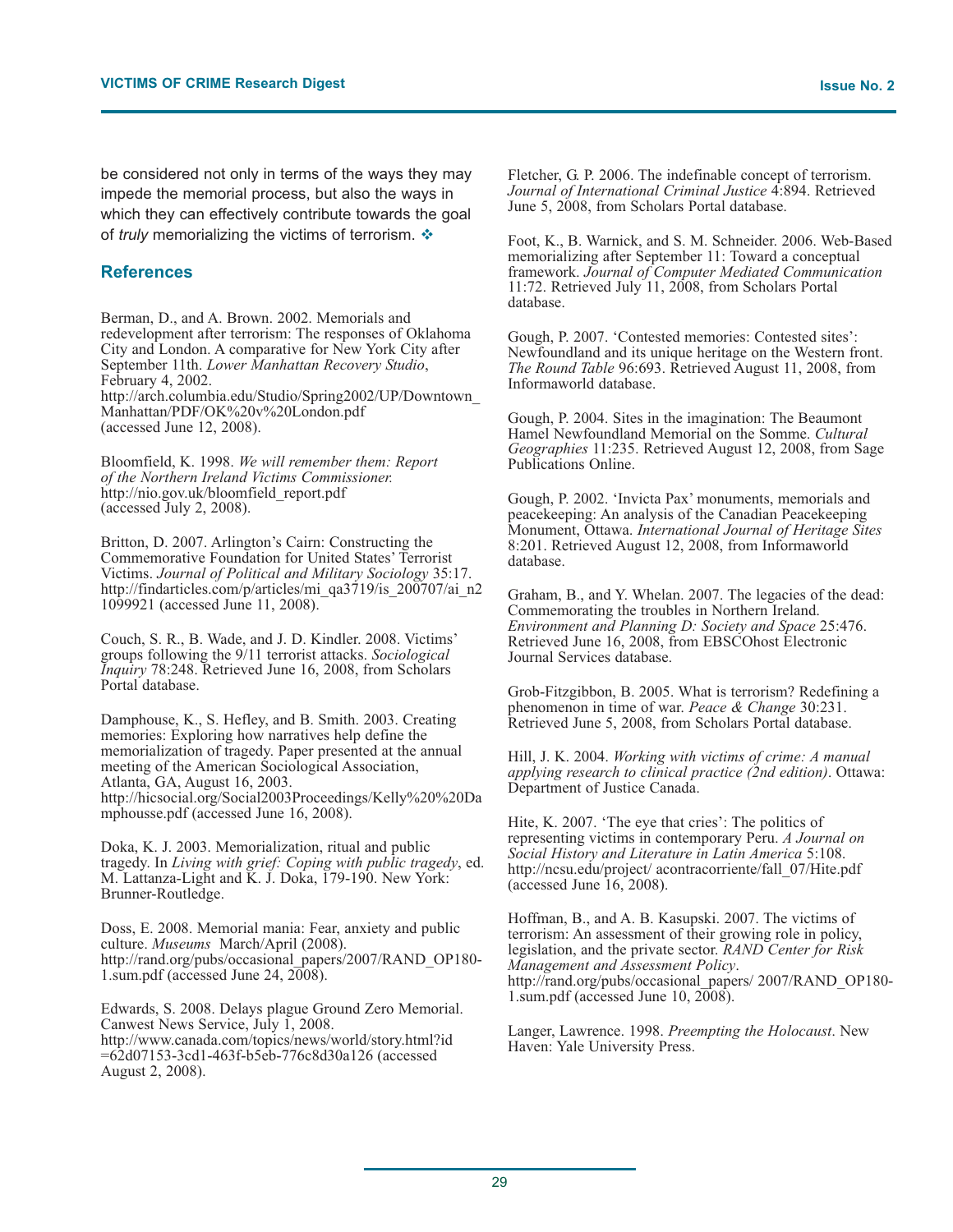Leman-Langlois, S., and J. P. Brodeur. 2005. Terrorism old and new: Counterterrorism in Canada. *Police Practice and Research* 6:121. Retrieved June 5, 2008, from Informaworld database.

Margry, P. J., and C. Sanchez-Carretero. 2007. Memorializing traumatic death. *Anthropology Today* 23:1. Retrieved August 27, 2008 from Wiley InterScience database.

Miller, L. 2003. Family therapy of terroristic trauma: Psychological syndromes and treatment strategies. *American Journal of Family Therapy* 31:257. Retrieved September 11, 2008, from Informaworld database.

Minister of Public Works and Government Services. 2008. *The families remember. Commission of Inquiry into the Investigation of the Bombing of Air India Flight 182*. Ottawa: Public Works and Government Services Canada.

Nevins, J. 2005. The abuse of memorialized space and the redefinition of Ground Zero. *Journal of Human Rights* 4:267. Retrieved August 5, 2008, from Informaworld.

Office of Pubic Sector Information. *Terrorism Act 2006*. Office of Public Sector Information. http://www.opsi.gov.uk/ACTS/acts2006/ukpga\_20060011\_en  $2#pt1-pb3-11g10.$ 

Public Safety Canada. 2005. Government of Canada to mark the 20th anniversary of the Air India tragedy. Public Safety Canada. http://www.publicsafety.gc.ca/media/nr/2005/nr20050622 eng.aspx (accessed August 2, 2008).

Rankin, K. 2003. Anthropologies and geographies of globalization. *Progress in human geography* 27:708. Retrieved August 5, 2008, from SAGE Publications Online.

Rigney, A. 2008. Divided pasts: A premature memorial and the dynamics of collective remembrance. *Memory Studies* 1:89. Retrieved August 11, 2008, from Sage Publications Online.

Ross, J., and T. R. Gurr. 1989. Why terrorism subsides: A comparative study of Canada and the United States. *Comparative Politics* 21:405. Retrieved July 30, 2008, from Jstor Database.

Santino, J. 2006. Performative commemoratives: Spontaneous shrines and the public memorialization of death. In *Spontaneous shrines and the public memorialization of death*, ed. J. Santino, 5-16. New York: Palgrave MacMillian

Schwartz, Barry. 1998. Postmodernity and historical reputation: Abraham Lincoln in late twentieth-century American memory. *Social Forces* 77:63-103.

Shay, T. 2005. Can our loved ones rest in peace? The memorialization of the victims of hostile activities. *Anthropological Quarterly* 78:709. Retrieved June 10, 2008, from Project Muse database.

Shichor, D. 2007. Thinking about terrorism and its victims. *Victims and Offenders* 2:269. Retrieved July 14, 2008, from Informworld database.

Shipley, M. 1987. *To mark our place: A history of Canadian war memorials*. Toronto: NC Press.

Senie, H. F. 2006. Mourning in protest: Spontaneous memorials and the sacrilization of public space. In *Spontaneous shrines and the public memorialization of death*, ed. J. Santino, 41-56. New York: Palgrave MacMillian.

Staiger, I., R. Letschert., A. Pemberton., and K. Ammerlaan. 2008. *Victims of terrorism; Towards European standards for assistance*. Report of the European Forum for Restorative Justice.

Stone, D. 2000. Day of remembrance or day of forgetting? Or, why Britain does not need a Holocaust memorial day. *Patterns of Prejudice* 34:53. Retrieved August 14, 2008, from Canadian Research Knowledge Network.

Thomas, J. B. 2006. Communicative commemoration and graveside shrines: Princess Diana, Jim Morrison, my "Bro" Max, and Boogs the Cat. In *Spontaneous shrines and the public memorialization of death*, ed. J. Santino, 17-40. New York: Palgrave MacMillian.

Updegraff, J. A., R. C. Silver., and E. A. Holman. 2008. Searching for and finding meaning in collective trauma: Results from a national and longitudinal study of the 9/11 terrorist attacks. *Journal of Personality and Social Psychology* 95:709. Retrieved September 11, 2008, from Scholars Portal database.

Weinberg, L., A. Pedahzur, and S. Hirsch-Hoefler. 2004. The challenge of conceptualizing terrorism. *Terrorism and Political Violence* 16:777. Retrieved June 5, 2008, from Informaworld database.

Yocom, M. R. 2006. 'We'll watch out for Liza and the kids': Spontaneous memorials and personal response at the Pentagon, 2001. In *Spontaneous shrines and the public memorialization of death,* ed. J. Santino, 57-98. New York: Palgrave MacMillian. ❖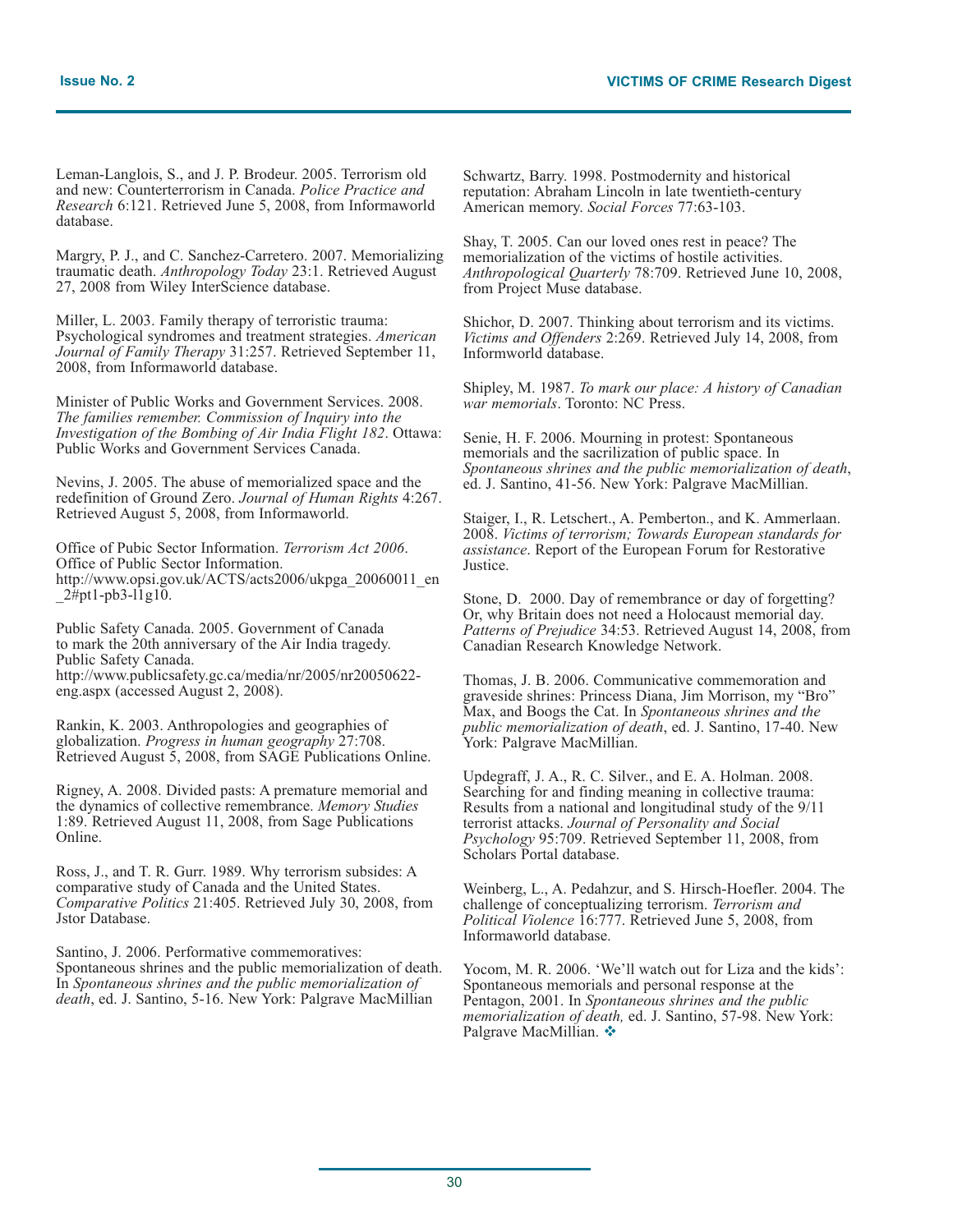# **Bail and Breach of Conditions** in Spousal Abuse Cases: Overview of Methods Used and Methodological Issues

#### **NATHALIE QUANN, SENIOR RESEARCH RESEARCH OFFICER OFFICER**

In June 2007, the Research and Statistics Division (RSD) initiated a research project on bail in Canada with the objective of examining concretely how the bail system deals with individuals charged with spousal abuse and whether there are differences between the treatment of spousal abuse offences and "non spousal" violent offences.

The results of this study will contribute to the discussion of a proposal to reform the bail system, in particular, to strengthen the reverse onus provision in subsection 515(6) of the *Criminal Code*, which was put forward by Manitoba's Minister of Justice in the fall of 2003. As a result of this proposal, a special sub committee on bail reform was struck within the Co-ordinating Committee of Senior Officials (CSSO) (Criminal Justice) FPT Working Group on Criminal Procedure. The subcommittee launched a comprehensive review of the system, which had not been done since the *Bail Reform Act*<sup>1</sup> came into force in 1972. This sub committee examined a number of aspects of bail (release by the police, judicial decision to release, breach of a condition of bail, sureties, amendment and revision mechanisms, bail pending appeal and extraterritorial issues) and submitted a list of 25 recommendations to the CCSO in April 2006.<sup>2</sup> One recommendation proposed examining the procedural implications of implementing the reverse onus. This research project took shape as a result of this recommendation.

This article highlights the methodological approach used as well as the various issues and challenges encountered to date. Given that data are still being collected, it is not possible to present the results of this research, even preliminary results, at this stage.

#### **Methodology**

Given the gaps in national data on how police services and the courts deal with spousal abuse cases, the methodological approach chosen was a multi-site study in order to have access to the maximum amount of information on the files of individuals charged with spousal abuse and on release and conditions of release. It is understood that this will not be a national study, but the wealth of data will lead to a better understanding of the problem.

With respect to definitions, spousal abuse was defined as

*"acts of physical violence between married, separated, divorced or common-law spouses or individuals in an intimate relationship ("girlfriend"/"boyfriend")";* 

#### and non-spousal violence as

*"acts of physical violence between members of the same family, acquaintances or strangers".*

Physical violence was chosen since it is the type of violence most likely to be reported to police. A list of 27 offences in the *Criminal Code* comprising all the offences against the person set out in the *Criminal Code* as well as some offences linked to spousal abuse, i.e., sections 72 (forcible entry),

<sup>1</sup> S.C. 1970-71-72, c.37

<sup>2</sup> Report entitled "Bail Reform - Recommendations from the Coordinating Committee of Senior Officials" submitted in October 2006 to the Federal-Provincial-Territorial Ministers Responsible for Justice.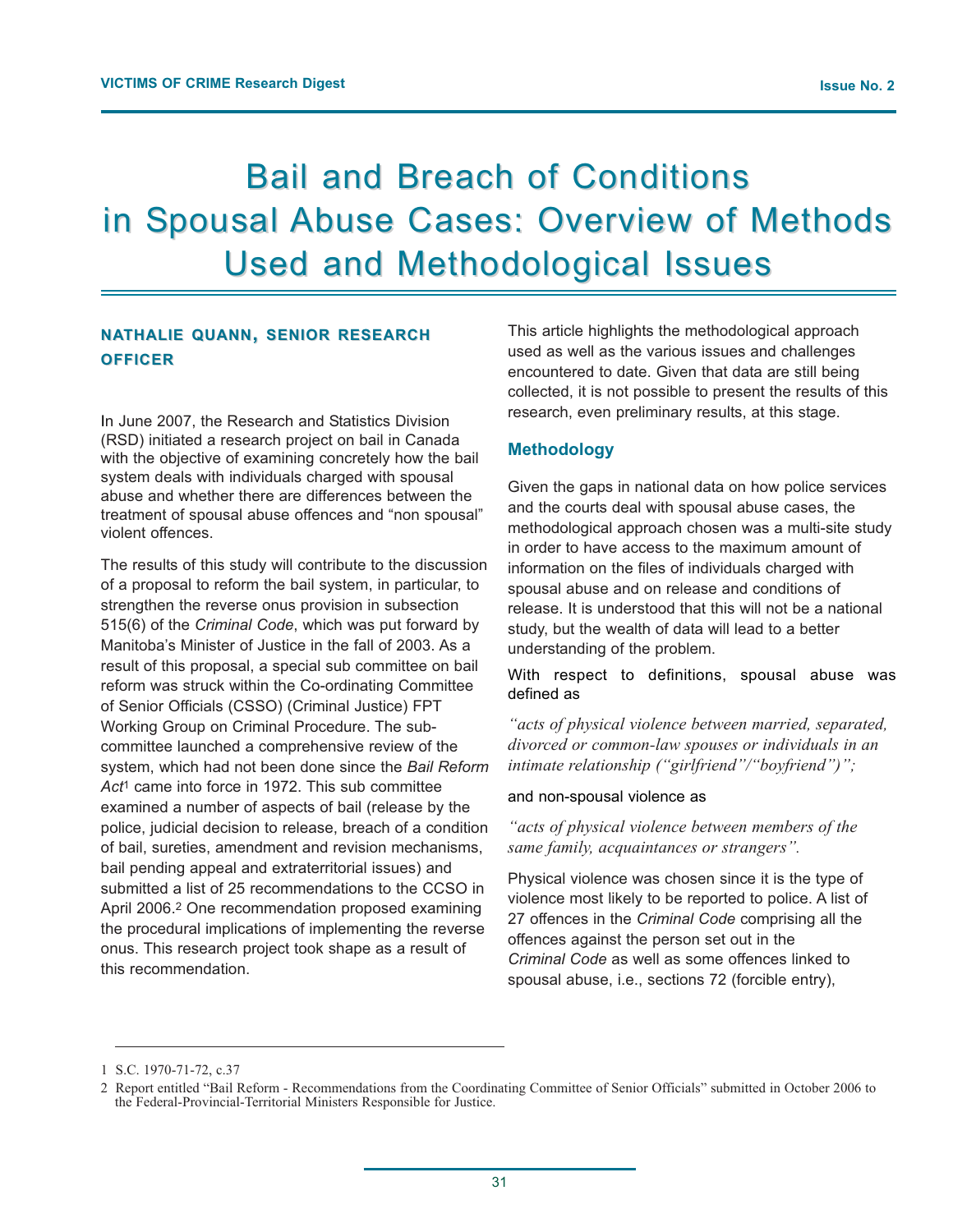177 (trespassing at night), 348(1) (breaking and entering with intent, committing offence or breaking out) and 811 (breach of recognizance under section 810) were included in the definition of physical violence.

In an attempt to be representative of the Canadian population, a total of six sites were selected by the team in charge of the project to reflect the Canadian regional reality as much as possible. The Atlantic region (Fredericton), the provinces of Quebec, Ontario, Manitoba (Winnipeg), British Columbia (New Westminister), and the Yukon Territory were part of this study. Since some research agreements are not finalized, it is not possible to specify the city that was studied in certain provinces and territories.

A sample of 350 adults charged with spousal abuse between January 1 and December 31, 2004, was selected, and the data for each site will be compared to a sample of 350 adults charged with non-spousal violence in the same year. Case selection was based mainly on police data, which generally have an indicator showing the nature of the relationship between the accused and the victim or an indicator of "spousal abuse." With a specific list of the *Criminal Code* sections and the "spousal abuse" indicator, the criminal records sections of police services were able to quickly identify the adults charged with spousal abuse in 2004 and facilitate access to that data. This list was subsequently used to code the police reports as well as the court files, once a research partnership agreement with the appropriate authorities was signed. This agreement, signed by the Director of the Research and Statistics Division, thoroughly and precisely sets out all the terms and conditions of the project as well as the commitments made by division employees regarding ethics and privacy.

Finally, the year 2004 was chosen for this project to allow for enough time to have elapsed and the files to be closed, and to examine the issue of recidivism subsequent to the initial offence. However, the fact that the files were likely to be archived presented some challenges in terms of accessing the data.

A study of this size presents certain challenges and methodological issues, which will be addressed below.

#### **Methodological Issues**

#### *Privacy*

With the advent of the electronic age, ethical considerations related to privacy have become critically important in recent years. Federal and provincial legislative provisions as well as internal policies and procedures in this area required the researchers to specify the parameters of the use and destruction of the confidential data collected. It was, therefore, appropriate to develop an approach for the project that complied with local laws.

Accordingly, the RSD developed a research partnership agreement that identified the purpose of the project, the specific use of the data, the reasons why the confidential data was necessary, and all the measures that would be adopted to protect the privacy of the individuals included in the research. This agreement was prepared by the project analyst and signed by the Director of the RSD and the person in charge of the service where the data would be collected. This crucial step in the research project is sometimes long and demanding because both parties have to consult internally to ensure that clauses that are mandatory for their organization are included.

It was clear to both parties that the research project could not reasonably be accomplished unless the Department of Justice Canada had access to personal information that could be matched to the data from police, court, and Crown files. Thus, the research agreement specified that the confidential information must

- 1 only be used in aggregate form once record linkage is completed;
- 2 not harm the individuals who are the subject of this information; and
- 3 result in benefits that are in the public interest, since the results of this research will be used to address the issue of bail reform.

Agreements between the RSD and the individuals who would have access to the data were also required so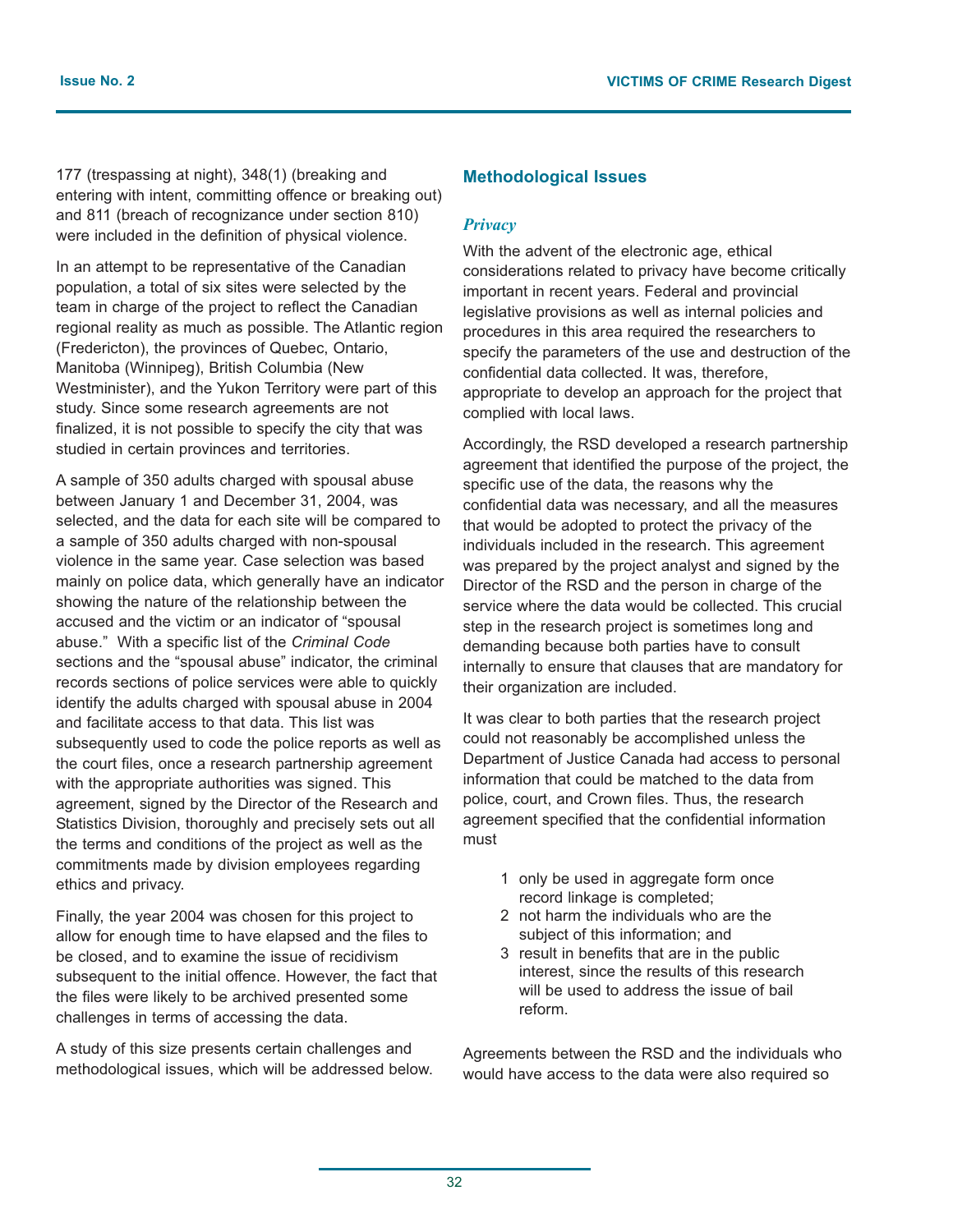that the organizations providing access to the data would have an additional guarantee that both the RSD and its representatives would strictly respect privacy. Since RSD staff members as well as contractors were likely to encode or manipulate data at some point during the project, the research partnership agreement specified who would have access to the data, and a confidentiality agreement was signed between the RSD and the contractors hired to encode and enter data. These "third party" agreements ensure that all the individuals and organizations involved in the project recognize the importance of privacy.

Finally, it is important to note that how the confidential data was to be used was specified in the research partnership agreement, where it was agreed that the data would be collected for linking between the various sources or databases and that anonymity was required in the analysis. In addition, a plan for storing the data was provided (secure server for the electronic files and locked filing cabinet for the paper files), and the schedule for storing and destroying the confidential data was set out, i.e., all electronic files and record linking files must be destroyed within a year of the publication of the study. Lastly, the research project was presented to the RSD's Research Review Committee (RRC) for comments and discussion, and it was then submitted to the Director of the RSD for approval. Ethical issues were addressed at the presentation to the RRC, and the project analyst had to respond to the 37 items in the ethics review model, an RSD document that is part of all the division's research processes. The sections in this document consist of questions about relationships with the participants, voluntary and informed consent, confidentiality and anonymity, personal information, harm, methodology issues related to ethics, preservation and destruction of data, links with the Department, with our areas of research and with the public. The RSD believes that these steps are essential to any research project that its staff conducts, and that they are an integral part of the RSD's research process.

#### *Provincial, Territorial, Municipal Priorities*

It is rare that a province, territory, or municipality does not want to collaborate in RSD's research projects. On the contrary, given the limited research capacity in

some jurisdictions, the possibility of collaborating on a project that could potentially respond to certain issues or needs is greeted with enthusiasm. There is a great deal of interest in the research, and we see a genuine desire to collaborate to facilitate access to data and to meet the RSD's deadlines. However, the continuing reality is that the priority given to the research project is not necessarily the same for the host organization and the RSD. Since the provincial, territorial, and municipal governments are responsible for the administration of the criminal justice system, the research project is certainly not the first priority when they have to manage youth programs, police forces, and court registries, to name only a few. The RSD and its partners need to understand this reality and set flexible schedules that allow better management of delays. It is evident to the researchers that it is difficult, if not impossible, to produce research results for a project involving so many stakeholders in multiple jurisdictions in less than a year. There are too many uncontrollable variables in the equation. Patience is key, and it will certainly result in a strong collaboration between jurisdictions because the realities of some are better understood and accepted by the others.

#### *Data Collection Problems*

Every good researcher must clearly define the subject of the study and all related additional elements. That way, the parameters are clear, and the issues related to the subject of the study should normally be resolved quickly. However, where data collection depends on people outside the organization conducting the research, issues related to the definitions will surface: for example, what was defined as "spousal abuse" in this study was not necessarily defined as such in the databases of some provincial jurisdictions.

Therefore, we had to look closely at the definitions of the host organizations in order to better understand them and to better adapt their definitions to those established for the research project. Each jurisdiction collects data based on its needs and priorities; therefore, tremendous flexibility is required in order to adjust the data needs of the project to the existing databases in the sites included in the study. This can cause further delays in collecting data.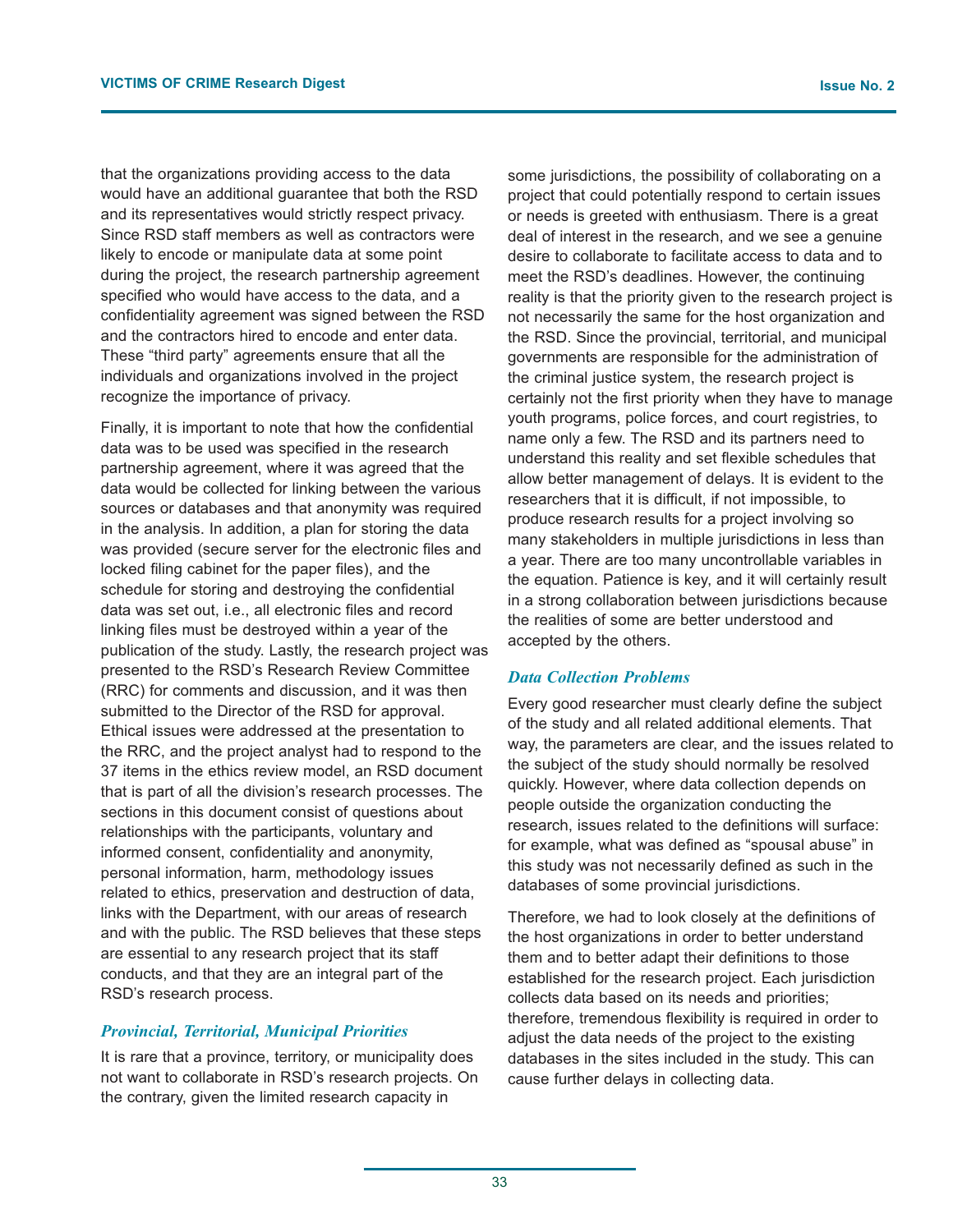On the other hand, since the host organization extracts the sample and the data, it is crucial to ensure that the host organization completely understands the needs of the study and the related definitions. This helps to avoid problems during data collection, which is the most expensive part of a research project.

#### **Conclusion**

In every research project, it is important to show patience and flexibility both in the planning phase and the data collection phase. The priority that the organization responsible for the project gives to it may be very different from the priority that the host organization gives to it, and it is important to recognize and respect this if collaboration throughout the project is to be maintained. In addition, the relationships created or maintained with the various host organizations are crucial not only for the ongoing project but for future projects. Important lessons can be learned from the current collaborations in order to better work on such large-scale research projects in the future. We just need to demonstrate flexibility and transparency to conclude the research project and to obtain reliable and significant results on the subject under study. ❖

### Victim-Related Conferences in 2009

2009 Intimate Partner Violence Conference: Stalking, Sexual Assault, and Domestic Violence January 14–15 Phoenix, Arizona, USA http://www.azcadv.org/docs/Stalking%20Conference%20Brochure%202009.pdf

Society for Social Work and Research 13th Annual Conference: Research that Promotes Sustainability and (Re) Builds Strengths January 16–18 New Orleans, Louisiana, USA www.sswr.org

2009 Conference on Crimes Against Women March 2–4 Dallas, Texas, USA http://www.ccawonline.org/

Sexual Assault Law, Practice and Activism in a post-*Jane Doe* Era March 6–7 Ottawa, Ontario, Canada http://www.commonlaw.uottawa.ca/en/conference/janedoe2009/home.html

PAVE: Promoting Awareness, Victim Empowerment presents Angela Shelton's Army of Angels Conference 2009 March 13–14 Las Vegas, Nevada, USA http://www.eventbrite.com/event/223331992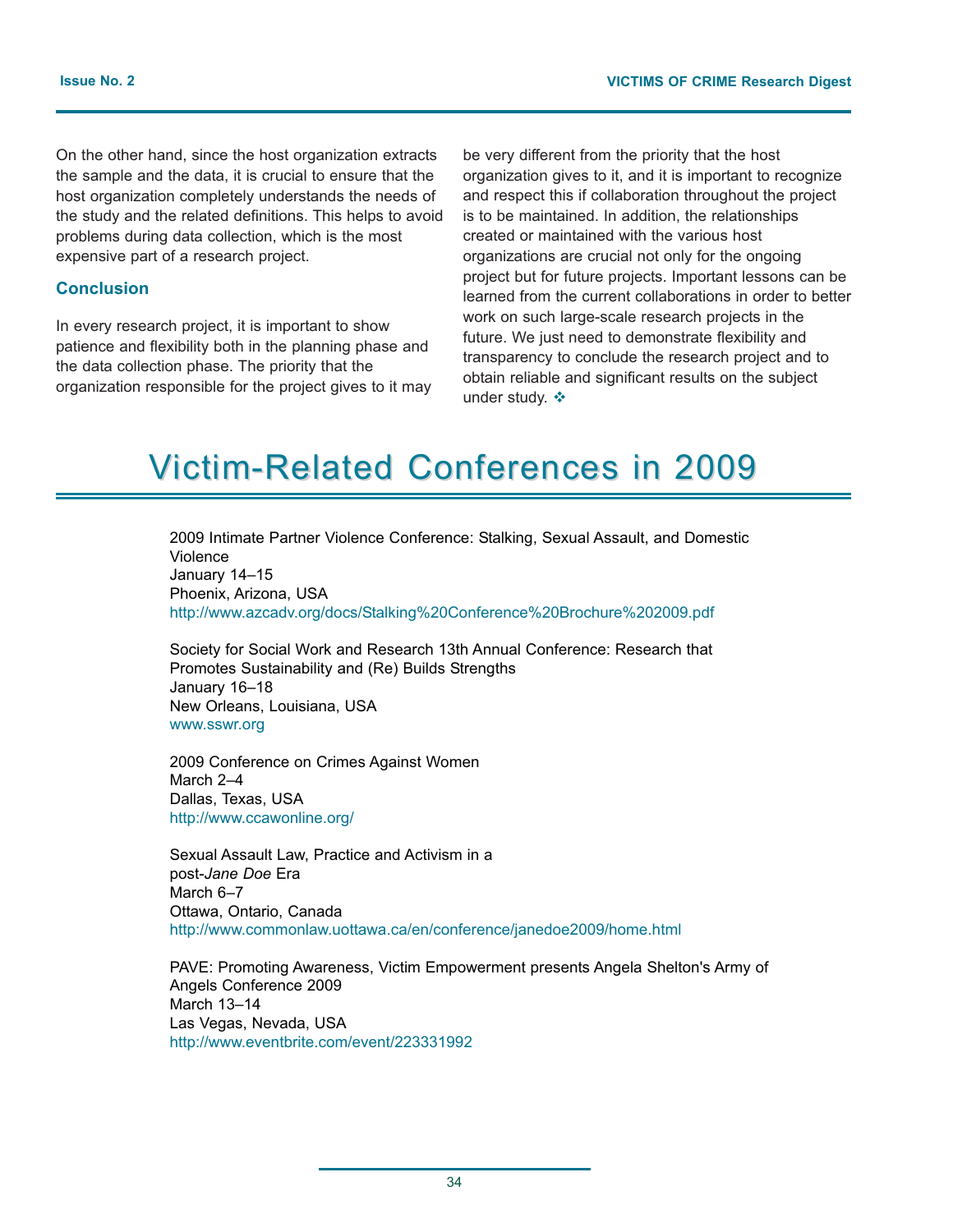Sixth Annual Hawaii Conference on Preventing, Assessing and Treating Child, Adolescent and Adult Trauma March 30 to April 2 Honolulu, Hawaii, USA http://www.ivatcenters.org/Conferences.htm

2009 Annual Crime Victims' Rights Conference April 15–16 Wichita, Kansas, USA http://www.governor.ks.gov/grants/policies/docs/2009confWorkshopApp.pdf

Police Victim Services of British Columbia 24th Annual Training Symposium April 25–29 Victoria, British Columbia, Canada www.policevictimservices.bc.ca

Jewish Women International's Fourth Annual Conference on Domestic Abuse April 26–29 Crystal City, Virginia, USA https://www.kintera.org/site/apps/ka/rg/register.asp?c=okLWJ3MPKtH&b=4464729&en=9rJ QKZOvGfLOJQNDJhKGKSPyH8KSLcMIKhJRJ1MEIgKRKXNFJnI5F

National Victims of Crime Awareness Week Symposium April 27 Ottawa, Ontario, Canada www.victimsweek.gc.ca

Crime Victim's Assistance Network Annual Conference "Celebrating 25 Years of Victim Services" May 6–8 Bend, Oregon, USA http://oregonvictims.org/index.php?option=com\_content&task=category&sectionid=2&id=3 &Itemid=68 http://www.oregonvictims.org/files/2008\_CVAN\_brochure.doc

Hope, Resilience and Psychological Trauma (Community Voices Against Sexual Violence) May 11–12 Edmonton, Alberta, Canada Contact Terra Irvine : terrai@sace.ab.ca Cinquième congrès international francophone sur l'agression sexuelle May 11–13 Montreal, Quebec, Canada www.pinel.qc.ca

The 13th Annual Melanie Ilene Riger Memorial Conference "Surviving Victimization: Transforming Victimization into Advocacy" "Hate Crimes: Schools and Communities at Risk" May 13–14 Cheshire, Connecticut, USA http://www.melanieriegerconference.com/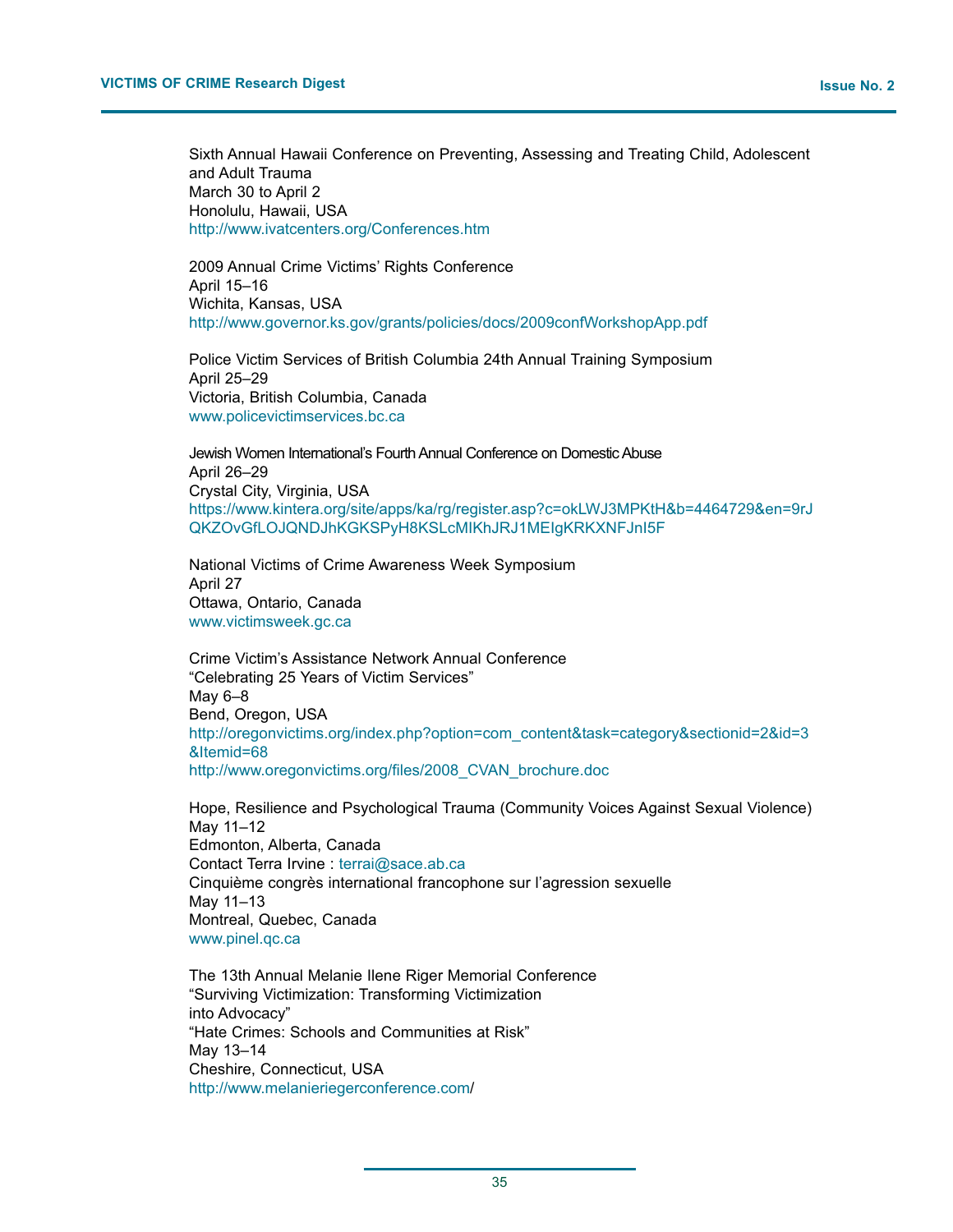Second National Conference on Restorative Justice May 13–15 San Antonio, Texas, USA http://www.restorativejusticenow.org/

2009 Anaheim International Conference on Sexual Assault, Domestic Violence and **Stalking** May 18–20 Anaheim, California, USA http://www.evawintl.org/conferencedetail.aspx?confid=7

Fourth National Conference Men and Women Coming Together to STAND UP and SPEAK OUT! To End Violence Against Women May 21–22 New York, New York, USA http://www.acalltomen.org/downloads/STAND%20UP-SPEAK%20OUT.pdf

The Fifth National Sexual Assault Response Team (SART) Training Conference May 27–29 Seattle, Washington, USA http://www.sane-sart.com/

22nd Annual Conference on Crime Victims May 27–29 Brainerd, Minnesota, USA http://www.ojp.state.mn.us/MCCVS/Conference/index.htm

The National Centre for Victims of Crime 2009 National Conference June 22–24 Washington, DC, USA www.ncvc.org

2008 Crime Victim Law and Litigation Conference "The Path to Progress" June 30 to July 1 Portland, Oregon, USA http://www.ncvli.org/conference.html

The 13th International Symposium on Victimology Aug. 23–28 Mito, Ibaraki, Japan www.isv2009.com

The 35th Annual North American Victim Assistance Conference August 23–29 Scottsdale, Arizona, USA http://www.trynova.org/

National Sexual Assault Conference